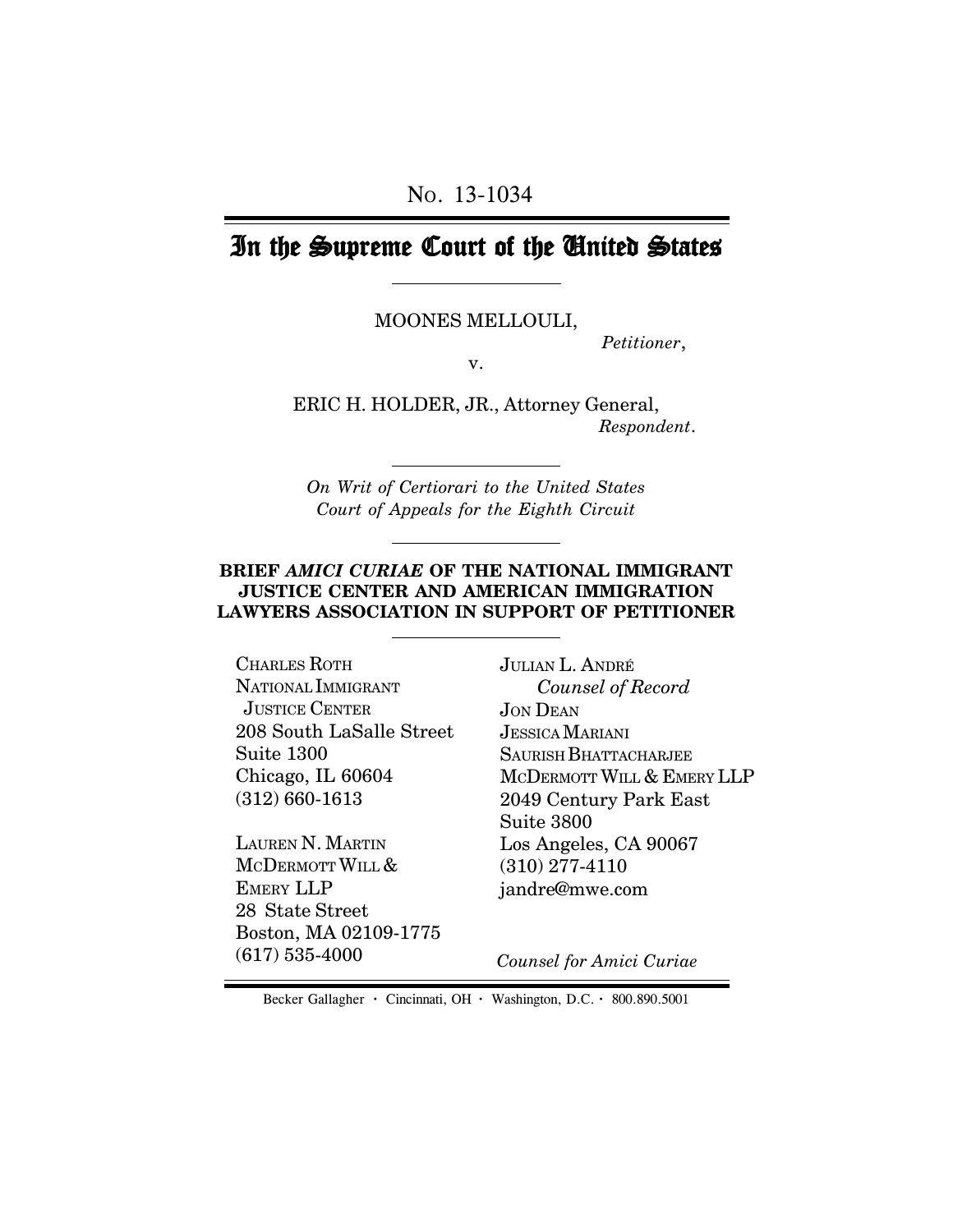## **TABLE OF CONTENTS**

|     | TABLE OF AUTHORITIES  iii                                                                                                                              |
|-----|--------------------------------------------------------------------------------------------------------------------------------------------------------|
|     | INTEREST OF AMICI CURIAE  1                                                                                                                            |
|     | SUMMARY OF ARGUMENT $\ldots \ldots \ldots \ldots \ldots 2$                                                                                             |
|     |                                                                                                                                                        |
| I.  | THE EIGHTH CIRCUIT'S RULING<br>DRASTIC IMMIGRATION<br>IMPOSES<br>CONSEQUENCES FOR STATE<br>CONVICTIONS THAT HAVE MINIMAL                               |
|     | A. Possession of Drug Paraphernalia is<br>Typically Considered a Minor<br>Misdemeanor or Civil Infraction  6                                           |
|     | B. Under the Eighth Circuit's Ruling, Minor<br>Drug Paraphernalia Convictions Could<br>Lead to Permanent Removal  11                                   |
| II. | <b>SECTION 1227 SHOULD BE LIMITED TO</b><br>CONTROLLED SUBSTANCES DEFINED<br>THE CSA AND CONDUCT<br>IN<br>PROHIBITED UNDER FEDERAL<br>CRIMINAL LAW  14 |
|     | A. Section 1227 Does Not Extend to<br>Convictions for Possession of Drug<br>Paraphernalia  14                                                          |
|     | B. Interpreting Section 1227 Consistently<br>with Federal Criminal Law Would Ensure<br>Uniform Application of the<br>the<br>Immigration Laws  22       |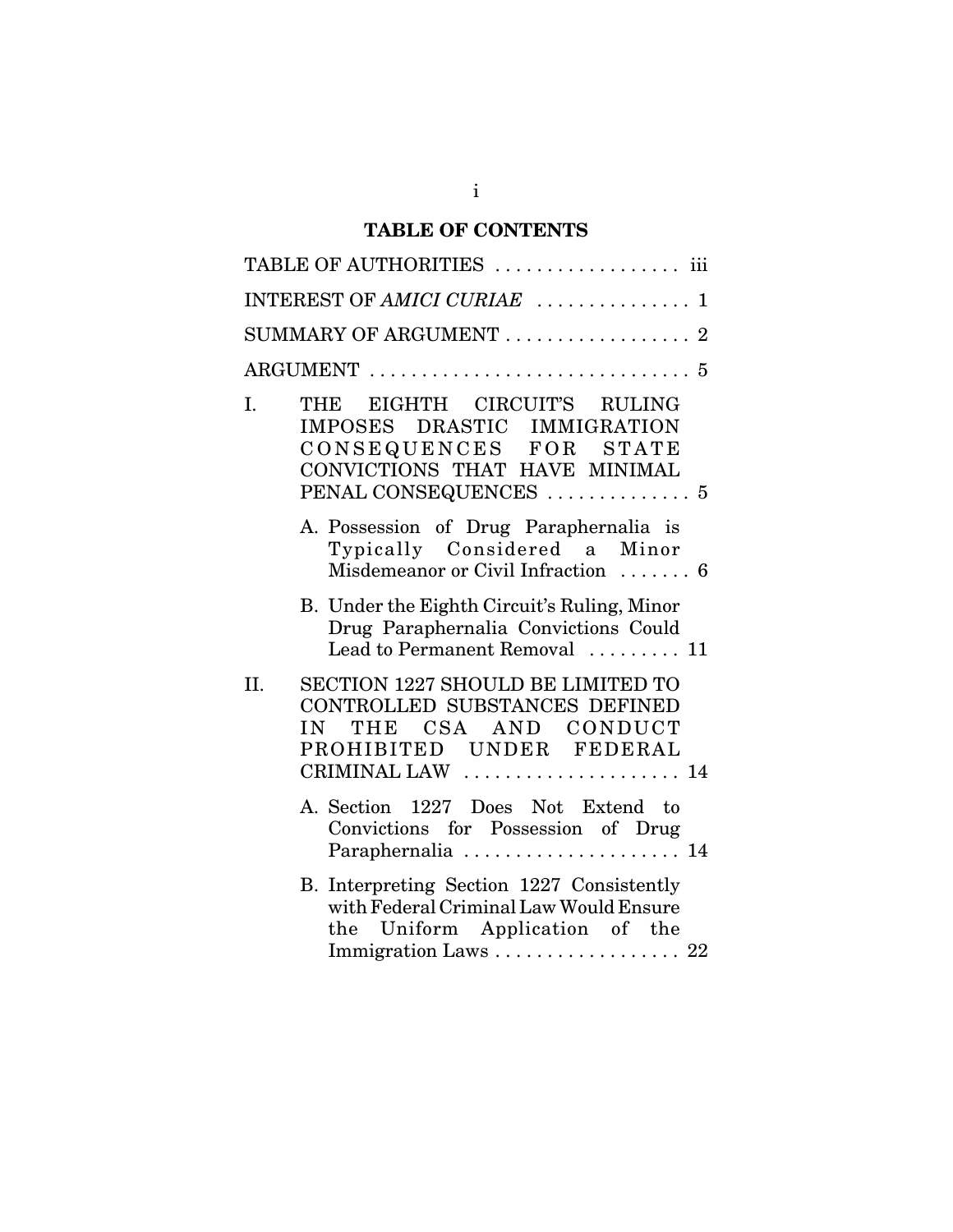|  | THE EIGHTH CIRCUIT'S EXPANSION OF                                                                                                     |  |
|--|---------------------------------------------------------------------------------------------------------------------------------------|--|
|  | THE REALISTIC PROBABILITY TEST                                                                                                        |  |
|  | PLACES AN IMPOSSIBLE BURDEN ON                                                                                                        |  |
|  |                                                                                                                                       |  |
|  | A. It is Practically Impossible to Locate the<br>Evidence Required Under the Eighth<br>Circuit's Expanded Realistic Probability       |  |
|  | B. Noncitizens Would Face Insurmountable<br>Hurdles Satisfying the Eighth Circuit's<br>Expanded Realistic Probability Test  30        |  |
|  | C. The Eighth Circuit's Fact-Intensive<br>Approach Would Overburden the<br>Immigration System and Lead to<br>Inconsistent Results  34 |  |
|  |                                                                                                                                       |  |
|  | $CONCLUSION \dots \dots \dots \dots \dots \dots \dots \dots \dots \dots 37$                                                           |  |
|  |                                                                                                                                       |  |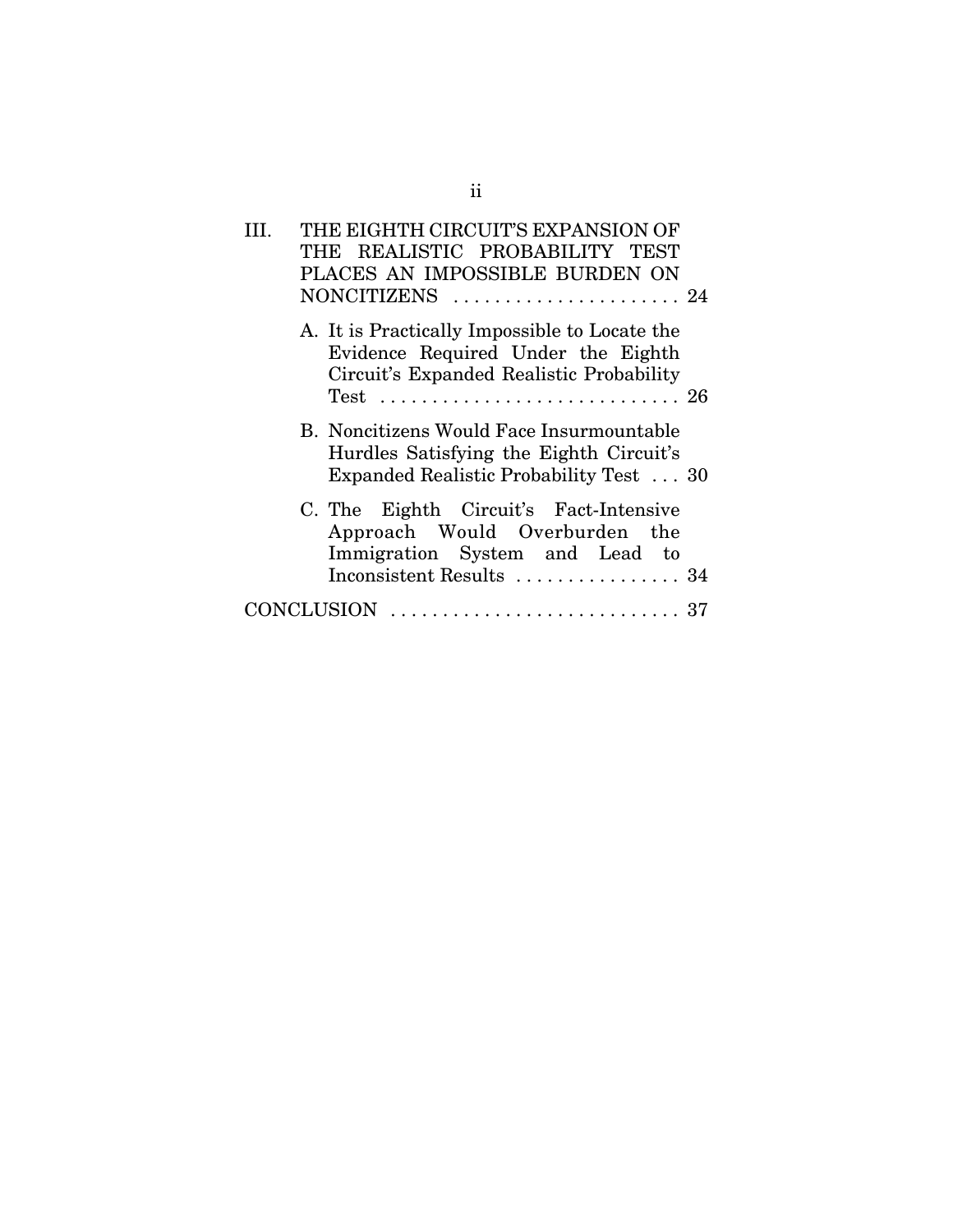## **TABLE OF AUTHORITIES**

## **CASES**

| Anderson v. Pac. Const. S.S. Co.,                                                                                                            |
|----------------------------------------------------------------------------------------------------------------------------------------------|
| Badwan v. Gonzales,<br>494 F.3d 566 (6th Cir. 2007)  34                                                                                      |
| Bustamante-Barrera v. Gonzales,<br>447 F.3d 388 (5th Cir. 2006) $\ldots \ldots \ldots \ldots \ldots$ 24                                      |
| Carachuri-Rosendo v. Holder,                                                                                                                 |
| Celotex Corp. v. Edwards,                                                                                                                    |
| Demore v. Kim,                                                                                                                               |
| Dent v. Holder,<br>627 F.3d 365 (9th Cir. 2010)  34                                                                                          |
| Duncan v. Walker,                                                                                                                            |
| Exxon Mobil Corp. v. Allapattah Servs., Inc.,<br>$545 \text{ U.S. } 546 \, (2005) \, \ldots \ldots \ldots \ldots \ldots \ldots \ldots \, 19$ |
| Finley v. United States,<br>490 U.S. 545 (1989) $\ldots \ldots \ldots \ldots \ldots \ldots \ldots \ldots$ 19                                 |
| Gerbier v. Holmes,                                                                                                                           |
| Gonzales v. Duenas-Alvarez,                                                                                                                  |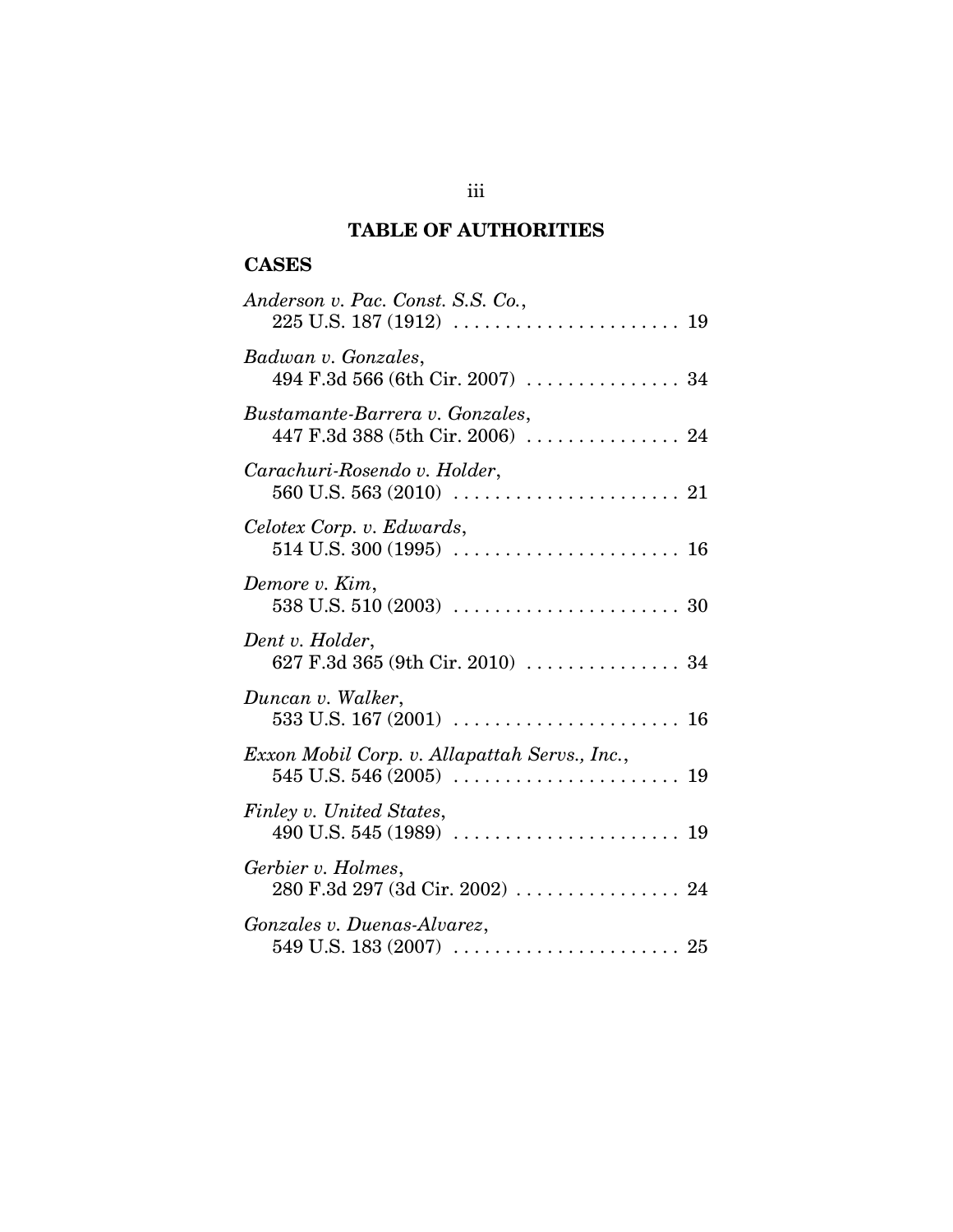| Hernandez v. State,<br>No. 57320, 2011 WL 4378840 (Nev. Sep. 19, |
|------------------------------------------------------------------|
| Howe v. State,                                                   |
| INS v. Nat'l Ctr. for Immigrants' Rights, Inc.,                  |
| K Mart Corp. v. Cartier, Inc.,                                   |
| Lopez v. Gonzales,                                               |
| Matter of Espinoza,                                              |
| Matter of Gutierrez,                                             |
| Missouri v. Frye,                                                |
| Moncrieffe v. Holder,                                            |
| Nemetz v. INS,<br>647 F.2d 432 (4th Cir. 1981)  24               |
| Nunez v. Holder,<br>594 F.3d 1124 (9th Cir. 2010)  27            |
| Ratzlaf v. United States,                                        |
| Richardson v. Perales,                                           |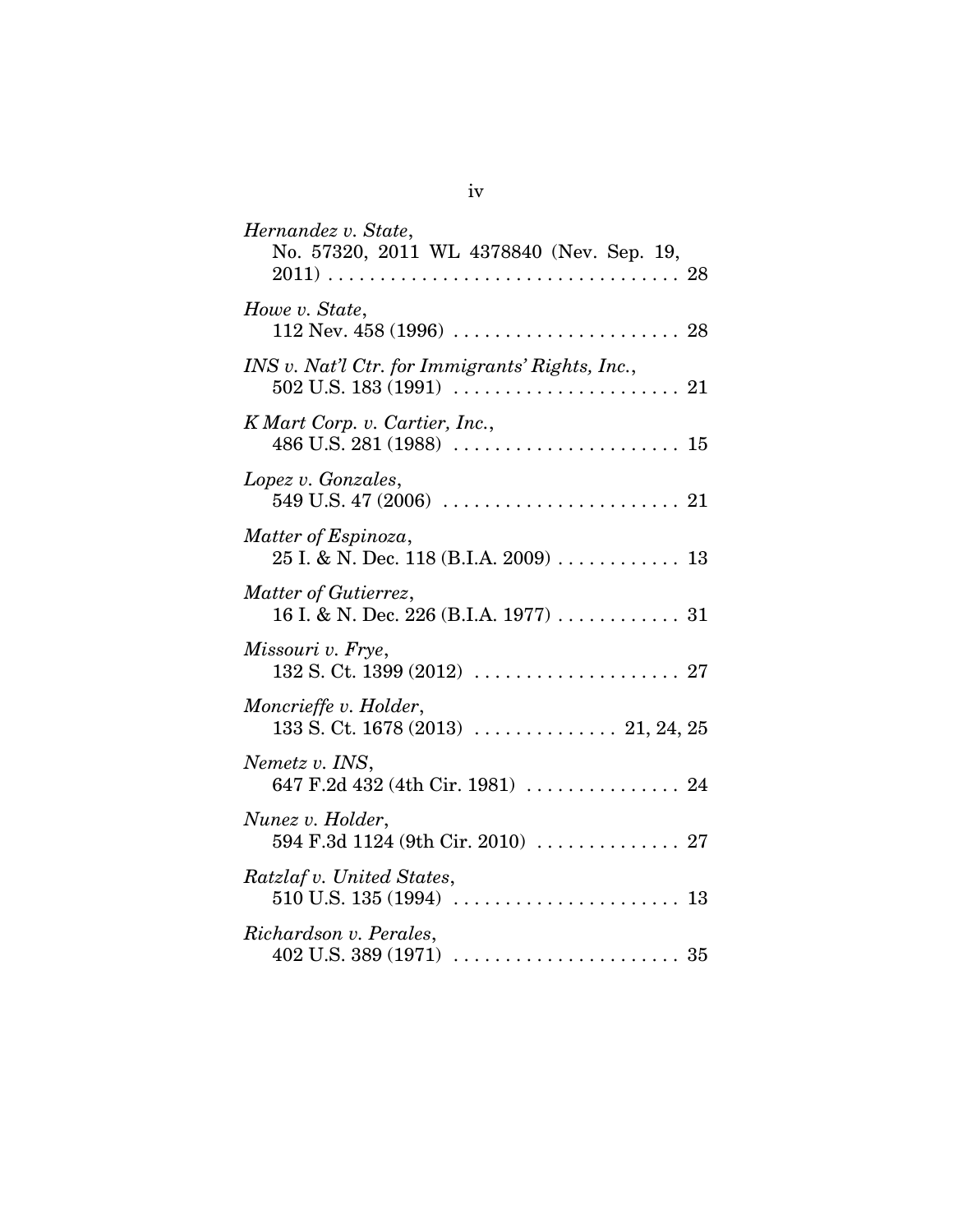| United States v. Menasche,                                                                 |
|--------------------------------------------------------------------------------------------|
| Winkelman ex rel. Winkelman v. Parma City School<br>Dist.,                                 |
| <b>CONSTITUTION</b>                                                                        |
|                                                                                            |
| <b>RULES AND STATUTES</b>                                                                  |
|                                                                                            |
|                                                                                            |
|                                                                                            |
|                                                                                            |
|                                                                                            |
| $8 U.S.C. \S 1229b(a) \ldots \ldots \ldots \ldots \ldots \ldots \ldots \ldots 12$          |
| $8 U.S.C. \S 1229b(b) \ldots \ldots \ldots \ldots \ldots \ldots 12, 13, 14$                |
| $8 U.S.C. \S 1229c(b) \ldots \ldots \ldots \ldots \ldots \ldots \ldots \ldots 12$          |
|                                                                                            |
| $8 U.S.C. \S 1362 \ldots \ldots \ldots \ldots \ldots \ldots \ldots \ldots \ldots \quad 31$ |
|                                                                                            |
|                                                                                            |
|                                                                                            |
|                                                                                            |
| 21 U.S.C. § 843                                                                            |

v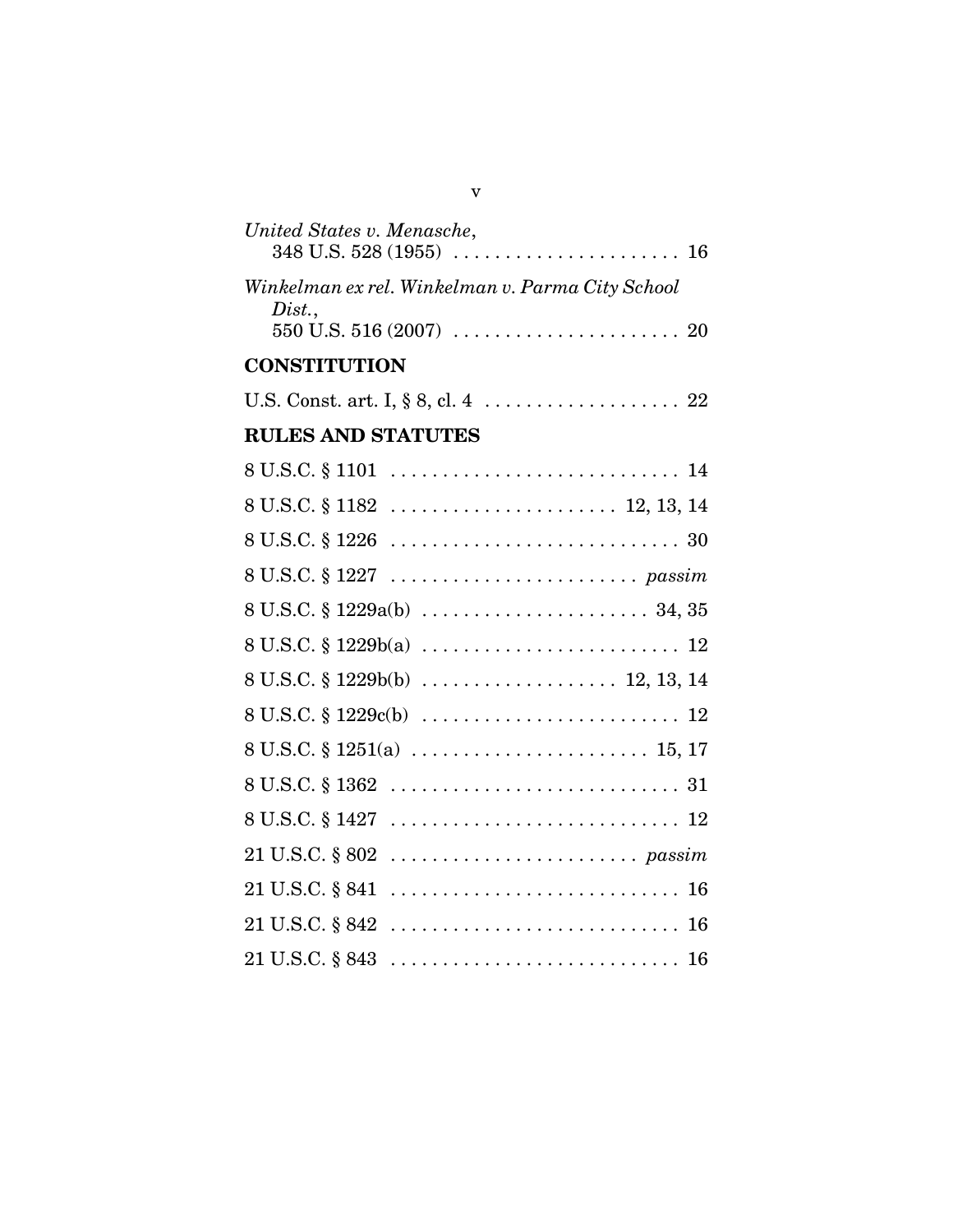| Anti-Drug Abuse Act of 1986, Pub. L. No. 99-570,                      |
|-----------------------------------------------------------------------|
|                                                                       |
|                                                                       |
| Ariz. Rev. Stat. § 13-901.01(A)  10, 11                               |
| Ariz. Rev. Stat. $§ 13-3415(A) \dots \dots \dots \dots \dots \dots 9$ |
|                                                                       |
|                                                                       |
|                                                                       |
|                                                                       |
|                                                                       |
|                                                                       |
|                                                                       |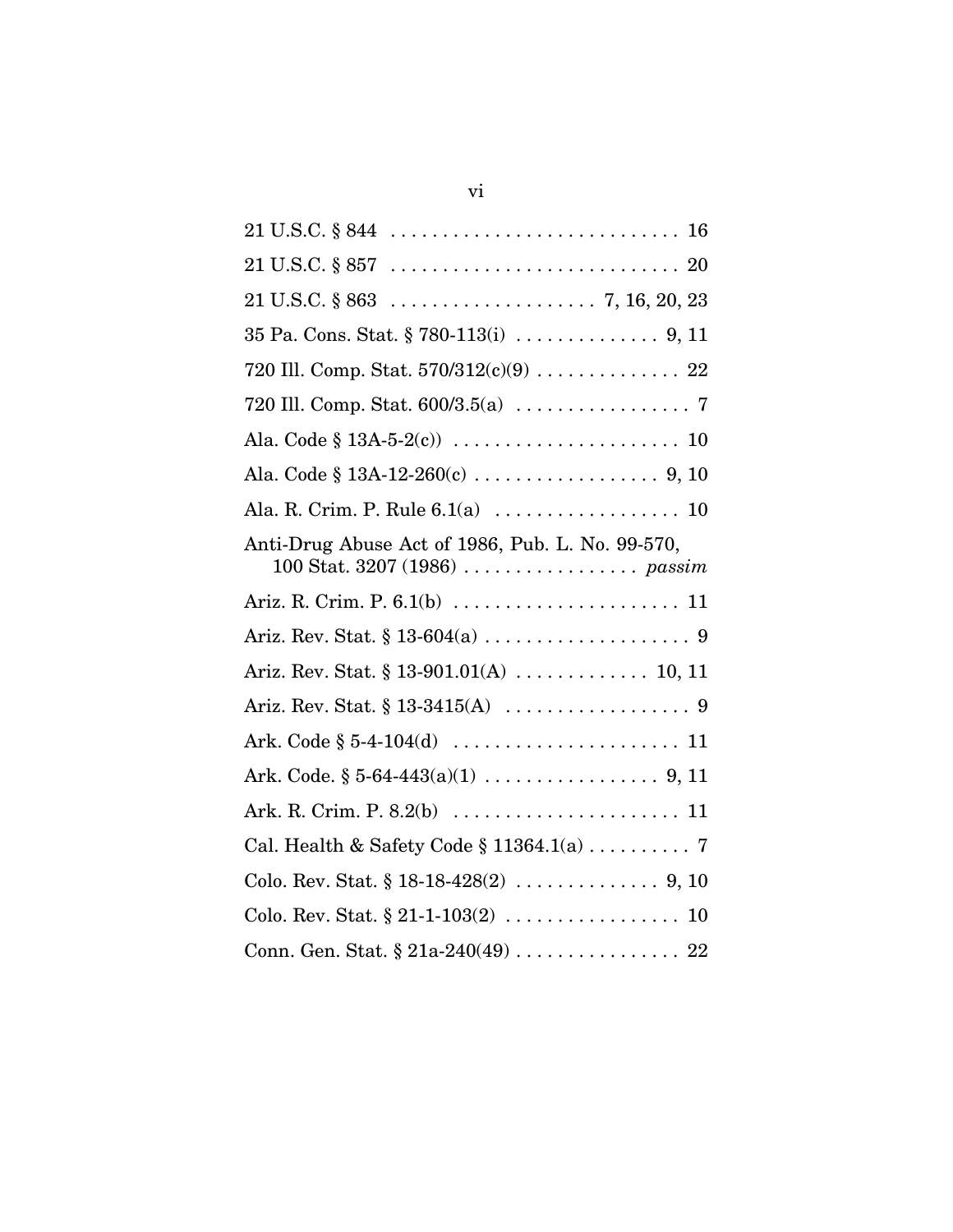| Crime Control Act of 1990, Pub. L. No. 101-647, 104                                          |
|----------------------------------------------------------------------------------------------|
|                                                                                              |
|                                                                                              |
| Del. Super. Ct. Crim. R. 44(a) 11                                                            |
|                                                                                              |
|                                                                                              |
|                                                                                              |
|                                                                                              |
|                                                                                              |
|                                                                                              |
| 10                                                                                           |
| 10                                                                                           |
|                                                                                              |
|                                                                                              |
|                                                                                              |
| Immigration Reform and Control Act of 1986, Pub.<br>L. No. 99-603, 100 Stat. 3559 (1986)  22 |
|                                                                                              |
|                                                                                              |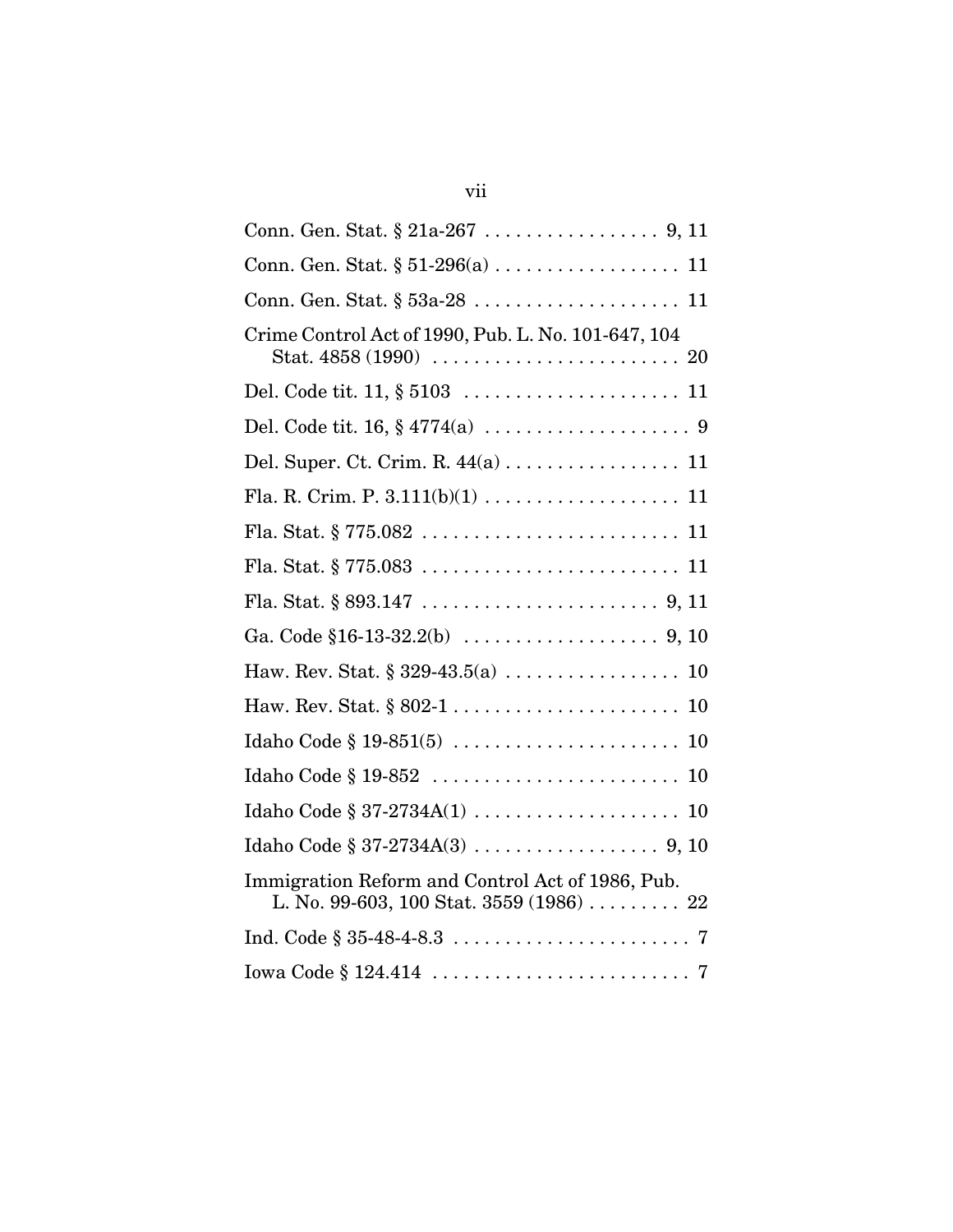| La. Code Crim. Proc. Ann. Art. 511  10          |
|-------------------------------------------------|
|                                                 |
|                                                 |
|                                                 |
|                                                 |
|                                                 |
|                                                 |
| Md. Code Crim. Proc. § 16-101  10               |
| Md. Code Crim. Proc. $\S 16-204(b)(1)(i)$ 10    |
| Me. Rev. Stat. tit.17-A, $\S$ 1111-A(4-B)  7, 8 |
| Me. Rev. Stat. tit.17-A, $\S$ 4-B(1) 8          |
|                                                 |
|                                                 |
| Miss. Code $\S$ 41-29-139(d)(1) 9, 11           |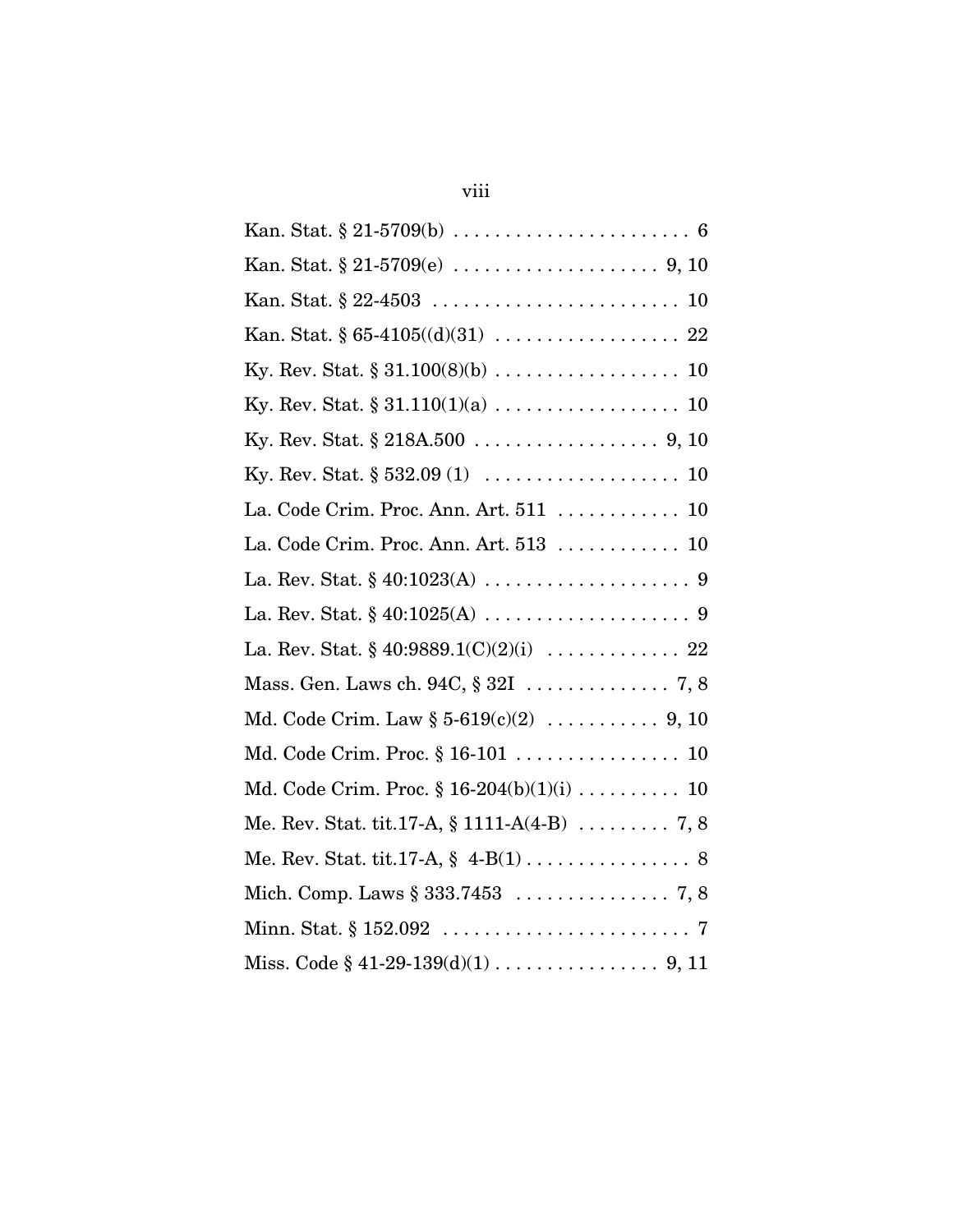| Mo. Stat. $\S 557.011(2) \ldots \ldots \ldots \ldots \ldots \ldots \ldots \ldots 11$ |
|--------------------------------------------------------------------------------------|
|                                                                                      |
|                                                                                      |
|                                                                                      |
|                                                                                      |
| N.C. Gen. Stat. § 15A-1340.23 11                                                     |
|                                                                                      |
|                                                                                      |
|                                                                                      |
|                                                                                      |
|                                                                                      |
|                                                                                      |
|                                                                                      |
|                                                                                      |
|                                                                                      |
| N.H. Rev. Stat. $$318-B:26(III)(c) \ldots \ldots \ldots \ldots 7, 8$                 |
|                                                                                      |
|                                                                                      |
|                                                                                      |
| Nev. Admin. Code § 453.510 22                                                        |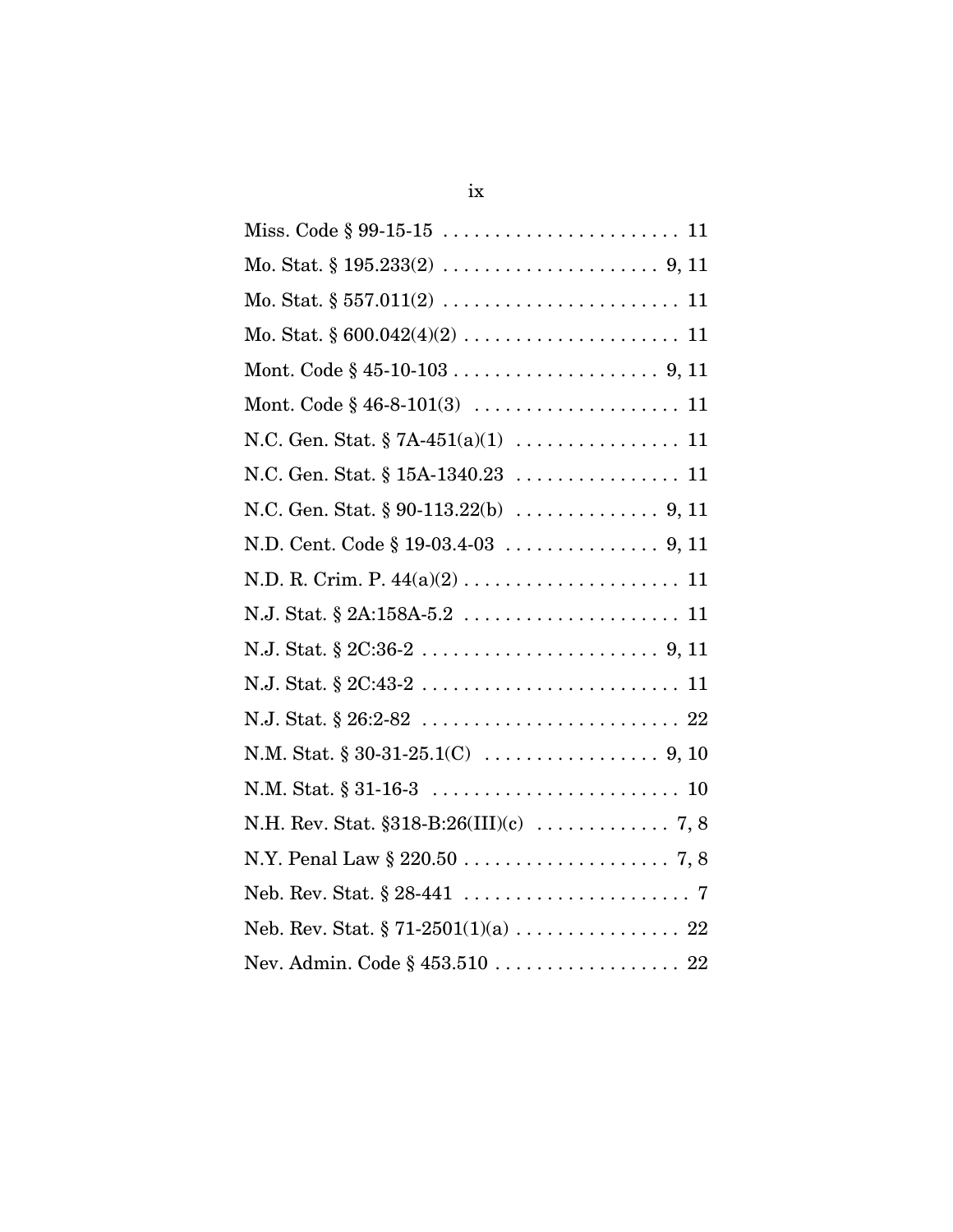| Nev. Rev. Stat. § 453.566  9, 10, 27, 28         |
|--------------------------------------------------|
|                                                  |
|                                                  |
|                                                  |
|                                                  |
|                                                  |
|                                                  |
|                                                  |
|                                                  |
| R.I. Gen. Laws § 21-28-2.08, amm'd by 2014 Rhode |
|                                                  |
|                                                  |
|                                                  |
| S.D. Codified Laws § 23A-40-6.1  11              |
|                                                  |
|                                                  |
|                                                  |
|                                                  |
| Tex. Code Crim. Proc. art. 1.051(c) 10           |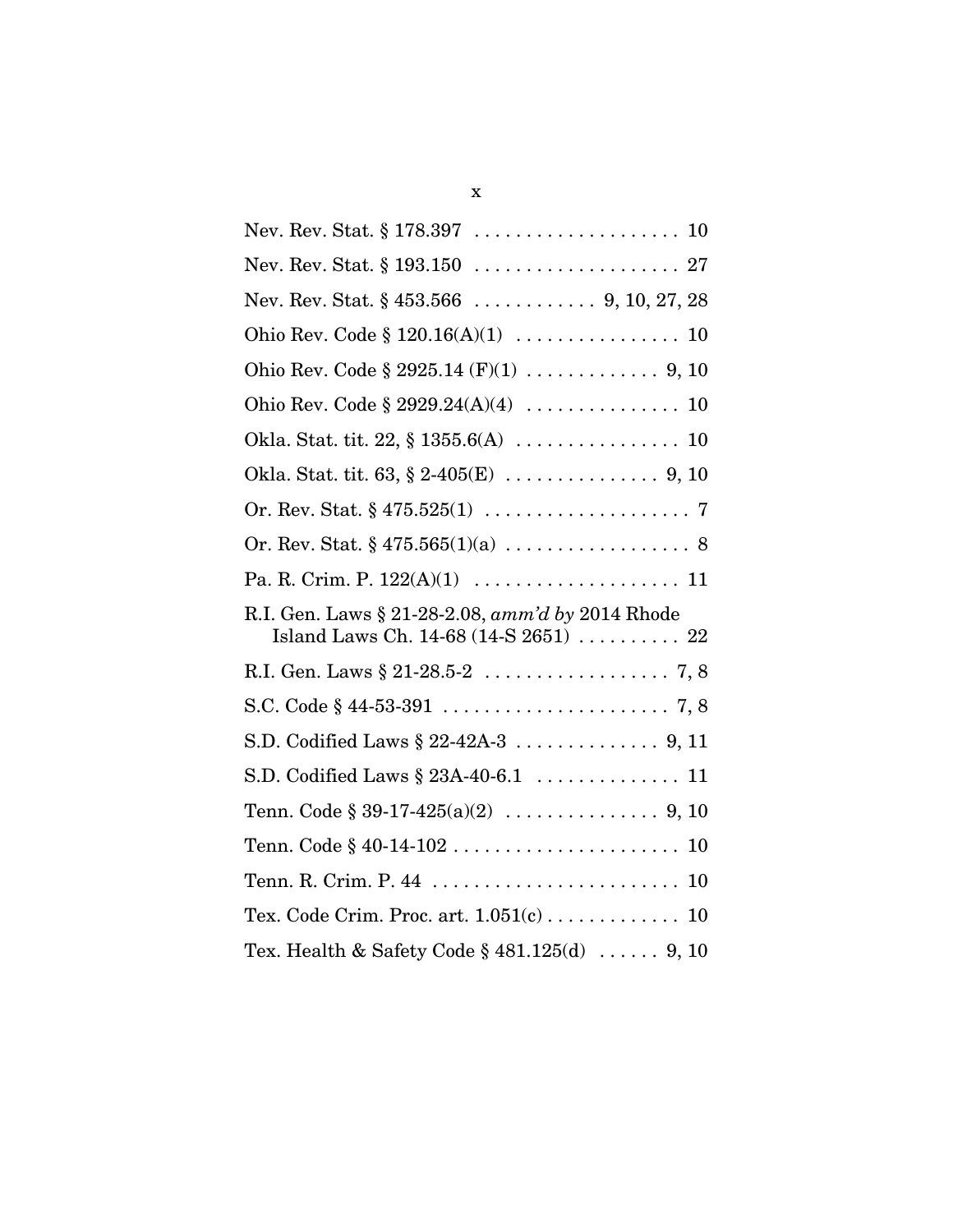| Va. Code $\S 54.1 - 3466 \ldots \ldots \ldots \ldots \ldots \ldots \ldots \ldots \ldots$ |
|------------------------------------------------------------------------------------------|
|                                                                                          |
|                                                                                          |
| Wash. Rev. Code $\S 69.50.412(1) \ldots \ldots \ldots \ldots \ldots$ 9, 10               |
|                                                                                          |
|                                                                                          |
| Wis. Stat. $§ 961.573 \ldots \ldots \ldots \ldots \ldots \ldots \ldots 9, 10$            |
|                                                                                          |
|                                                                                          |
|                                                                                          |
|                                                                                          |
|                                                                                          |

## **OTHER AUTHORITIES**

| 132 Cong. Rec. H6679-02 (daily ed. Sept. 11,                                                                                                                                                                                     |  |
|----------------------------------------------------------------------------------------------------------------------------------------------------------------------------------------------------------------------------------|--|
| 2011 Operations Manual ICE Performance-Based<br>National Detention Standards, Part 5.1 (as<br>modified by February 2013 Errata),<br>http://www.ice.gov/doclib/detention-standards/<br>2011/correspondence_and_other_mail.pdf. 32 |  |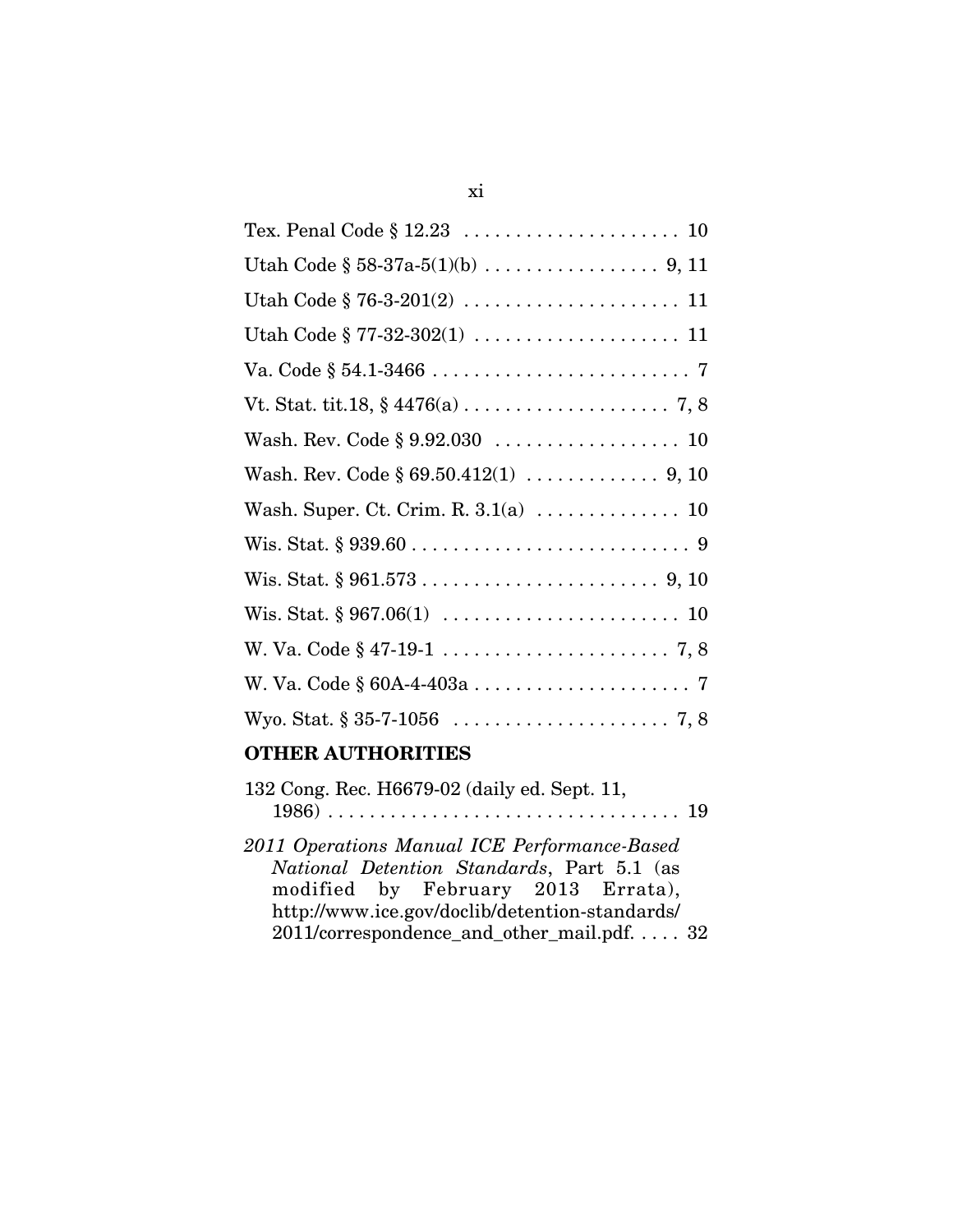| 2011 Operations Manual ICE Performance-Based<br>National Detention Standards, Part 5.6 (as<br>modified by February 2013 Errata),<br>https://www.ice.gov/doclib/detentionstandards/<br>2011/telephone_access.pdf  32                                                                                                    |
|------------------------------------------------------------------------------------------------------------------------------------------------------------------------------------------------------------------------------------------------------------------------------------------------------------------------|
| 2011 Operations Manual ICE Performance-Based<br>National Detention Standards, Part 6.3 (as<br>modified by February 2013 Errata),<br>http://www.ice.gov/doclib/detention-standards/<br>2011/law_libraries_and_legal_material.pdf 32                                                                                     |
| Building an Immigration System Worthy of<br>American Values, Testimony of the American<br>Immigration Lawyers Association submitted to<br>the Committee on the Judiciary of the U.S.<br>Senate, hearing on March 20, 2013 (2013),<br>http://www.aila.org/content/ default.aspx?bc=<br>6755%7C12178%7C48664%7C43741  31 |
| Capps, Fix, Passel, & Perez-Lopez, A Profile of the<br>Low-Wage Immigrant Workforce, http://www.<br>urban.org/ publications/310880.html $\ldots \ldots$ 31                                                                                                                                                             |
| Department of Justice, FY 2013 Annual<br>Performance Report & FY 2015 Annual<br>Performance Plan (March 2014), http://www.<br>justice.gov/sites/default/files/ag/legacy/2014/05/                                                                                                                                       |
| <b>Educational Attainment in the United States: 2009</b><br>(Feb. 2012), http://www.census.gov/prod/                                                                                                                                                                                                                   |
| <i>Executive Office for Immigration Review, FY 2013</i><br>Statistics Yearbook (2014), http://www.justice.                                                                                                                                                                                                             |

gov/eoir/statspub/ fy13syb.pdf . . . . . 30, 31, 33, 35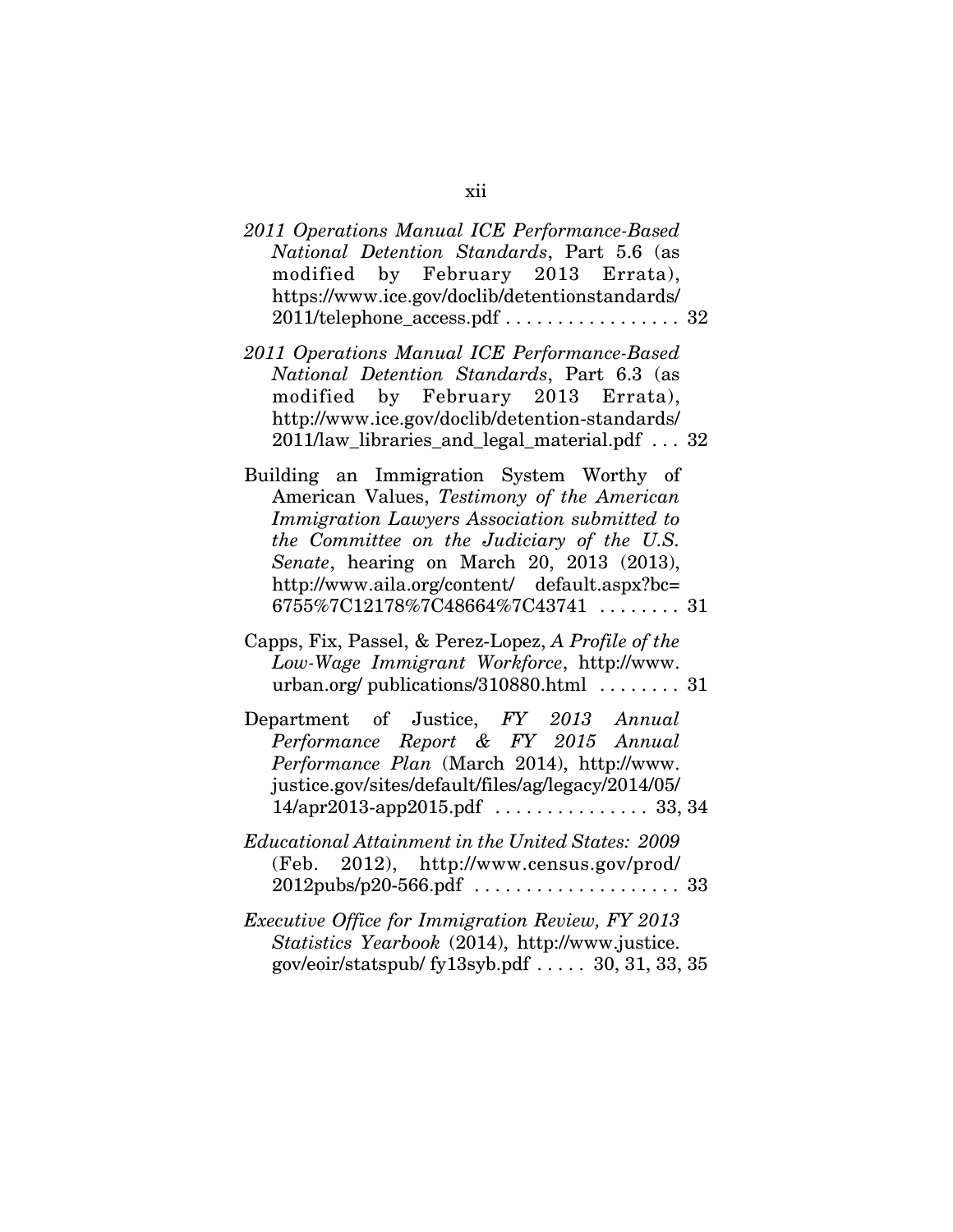| Fla. Standard Crim. Jury Instr. $\S 25.14$ 29                                                                                                          |  |
|--------------------------------------------------------------------------------------------------------------------------------------------------------|--|
| Elizabeth Grieco, Educational Attainment of the<br>Foreign Born in the United States (July 2004),<br>http://www.migrationinformation.org/              |  |
| ICE, Facility Locator, http://www.ice.gov/detention-<br>facilities/ $\ldots \ldots \ldots \ldots \ldots \ldots \ldots \ldots \ldots \ldots 32$         |  |
| Ill. Pattern Jury Instr., Crim. $\S 17.65$ 29                                                                                                          |  |
| Ill. Pattern Jury Instr., Crim. $\S 17.66$ 29                                                                                                          |  |
| Kansas Office of Judicial Administration, District<br>Court Records Search, https://www.kansas.gov/<br>countyCourts/search/records?execution=e3s1 . 29 |  |
| Charles H. Koch, Jr., Administrative Law and<br>$Practice (2d ed.1997) \dots \dots \dots \dots \dots \dots \dots 35$                                   |  |
| LexisNexis, Support Center, https://support.lexis-<br>nexis.com/courtlink/record.asp?ArticleID=9439 28                                                 |  |
| Md. Crim. Pattern Jury Instr. § 4:24.4 29                                                                                                              |  |
| Mich. Crim. Non-Standard Jury Instr. § 11:7  29                                                                                                        |  |
| Pa. Suggested Standard Crim. Jury Instr.<br>$§ 16.13(a)(32)) \dots \dots \dots \dots \dots \dots \dots \dots \dots \dots 29$                           |  |
| Thomas M. Quinn & Gerald T. McLaughlin, The<br>Evolution of Federal Drug Control Legislation,<br>$22$ Cath. U.L. Rev. 586 (1972)  17, 18               |  |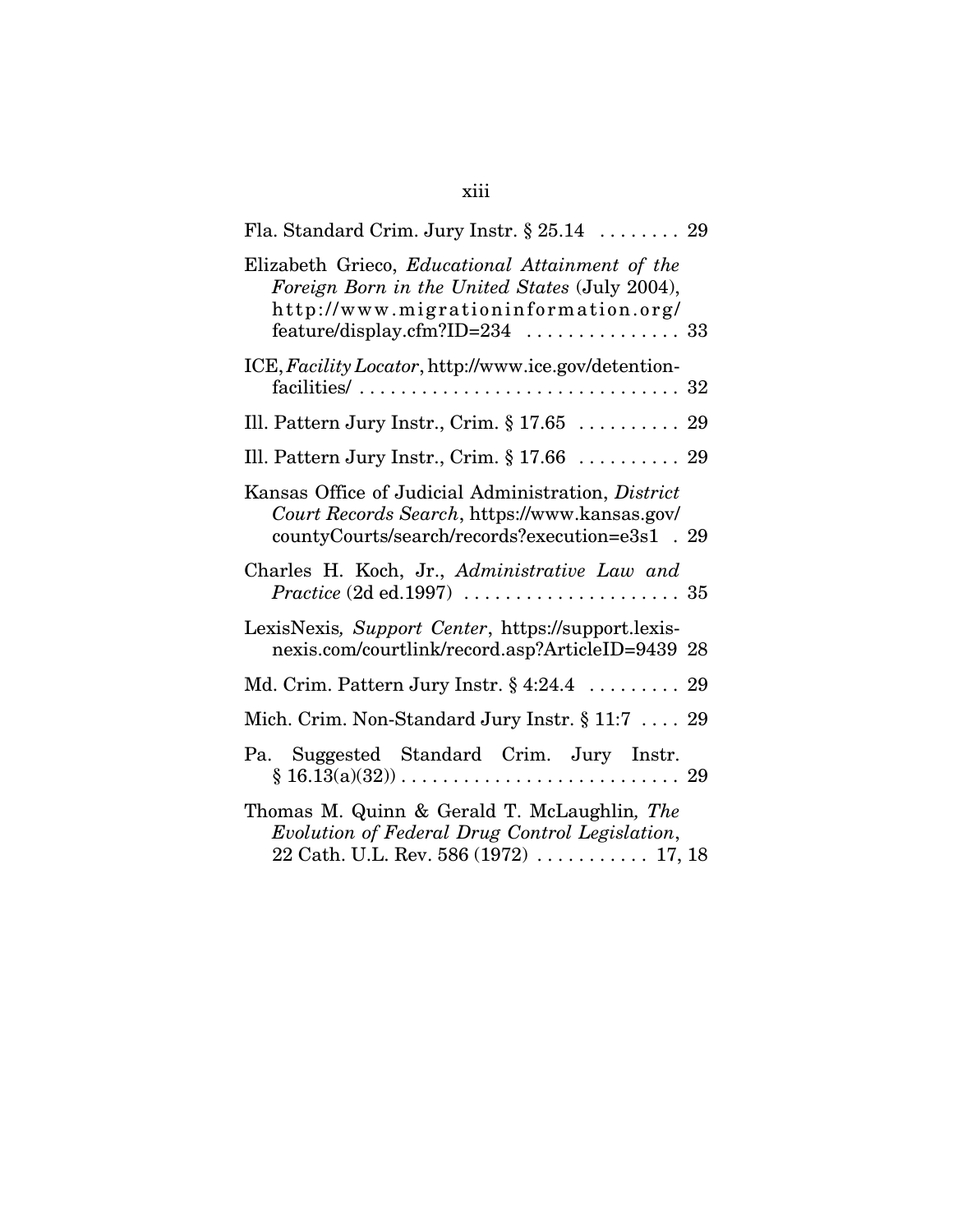## Eli Saslow, *In a crowded immigration court, seven minutes to decide a family's future*, Washington Post, February 2, 2014, http://www. washingtonpost.com/national/in-a-crowdedimmigration-court-seven-minutes-to-decide-afamilys-future/2014/02/02/518c3e3e-8798-11e3 a5bd-844629433ba3 \_story.html . . . . . . . . . 35, 36 Testimony of Dana Leigh Marks, Subcommittee on Immigration, Citizenship, Refugees, Border Security, and International Law of the House Committee on the Judiciary on Oversight Hearing on the Executive Office For Immigration Review (June 17, 2010), http://judiciary.house.gov/\_files/hearings/pdf/M arks100617.pdf . . . . . . . . . . . . . . . . . . . . . . . . . . 36 Thomson Reuters, *Court Dockets and Court Wire Coverage*, http://legalsolutions.thomson reuters.com/law-products/solutions/courtwiredockets/map . . . . . . . . . . . . . . . . . . . . . . . . . 28, 29 TRACImmigration, *Immigration Court Backlog Tool*, http://trac.syr.edu/phptools/immigration/ court\_backlog/ . . . . . . . . . . . . . . . . . . . . . . . . . . 35 U.S. Dep't of Homeland Security, Office of Immigration, Statistics, *Immigration Enforcement Actions: 2012* (2013), http://www.dhs.gov/sites/default/files/publicati ons/ois\_enforcement\_ar\_2012\_1.pdf  $\dots\dots \dots$  . 30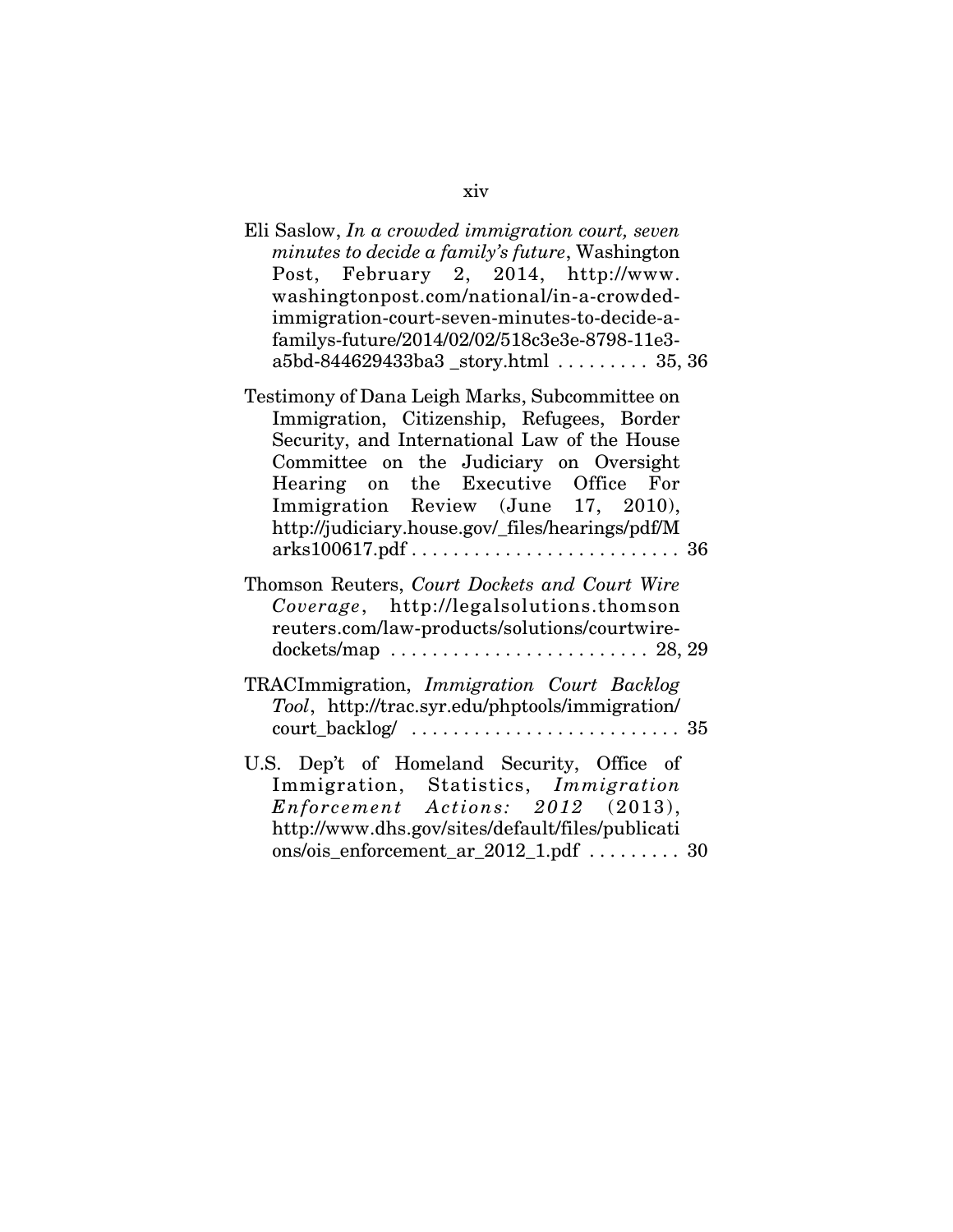The National Immigrant Justice Center ("NIJC") and American Immigration Lawyers Association ("AILA") respectfully submit this brief as *Amici Curiae* in support of Petitioner.<sup>1</sup>

#### **INTEREST OF** *AMICI CURIAE*

*Amici* NIJC and AILA are immigration-focused organizations with substantial interest in the Court's resolution of this case.

*Amicus* NIJC is a Chicago-based non-profit organization accredited since 1980 by the Board of Immigration Appeals ("BIA") to provide representation to individuals in removal proceedings. NIJC promotes human rights and access to justice for immigrants, refugees, and asylum seekers through legal services, policy reform, impact litigation, and public education. Through its staff of attorneys and paralegals, and a network of over 1,000 *pro bono* attorneys, NIJC provides free or low-cost legal services to over 10,000 individuals each year.

*Amicus* AILA is a national organization comprised of more than 13,000 immigration lawyers throughout the United States, including lawyers and law school professors who practice and teach in the field of immigration and nationality law. AILA's objectives are to advance the administration of law pertaining to

<sup>1</sup> All parties have consented in writing to the filing of this *Amici Curiae* brief, and counsel for *Amici* will file those consents with the Court. No counsel for any party authored this brief in whole or in part, and no person or entity other than *Amici Curiae*, their members, or counsel made a monetary contribution to the preparation or submission of this brief.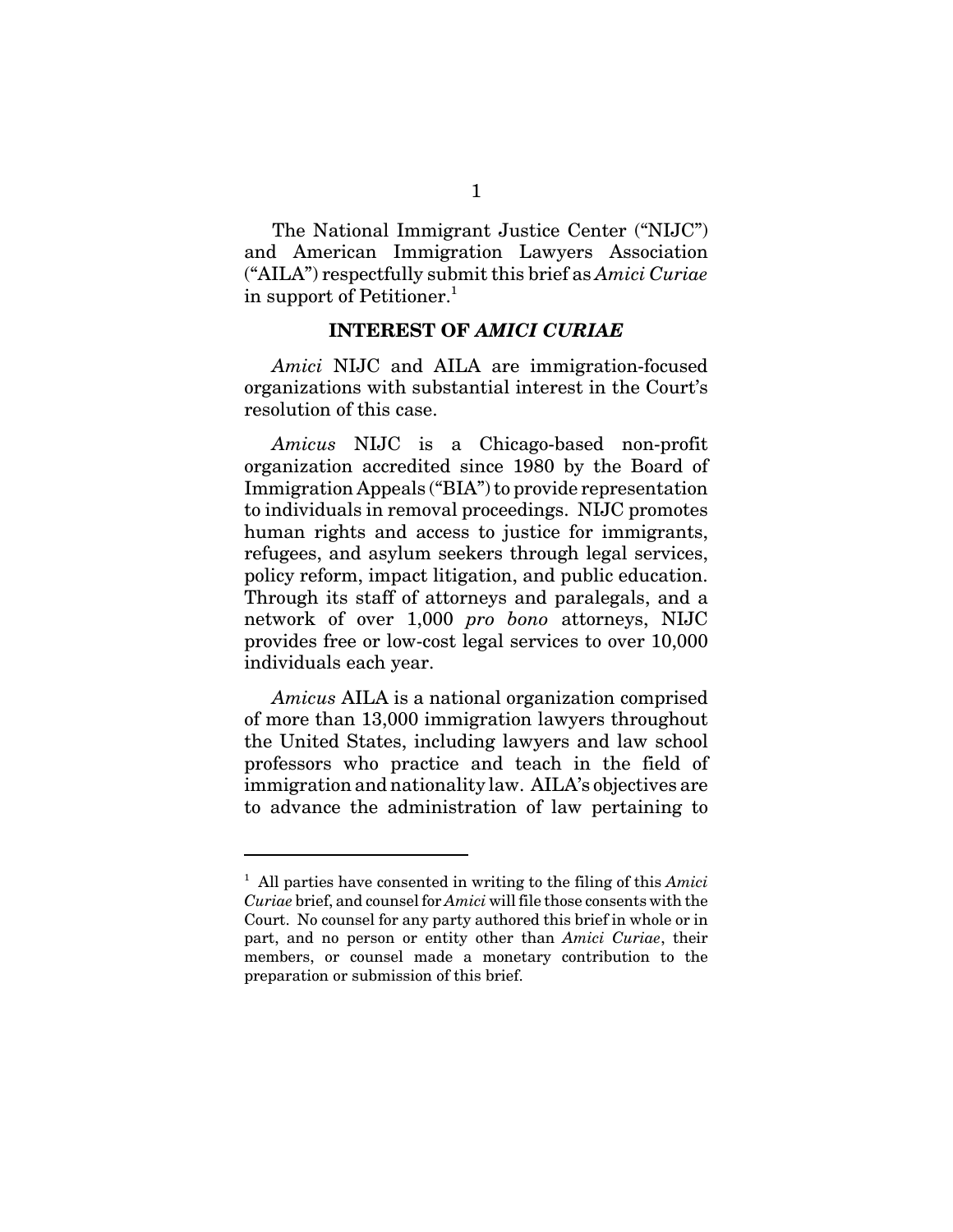immigration, nationality, and naturalization; to cultivate the jurisprudence of the immigration laws; and to facilitate the administration of justice and elevate the standard of integrity, honor, and courtesy of those appearing in immigration, nationality, and naturalization matters. AILA's members regularly appear in immigration proceedings, often on a *pro bono* basis.

As preeminent organizations in the immigration litigation field, *Amici* share a significant interest in ensuring the fair, uniform, and predictable administration of federal immigration laws. The decision below would impose drastic immigration consequences for all minor drug paraphernalia offenses and place impossible and impractical burdens on individuals in immigration proceedings. *Amici* are uniquely qualified to address the immigration law statutory interpretation questions and substantial policy concerns implicated by this case.

#### **SUMMARY OF ARGUMENT**

The Immigration and Nationality Act ("INA") deems deportable any noncitizen "convicted of a violation of \* \* \* any law or regulation of a State, the United States, or a foreign country relating to a controlled substance *(as defined in Section 102 of the Controlled Substances Act (21 U.S.C. § 802))*," other than a single offense involving possession of thirty grams or less of marijuana for personal use.  $8 \text{ U.S.C.} \$  $1227(a)(2)(B)(i)$ (emphasis added). The Eighth Circuit reads this provision as rendering noncitizens categorically deportable for any state drug paraphernalia conviction, thereby nullifying the cross-reference to the Controlled Substances Act ("CSA") and distorting this Court's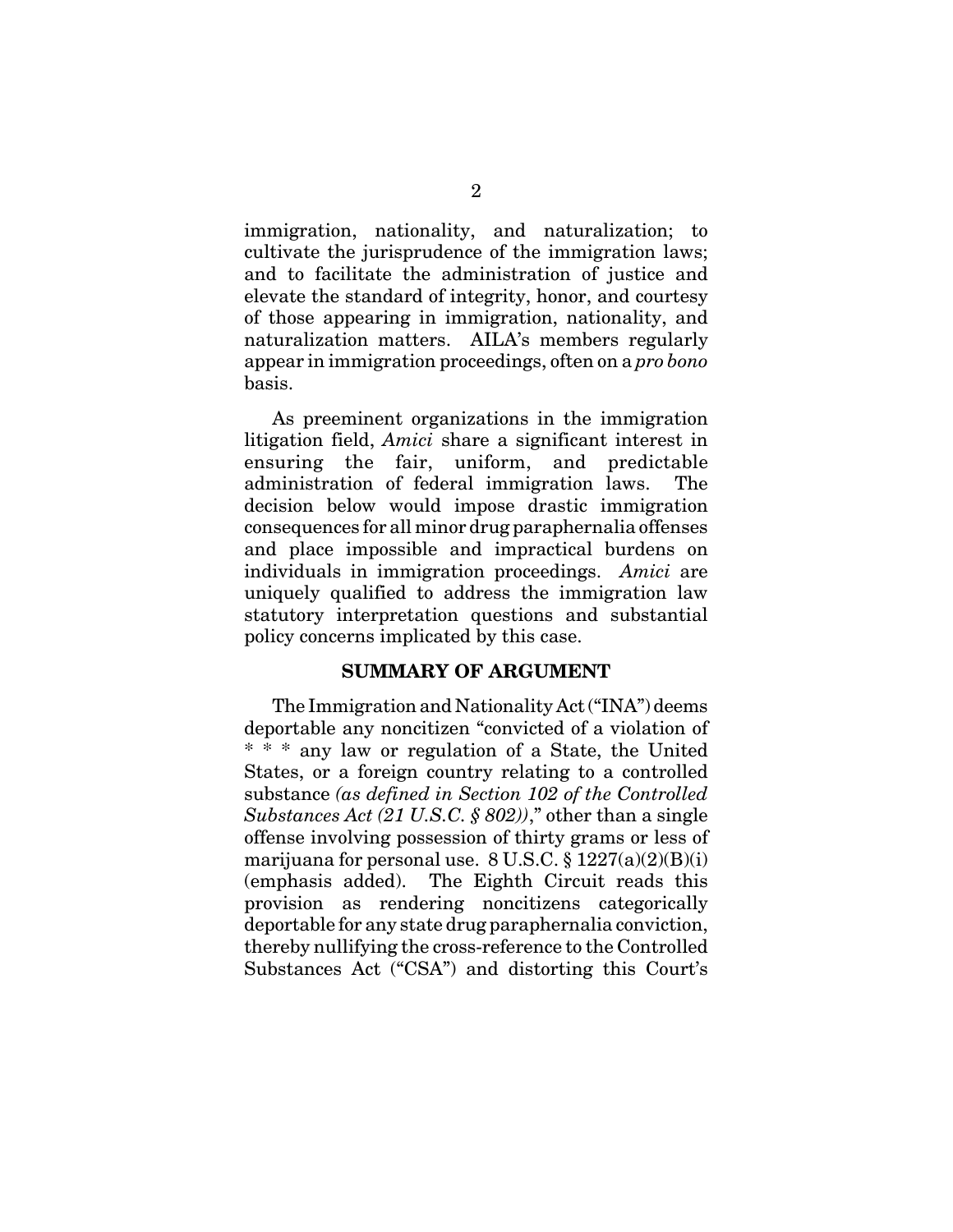categorical approach jurisprudence. *Amici* illustrate how the Eighth Circuit's treatment of minor state drug paraphernalia convictions has disproportionate immigration consequences, demonstrate that § 1227(a)(2)(B)(i) should parallel federal criminal law and ensure the fair and uniform application of the nation's immigration laws, and address the substantial injustice resulting from the Eighth Circuit's rule that noncitizens bear the extraordinary burden of proving that categorically overbroad state statutes have been prosecuted in an overbroad manner.

First, the Eighth Circuit's ruling would impose drastic immigration consequences for conduct that is universally considered to be either an extremely minor offense or not a crime at all. Nineteen states and the federal government do not criminalize the conduct for which Petitioner was convicted—the use of a sock to store a controlled substance. And nearly every state that criminalizes this conduct classifies it as a minor misdemeanor punishable by as little as a small fine. Most states do not even provide defendants with the right to counsel in drug paraphernalia prosecutions since there is little chance of incarceration. Yet under the Eighth Circuit's ruling, any noncitizen convicted of a state drug paraphernalia offense would face draconian consequences, including permanent banishment from her home and family in the United States. These drastic immigration consequences stand in stark contrast to the minimal penal consequences imposed by the states. This fundamentally unfair result must be rejected by this Court.

Second, as Petitioner correctly argues,  $§ 1227(a)(2)(B)(i)$  at a minimum requires that a state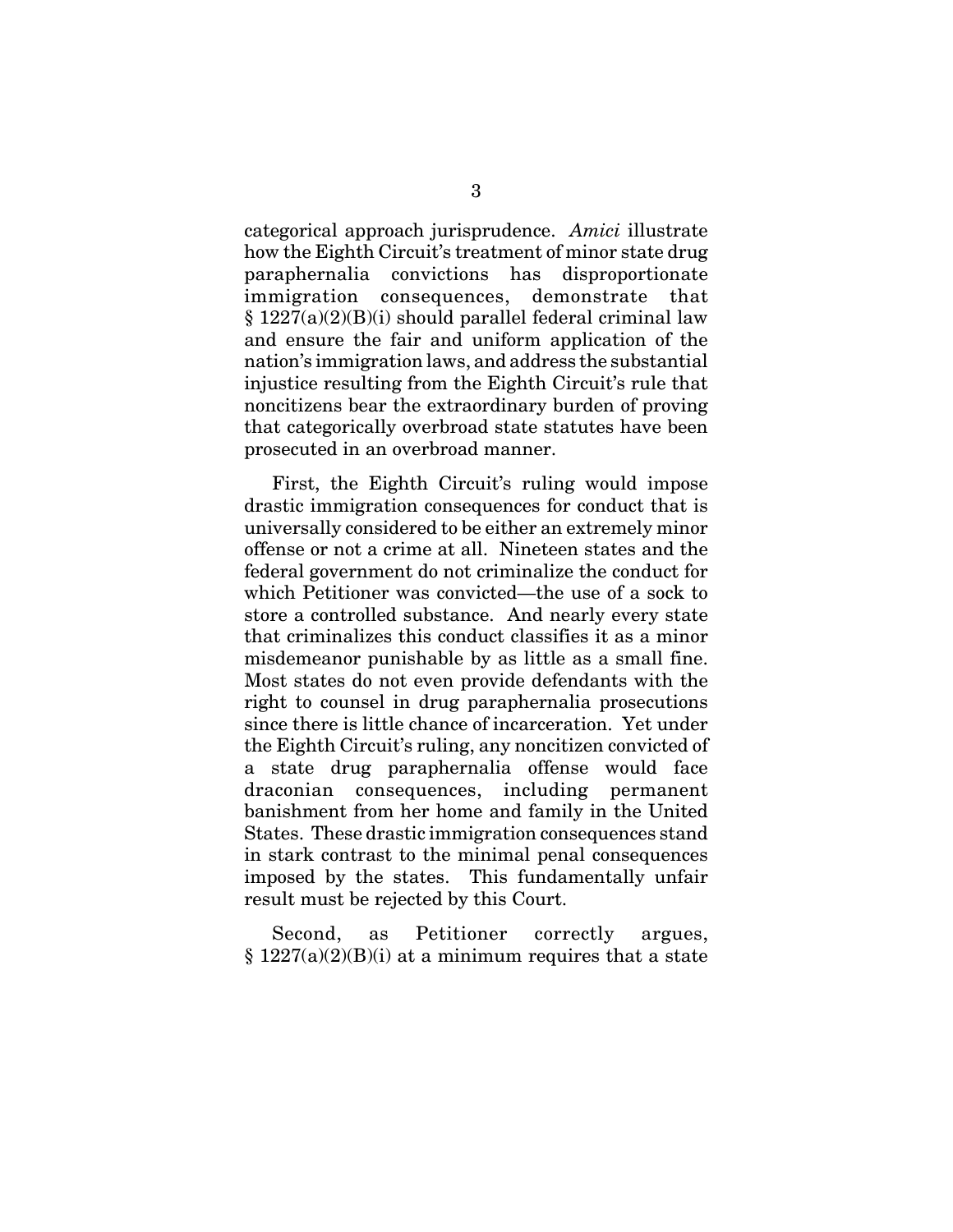conviction relate to a substance that is "defined in Section 102 of the Controlled Substances Act." However, deportability under  $\S 1227(a)(2)(B)(i)$  should additionally be limited to conduct prohibited under federal criminal law. Section  $1227(a)(2)(B)(i)$ incorporates by reference the CSA, which specifically defines "controlled substances" *and* broadly delineates conduct "relating to" the federally controlled substances. The Anti-Drug Abuse Act of 1986 ("ADAA") amended  $\S$  1227(a)(2)(B)(i) to include this cross-reference to the CSA, while simultaneously expanding the substances and conduct constituting federal drug offenses under the CSA. Nothing in the ADAA or its legislative history suggests that Congress intended to expand deportable conduct beyond that which is prohibited under federal law. The ADAA also amended the CSA to criminalize the *sale* of drug paraphernalia, but not the mere *possession* of paraphernalia. There is therefore no reason to believe that Congress intended to expand  $\S 1227(a)(2)(B)(i)$  to reach such conduct. Moreover, the Eighth Circuit's contrary interpretation creates a substantial risk that the immigration laws will be applied inconsistently and arbitrarily. Per the Eighth Circuit's interpretation, convictions for substances or conduct that are not criminalized under federal law would render noncitizens deportable in some states, but not others. Congress—which has admonished that the immigration laws must be applied "uniformly"—cannot have intended such a result. Limiting  $\S 1227(a)(2)(B)(i)$ to conduct prohibited under federal law would ensure that the same underlying conduct would not result in disparate immigration consequences, simply because of variations in state drug laws.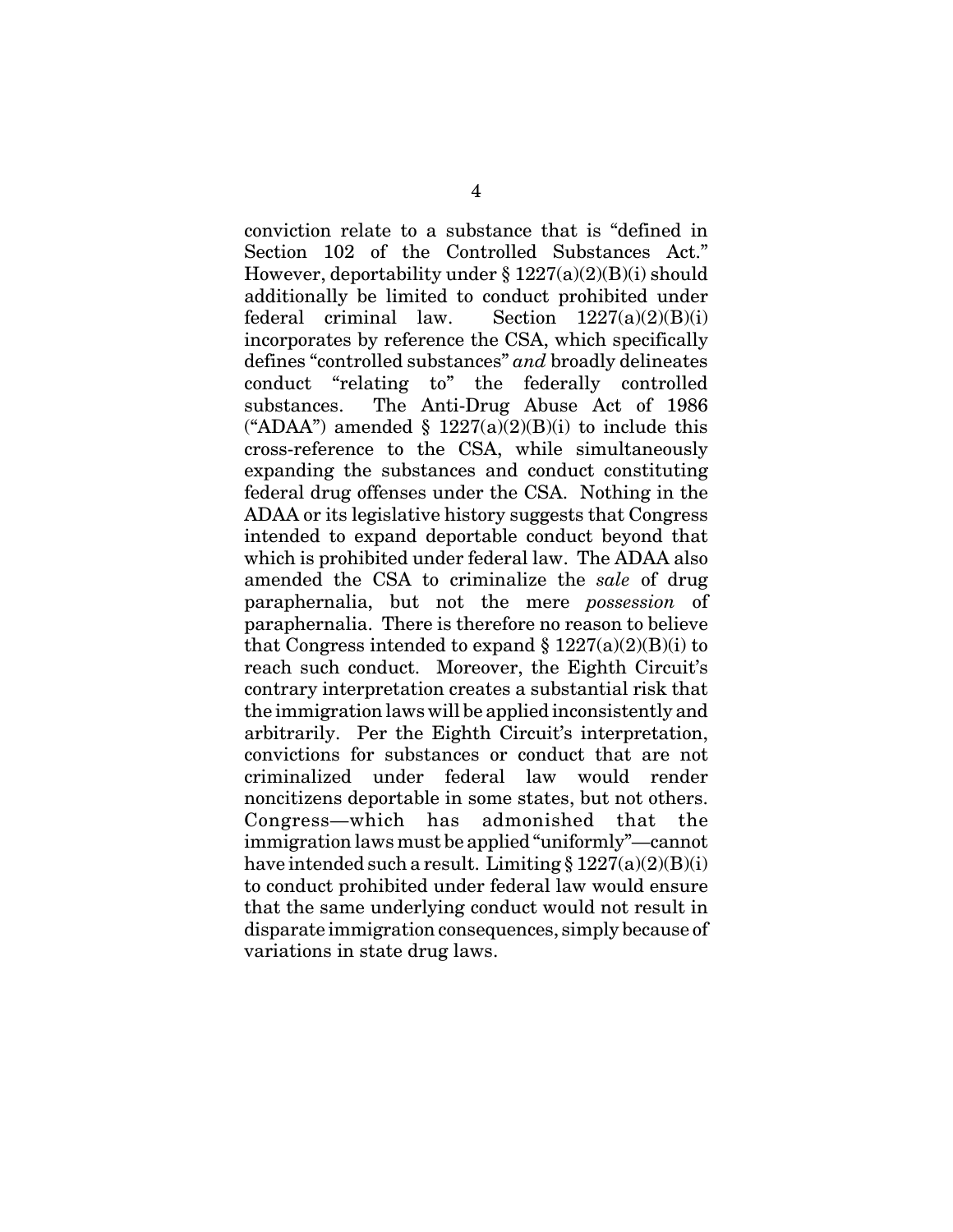Third, the Eighth Circuit's expansive view of the realistic probability test turns the categorical approach into a fundamentally unfair factual inquiry. Even in cases where the state statute expressly covers conduct that is categorically overbroad, the Eighth Circuit's ruling requires noncitizens to prove that the government has prosecuted a meaningful number of cases in an overbroad manner. This application of the realistic probability test lacks legal support and would place an impossible burden on noncitizens facing removal. There is often no practical way to confirm that a state has applied its drug paraphernalia statute in an overbroad manner. State conviction records are rarely available on standard legal databases. Moreover, even if such records were readily available, noncitizens would face insurmountable hurdles obtaining them. Noncitizens facing deportation under  $§ 1227(a)(2)(B)(i)$  are subject to mandatory detention, will likely be unrepresented by counsel, and will have extremely limited access to legal materials. The Eighth Circuit's version of the realistic probability test is not only illogical, but would be practically impossible for noncitizens to meet.

#### **ARGUMENT**

### **I. THE EIGHTH CIRCUIT'S RULING IMPOSES DRASTIC IMMIGRATION CONSEQUENCES FOR STATE CONVICTIONS THAT HAVE MINIMAL PENAL CONSEQUENCES**

The Eighth Circuit held that a state conviction for possession of drug paraphernalia categorically renders a noncitizen deportable. (Pet. App. 11.) If adopted by this Court, the Eighth Circuit's ruling would inevitably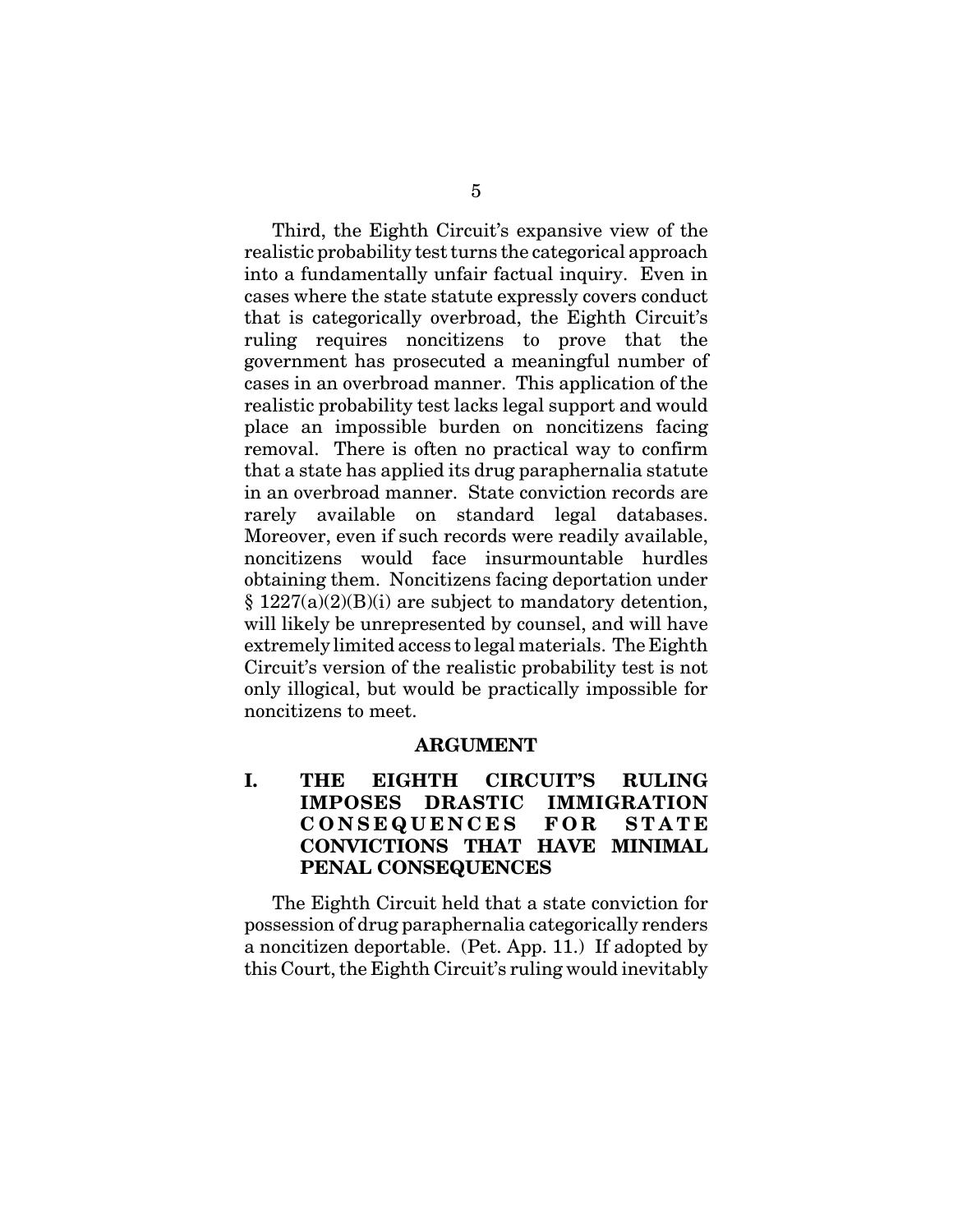impose drastic consequences on noncitizens for conduct that is almost universally considered an extremely minor offense or not a crime at all. The Court should reject the Eighth Circuit's unfair and disparate treatment of drug paraphernalia convictions.

#### **A. Possession of Drug Paraphernalia is Typically Considered a Minor Misdemeanor or Civil Infraction**

Petitioner was convicted of violating Kansas Statute  $§$  21-5709(b)(2) by using a sock to conceal an unidentified controlled substance. (Pet. Br. 2.) Section 21-5709(b)(2) states:

It shall be unlawful for any person to use or possess with intent to use any drug paraphernalia to \* \* \* store, contain, conceal, inject, ingest, inhale or otherwise introduce a controlled substance into the human body.

Kan. Stat. § 21-5709(b). Whereas Kansas Statute § 21- 5709(b)(1) addresses the use of drug paraphernalia to manufacture or produce controlled substances, Kansas Statute  $\S 21-5709(b)(2)$  is focused solely on the personal use of drug paraphernalia. Specifically, Kansas Statute  $\S 21-5709(b)(2)$  addresses the personal use of: (1) items, such as small plastic bags, to store or conceal controlled substances; and (2) items, such as pipes, to consume controlled substances.

Other states have adopted different definitions of both the conduct that constitutes illegal personal possession of drug paraphernalia and the types of items that are classified as drug paraphernalia. The common denominator is that nearly every state considers the conduct at issue here—the mere possession or personal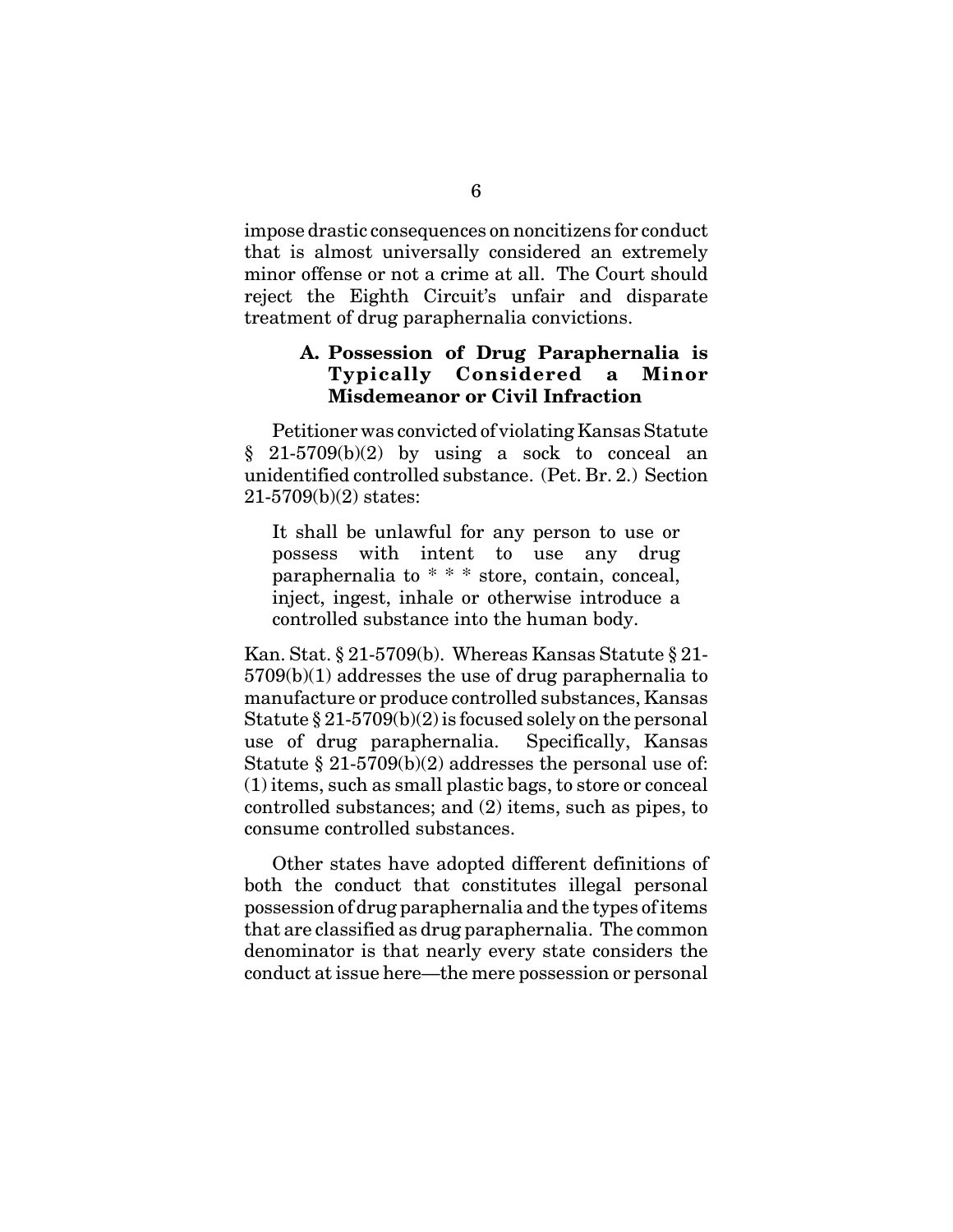use of drug paraphernalia to conceal or store a controlled substance—to be either a minor misdemeanor or not a crime at all.

The federal drug paraphernalia statute, 21 U.S.C. § 863, criminalizes the sale, transportation, importation, or exportation of drug paraphernalia, *but not* personal use or possession of paraphernalia. Nineteen states, including Alaska, California, Illinois, Indiana, Iowa, Maine, Massachusetts, Michigan, Minnesota, Nebraska, New Hampshire, New York, Oregon, Rhode Island, South Carolina, Vermont, Virginia, West Virginia, and Wyoming, do not criminalize the specific conduct at issue here—the possession of items used to conceal or store a controlled substance. $2$  For example, Nebraska specifically excludes the use of items to store or conceal a controlled substance from its misdemeanor drug paraphernalia statute. *See* Neb. Rev. Stat. § 28-441.

Twelve of these nineteen states also do not prohibit the personal use or possession of items, such as a pipe, to consume controlled substances. Five states (Alaska,

<sup>&</sup>lt;sup>2</sup> Alaska (no applicable statute); California (Cal. Health & Safety Code § 11364.1(a)); Illinois (720 Ill. Comp. Stat. 600/3.5(a)); Indiana (Ind. Code § 35-48-4-8.3); Iowa (Iowa Code § 124.414); Maine (Me. Rev. Stat. tit.17-A, § 1111-A(4-B)); Massachusetts (Mass. Gen. Laws ch. 94C, § 32I); Michigan (Mich. Comp. Laws § 333.7453(a));, Minnesota (Minn. Stat. § 152.092); Nebraska (Neb. Rev. Stat. § 28-441(1)); New Hampshire (N.H. Rev. Stat. §318- B:26(III)(c)); New York (N.Y. Penal Law  $\S$  220.50); Oregon (Or. Rev. Stat. § 475.525(1)); Rhode Island (R.I. Gen. Laws § 21-28.5-2); South Carolina (S.C. Code  $\S$  44-53-391(a)); Vermont (Vt. Stat. tit.18, § 4476(a)); Virginia (Va. Code § 54.1-3466); West Virginia (W. Va. Code § 60A-4-403a, § 47-19-1); and Wyoming (Wyo. Stat. § 35-7-1056).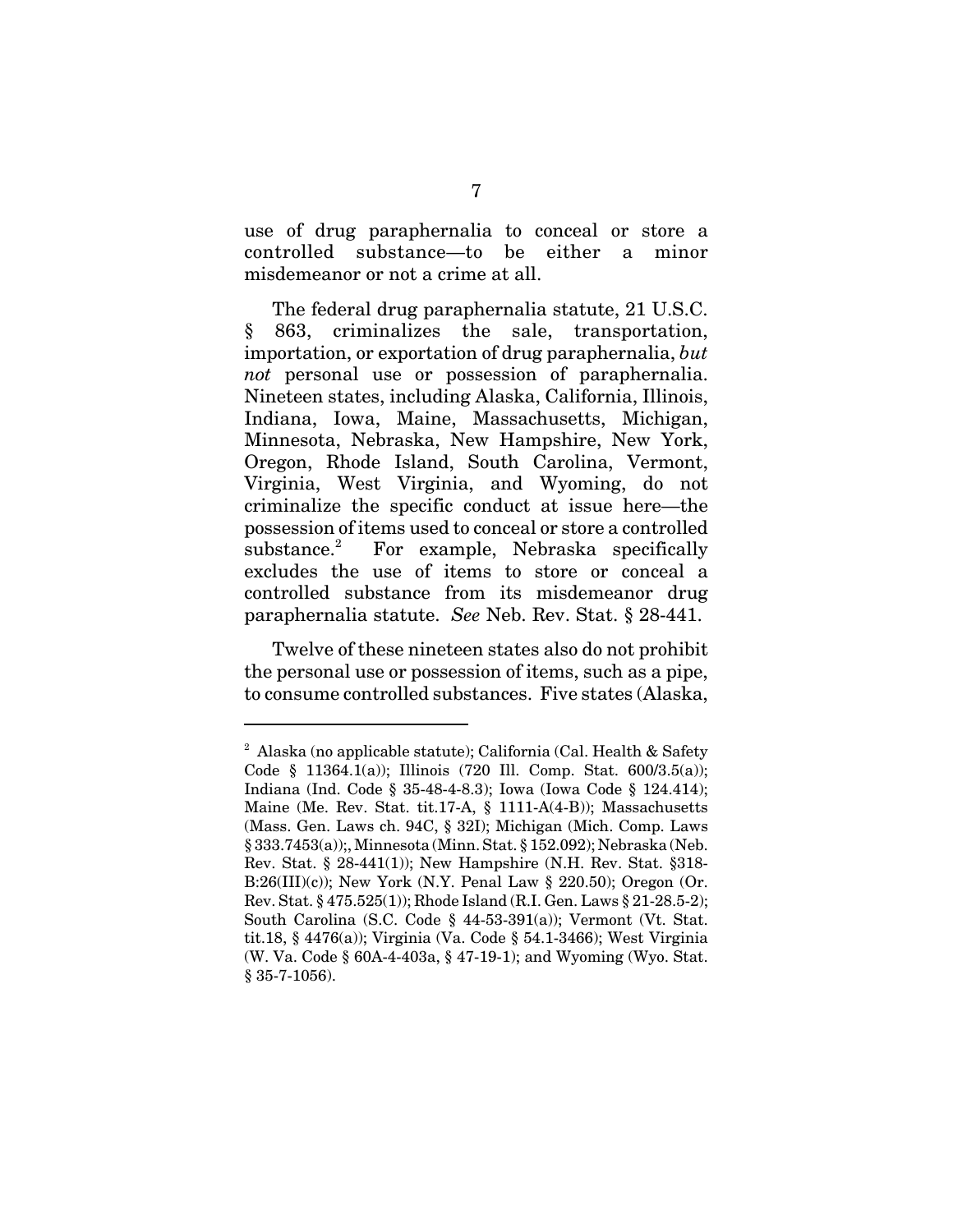Maine, Oregon, South Carolina and West Virginia)<sup>3</sup> do not criminalize possession or personal use of drug paraphernalia at all, and seven states (Massachusetts, Michigan, New Hampshire, New York, Rhode Island, Vermont, and Wyoming) specifically limit criminal liability to either the sale and distribution of paraphernalia or the use of paraphernalia to  $\,$ manufacture or sell controlled substances. $^4\,$  This means that in Michigan, for example, the personal use of drug paraphernalia is not a crime; only the sale of drug paraphernalia is criminalized. *See* Mich. Comp. Laws § 333.7453. Similarly, New York limits its drug paraphernalia statute to the possession of paraphernalia used to manufacture, sell, or distribute controlled substances. N.Y. Penal Law § 220.50. Neither the possession of items to consume a controlled substance nor the possession of items to conceal or store a controlled substance is prohibited. *Id.* 

<sup>&</sup>lt;sup>3</sup> Alaska (no applicable statute); Maine (Me. Rev. Stat. tit.17-A, § 1111-A(4-B) (classifying possession of paraphernalia as a civil violation); *id.* § 4-B(1) ("All civil violations are expressly declared not to be criminal offenses.")); Oregon (Or. Rev. Stat. § 475.565(1)(a) (imposing civil penalty for violation of paraphernalia statute)); South Carolina (S.C. Code § 44-53-391(c) (possession of paraphernalia punishable by a civil fine, which "shall not give rise to any disability or legal disadvantage based on conviction for a criminal offense")); and West Virginia (W. Va. Code § 47-19-1 (prohibiting sale of paraphernalia without license)).

<sup>&</sup>lt;sup>4</sup> Massachusetts (Mass. Gen. Laws ch. 94C, § 32I(a)); Michigan (Mich. Comp. Laws  $\S$  333.7453(a)); New Hampshire (N.H. Rev. Stat. § 318-B:26(III)(c)); New York (N.Y. Penal Law § 220.50); Rhode Island (R.I. Gen. Laws § 21-28.5-2); Vermont (Vt. Stat. tit.18, § 4476(a)); and Wyoming (Wyo. Stat.§ 35-7-1056).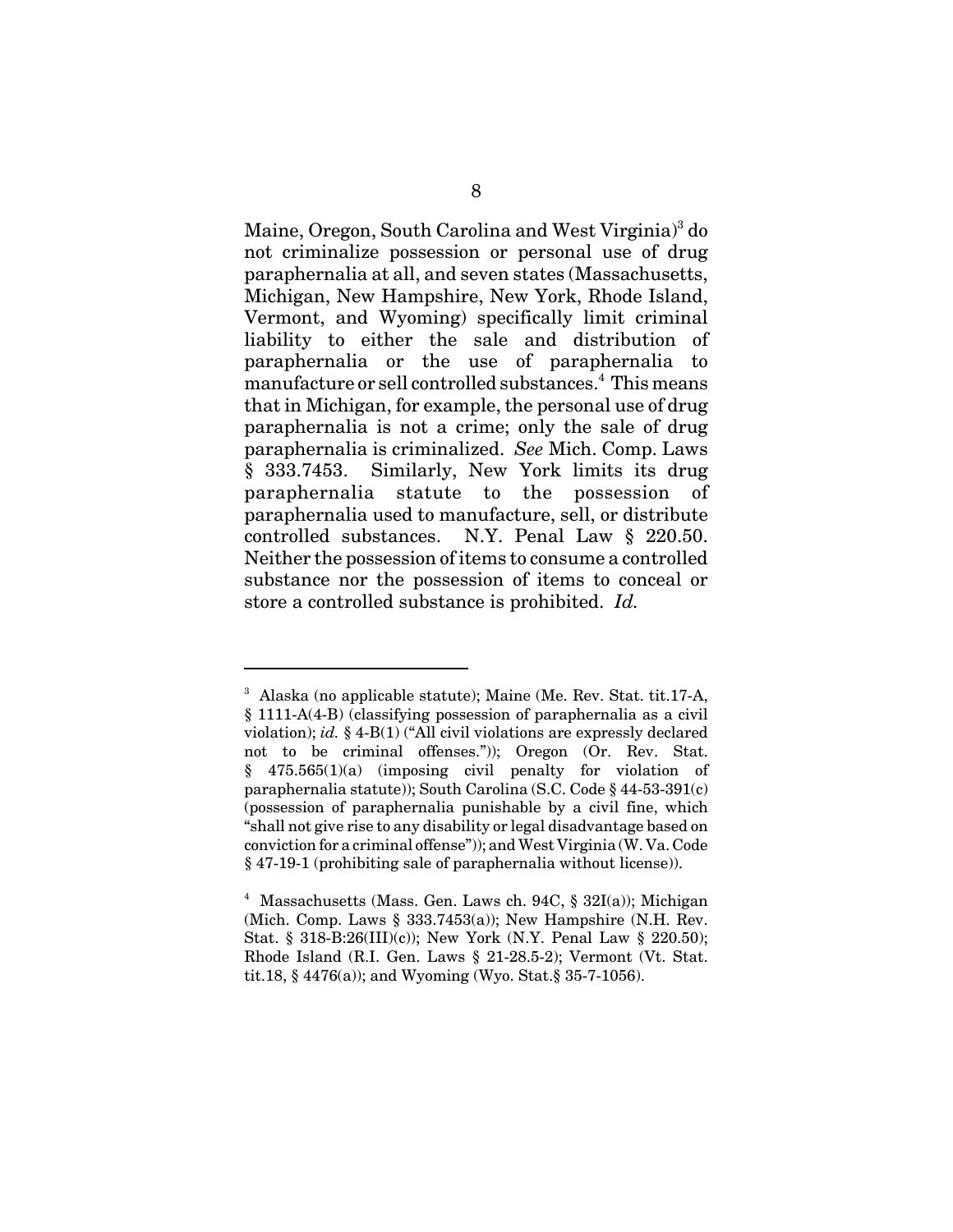Additionally, thirty of the thirty-one states that criminalize possession of drug paraphernalia to store or conceal a controlled substance categorize this conduct as a misdemeanor or minor offense.<sup>5</sup> In these thirty states, the penal consequences for drug paraphernalia convictions can be as low as a small fine.<sup>6</sup> For example, in Colorado, possession of drug paraphernalia is classified as a "drug petty offense," which is punishable "by a fine of not more than one hundred dollars." Colo. Rev. Stat. § 18-18-428(2); *see also* Md. Code Crim. Law  $\S 5-619(c)(2)(i)$  (\$500 fine for first offense); Tex. Health

<sup>5</sup> Alabama (Class A Misdemeanor (Ala. Code § 13A-12-260(c)); Arizona (Ariz. Rev. Stat. § 13-3415(A); *id.*, § 13-604(a) (drug paraphernalia is punishable as a class 1 misdemeanor)); Arkansas (Ark. Code. § 5-64-443(a)(1)); Colorado (Colo. Rev. Stat. § 18-18- 428(2)); Connecticut (Conn. Gen. Stat. §21a-267(a), (d)); Delaware (Del. Code tit. 16, § 4774(a)); Florida (Fla. Stat. § 893.147(1)); Georgia (Ga. Code §16-13-32.2(b)); Idaho (Idaho Code § 37- 2734A(3)); Kansas (Kan. Stat. § 21-5709(e)(3)); Kentucky (Ky. Rev. Stat. § 218A.500(5)); Louisiana (La. Rev. Stat. §§ 40:1025(A),40:1023(A)); Maryland (Md. Code Crim. Law § 5- 619(c)(2)); Mississippi (Miss. Code § 41-29-139(d)(1)); Missouri (Mo. Stat. § 195.233(2)); Montana (Mont. Code § 45-10-103); Nevada (Nev. Rev. Stat. § 453.566); New Jersey (N.J. Stat. § 2C:36-2); New Mexico (N.M. Stat. § 30-31-25.1(C)); North Carolina (N.C. Gen. Stat. § 90-113.22(b)); North Dakota (N.D. Cent. Code, § 19-03.4- 03); Ohio (Ohio Rev. Code § 2925.14 (F)(1)); Oklahoma (Okla. Stat. tit. 63, § 2-405(E)); Pennsylvania (35 Pa. Cons. Stat. § 780-113(i)); South Dakota (S.D. Codified Laws § 22-42A-3); Tennessee (Tenn. Code § 39-17-425(a)(2)); Texas (Tex. Health & Safety Code § 481.125(d)); Utah (Utah Code § 58-37a-5(1)(b)); Washington (Wash. Rev. Code § 69.50.412(1)); Wisconsin (Wis. Stat. §§ 961.573, 939.60).

<sup>6</sup> *See supra* note 5.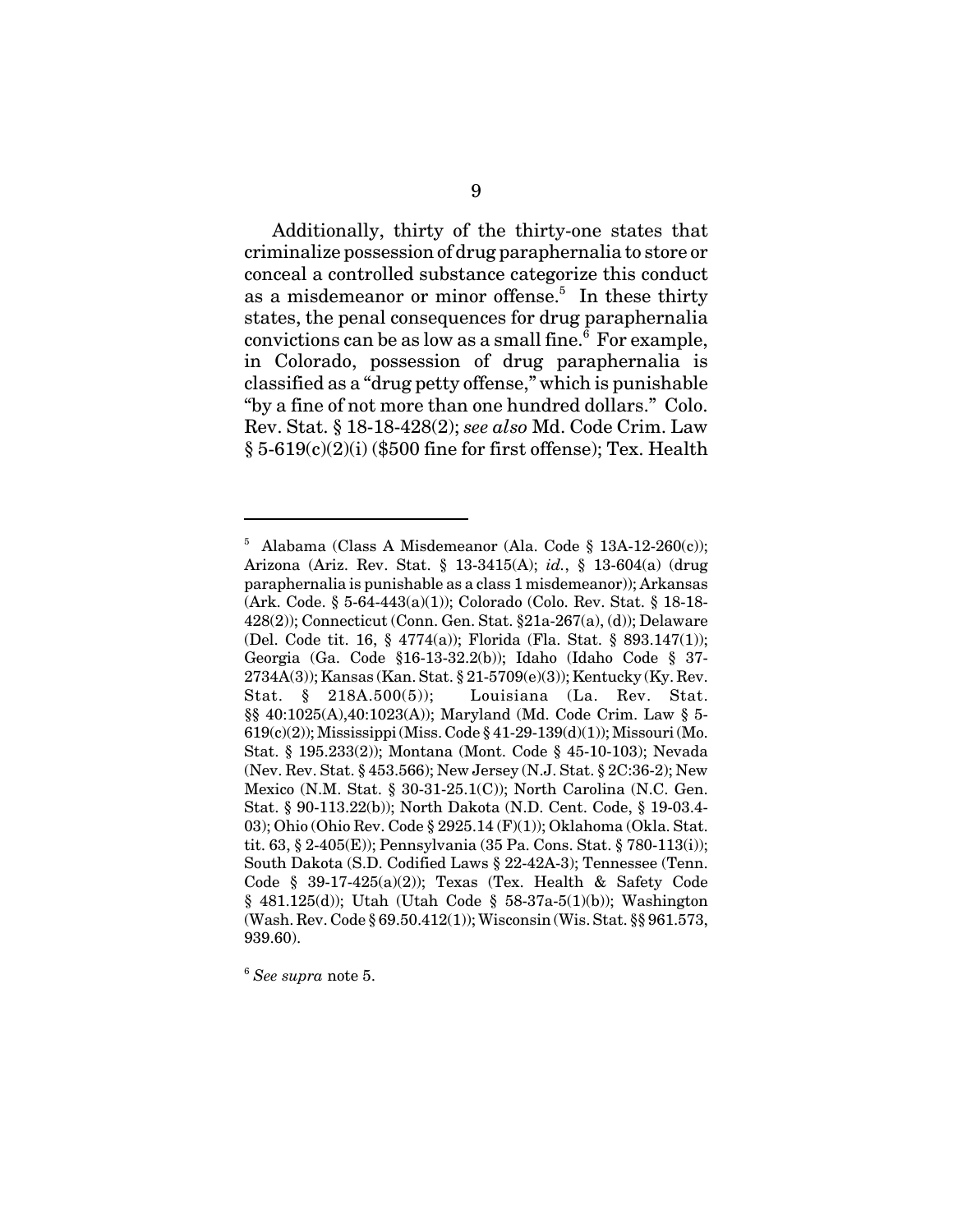& Safety Code § 481.125(d) and Tex. Penal Code § 12.23 (\$500 maximum fine).

Moreover, the majority of states that criminalize the personal use or possession of drug paraphernalia to store or conceal a controlled substance do not provide defendants with the right to counsel for such prosecutions; that right is only guaranteed in eleven states.<sup>7</sup> Six states, including Kansas, do not guarantee the right to counsel for misdemeanor drug paraphernalia prosecutions.<sup>8</sup> In fourteen other states, the right to counsel is left in the discretion of the court and is generally provided only if it is likely that incarceration would be imposed. <sup>9</sup> Thus, in most states,

<sup>7</sup> Georgia (Ga. Code §§ 16-13-32.2(b), 17-10-3, 17-12-23(a)(1)); Hawaii (Haw. Rev. Stat. §§ 802-1, 329-43.5(a)); Idaho (Idaho Code §§ 19-852, 19-851(5), 37-2734A(1), (3)); Kentucky (Ky. Rev. Stat. §§ 31.110(1)(a), 31.100(8)(b), 218A.500(2), 532.09(1)); Louisiana (La. Code Crim. Proc. Ann. Art. 511, 513); New Mexico (N.M. Stat. §§ 31-16-3(A) and (D), 30-31-25.1(C)); Ohio (Ohio Rev. Code §§ 120.16(A)(1), 2925.14(F)(1), 2929.24(A)(4)); Oklahoma (Okla. Stat. tit. 22, § 1355.6(A), tit. 63, 2-405(E)); Tennessee (Tenn. Code §§ 40-14-102, 39-17-425(a)(2); *see also* Tenn. R. Crim. P. 44); Washington (Wash. Super. Ct. Crim. R. 3.1(a); Wash. Rev. Code §§ 9.92.030, 69.50.412(1)); Wisconsin (Wis. Stat. §§ 967.06(1), 961.573(1)).

<sup>8</sup> Alabama (Ala. R. Crim. P. Rule 6.1(a); Ala. Code §§ 13A-12- 260(c), 13A-5-2(c)); Colorado (Colo. Rev. Stat. §§ 18-18-428(2), 21-1- 103(2)); Kansas (Kan. Stat. §§ 21-5709(e)(3), 22-4503); Maryland (Md. Code Crim. Proc. § 16-101, 16-204(b)(1)(i); Md. Code Crim. Law § 5-619(c)(2)(i)); Nevada (Nev. Rev. Stat. §§ 178.397, 453.566); Texas (*See* Tex. Code Crim. Proc. art. 1.051(c)); Tex. Penal Code § 12.23).

 $^{9}$  Arizona (Ariz. R. Crim. P. 6.1(b); Ariz. Rev. Stat. § 13-901.01(A)); Arkansas (Ark. R. Crim. P. Rule 8.2(b); Ark. Code §§ 5-4-104(d), 5-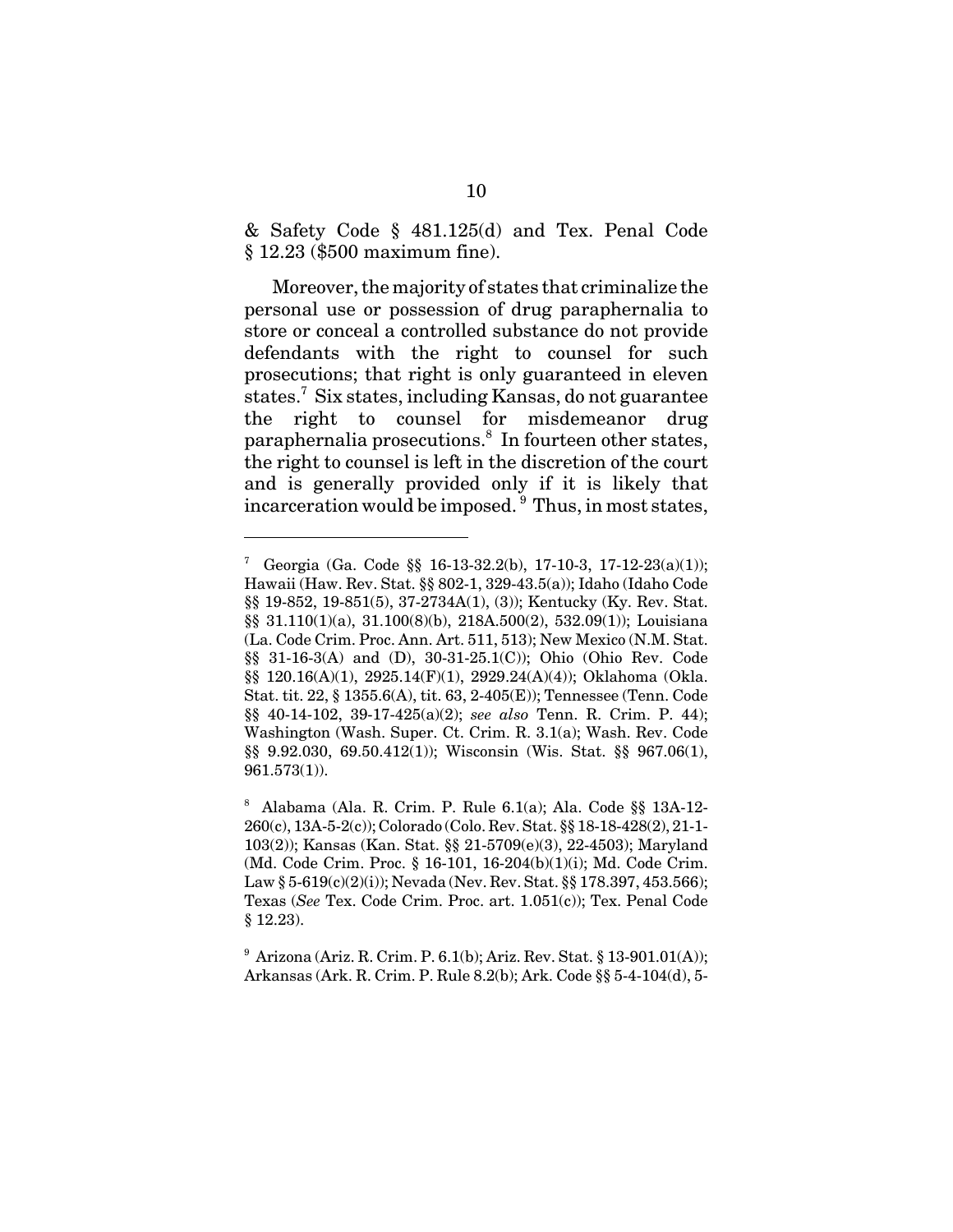a noncitizen charged with possession or personal use of drug paraphernalia will likely have no legal representation and could be completely unaware of the devastating immigration consequences of her conviction.

In sum, the mere possession or personal use of drug paraphernalia, if a crime at all, is considered a minor criminal offense with minimal penal consequences throughout the country.

### **B. Under the Eighth Circuit's Ruling, Minor Drug Paraphernalia Convictions Could Lead to Permanent Removal**

The immigration consequences of the Eighth Circuit's ruling extend far beyond deportability under  $§$  1227(a)(2)(B)(i). Indeed, the Eighth Circuit's interpretation of this provision will leave many noncitizens ineligible to seek relief from removal, and permanently banished from home and family on account of state drug paraphernalia convictions.

<sup>64-443(</sup>a)(1)); Connecticut (Conn. Gen. Stat. §§ 21a-267(a), 51- 296(a), 53a-28(a)-(b)); Delaware (Del. Code tit. 11, § 5103; Del. Super. Ct. Crim. R. 44(a)); Florida (Fla. R. Crim. P. 3.111(b)(1); Fla. Stat. §§ 775.082, 775.083, 893.147); Mississippi (Miss. Code §§41-29-139(d)(1), 99-15-15); Missouri (Mo. Stat. §§195.233(2), 557.011(2), 600.042(4)(2)); Montana (Mont. Code §§ 45-10-103, 46- 8-101(3)); New Jersey (N.J. Stat. §§ 2A:158A-5.2, 2C:36-2, 2C:43-2); North Carolina (N.C. Gen. Stat. §§ 7A-451(a)(1), 15A-1340.23(b)- (c), 90-113.22(b)); North Dakota (N.D. R. Crim. P. 44(a)(2); N.D. Cent. Code, §§ 12.1-32-02, 19-03.4-03); Pennsylvania (Pa. R. Crim. P. 122(A)(1); 35 Pa. Cons. Stat. § 780-113(i)); South Dakota (S.D. Codified Laws §§22-42A-3, 23A-40-6.1); Utah (Utah Code §§ 58- 37a-5(1)(b), 76-3-201(2), 77-32-302(1)).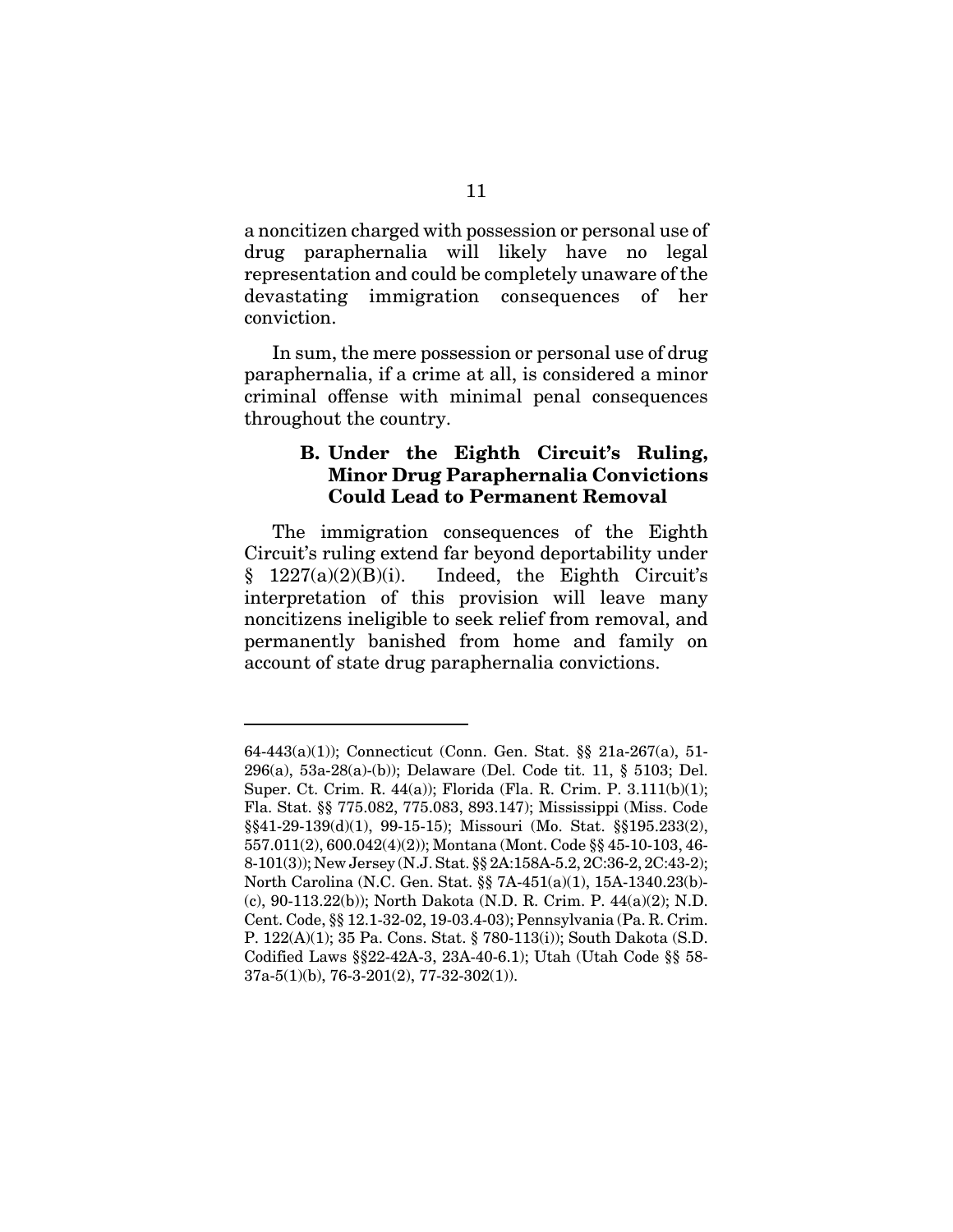First, the Eighth Circuit's ruling would eliminate the ability of many lawful permanent residents to apply for cancellation of removal under 8 U.S.C.  $§ 1229b(a)$ . Under § 1229b(a), the Attorney General may cancel the removal of legal permanent residents if, among other requirements, an individual "has resided in the United States continuously for 7 years after having been admitted in any status<sup>[1]</sup> 8 U.S.C.  $§ 1229b(a)(2)$ . However,  $§ 1229b(d)(1)(B)$  states that the required period of continued residence is deemed to end when a noncitizen has committed an offense identified under  $\frac{1227(a)(2)(B)(i)}{2}$ . Thus, a drug paraphernalia conviction would preclude many lawful permanent residents who otherwise qualify for cancellation of removal from even seeking this discretionary relief.

Second, a conviction under  $\S$  1227(a)(2)(B)(i) is a total bar to cancellation of removal for nonpermanent residents, eliminating an important safety valve for unusual humanitarian situations. Section 1229b(b)(1) permits the Attorney General to cancel the removal of a nonpermanent resident if her removal "would result in exceptional and extremely unusual hardship to [her] spouse, parent or child, who is a citizen of the United States or an alien lawfully admitted for permanent residence."  $8 \text{ U.S.C.} \$  $\frac{1229b(b)(1)(D)}{2}$ . But a noncitizen is only eligible for this relief if, among other requirements, she "has not been convicted of an offense under section  $[1182(a)(2), 1227(a)(2)$  or  $1227(a)(3)$ ]." 8 U.S.C.  $\S 1229b(b)(1)(C)$ . Thus, even if the noncitizen's removal would result in extraordinary hardship to a family member, such as a United States citizen child needing particular medical treatment, a misdemeanor conviction for possession of drug paraphernalia would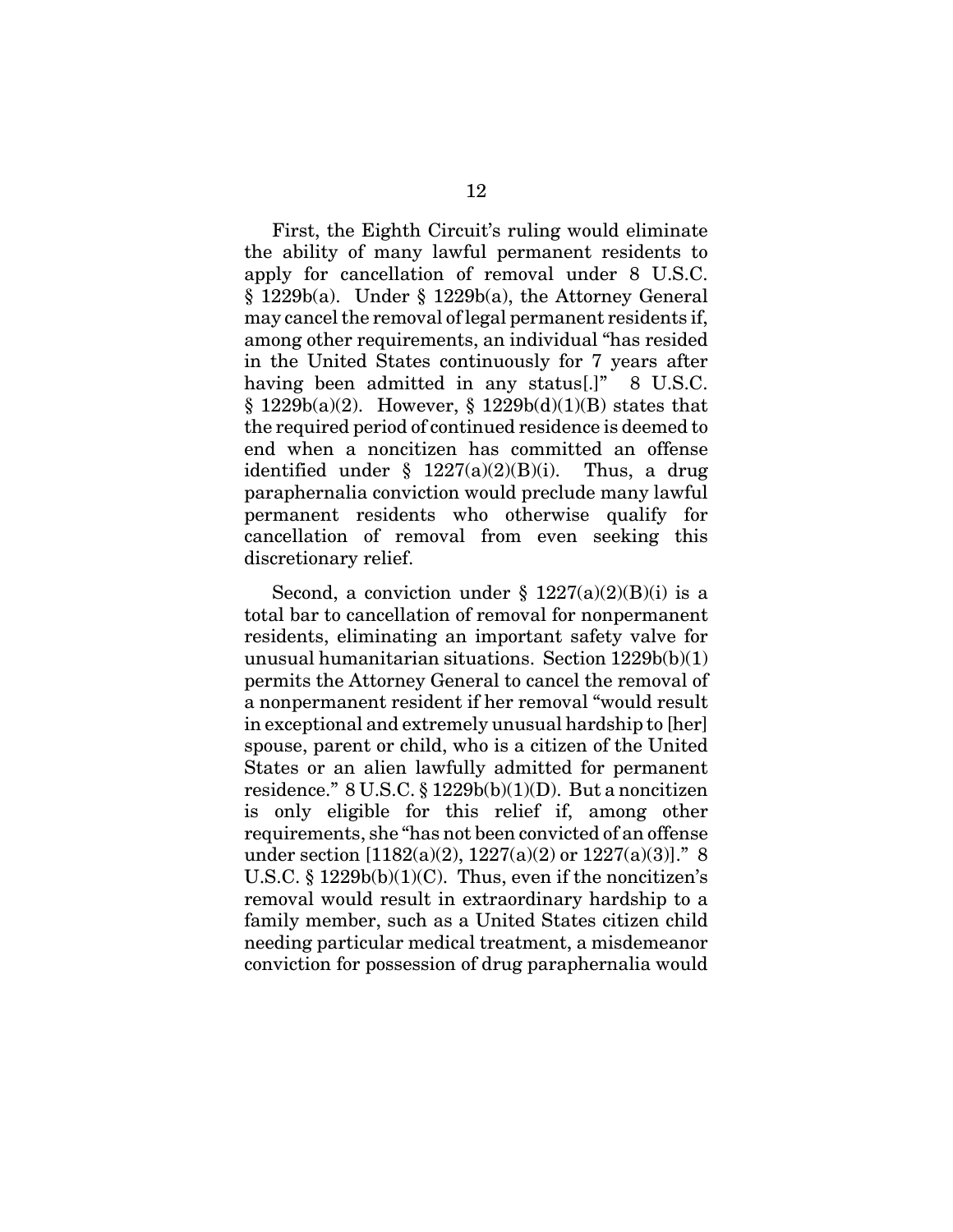completely eliminate the possibility of discretionary relief. *See id.*

Third, a state drug paraphernalia conviction would serve as a permanent, unwaivable ground of inadmissibility for most noncitizens thereby preventing lawful immigration at any time in the future.<sup>10</sup> Under 8 U.S.C. § 1182(a)(2)(A)(i)(II), a noncitizen is inadmissible if she has been convicted of "a violation of (or a conspiracy or attempt to violate) any law or regulation of a State, the United States, or a foreign country relating to a controlled substance (as defined in Section 102 of the Controlled Substances Act (21 U.S.C.  $§ 802$ ))." Section 1182(a)(2)(A)(i)(II), which contains identical language to  $\S 1227(a)(2)(B)(i)$ , is therefore also subject to the Eighth Circuit's ruling. *See Ratzlaf v. United States*, 510 U.S. 135, 143 (1994) ("A term appearing in several places in a statutory text is generally read the same way each time it appears."). Accordingly, an individual like Petitioner could *never* return to be with his family.

Finally, under the Eighth Circuit's approach, a state drug paraphernalia conviction would implicate the ability of noncitizens to establish "good moral character," which is required for various immigration benefits, such as cancellation of removal, special rule cancellation of removal for battered spouses and children, voluntary departure, and naturalization. *See*

<sup>&</sup>lt;sup>10</sup> The BIA has found that the 8 U.S.C. § 1182(h) waiver could extend to a drug paraphernalia conviction, but only if the noncitizen can prove that the offense "relate[d] to a single offense of simple possession of 30 grams or less of marijuana." *Matter of Espinoza*, 25 I. & N. Dec. 118, 123-25 (B.I.A. 2009).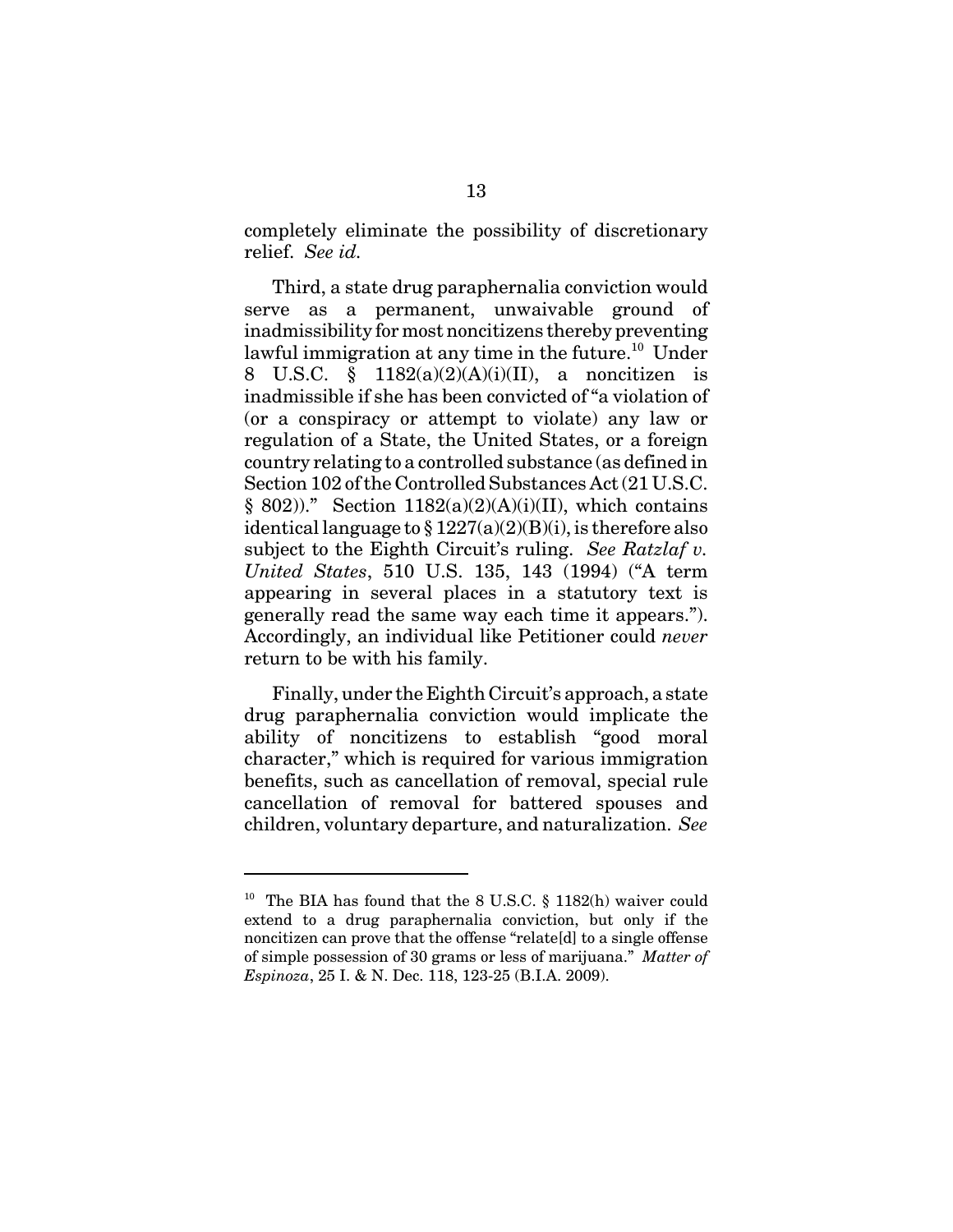8 U.S.C.  $\S\$  1229b(b)(1)(B), 1229b(b)(2)(A)(iii), 1229c(b)(1)(B), 1427(a)(3). 8 U.S.C. § 1101 bars a finding of good moral character if the noncitizen was convicted of an offense covered under 8 U.S.C.  $§$  1182(a)(2)(A), other than a single offense for possession of thirty grams or less of marijuana. 8 U.S.C. § 1101(f)(3). Again, the ramifications for noncitizens are severe.

In sum, under the Eighth Circuit's ruling, a noncitizen who pleads guilty to misdemeanor possession of drug paraphernalia is not just deportable—she will likely be ineligible for discretionary relief and be barred from ever returning lawfully to the United States. These drastic immigration consequences stand in stark contrast to the minimal criminal consequences for such convictions. This Court should reject the Eighth Circuit's illogical and unfair interpretation of the INA.

### **II. SECTION 1227 SHOULD BE LIMITED TO CONTROLLED SUBSTANCES DEFINED IN THE CSA AND CONDUCT PROHIBITED UNDER FEDERAL CRIMINAL LAW**

### **A. Section 1227 Does Not Extend to Convictions for Possession of Drug Paraphernalia**

Section 1227 incorporates by reference the federal CSA. Specifically, a noncitizen is deportable only if she has been convicted of a state, federal, or foreign offense "relating to a controlled substance *(as defined in Section 102 of the Controlled Substances Act)*." 8 U.S.C. § 1227(a)(2)(B)(i) (emphasis added). Petitioner properly argues that, at a minimum,  $\S 1227(a)(2)(B)(i)$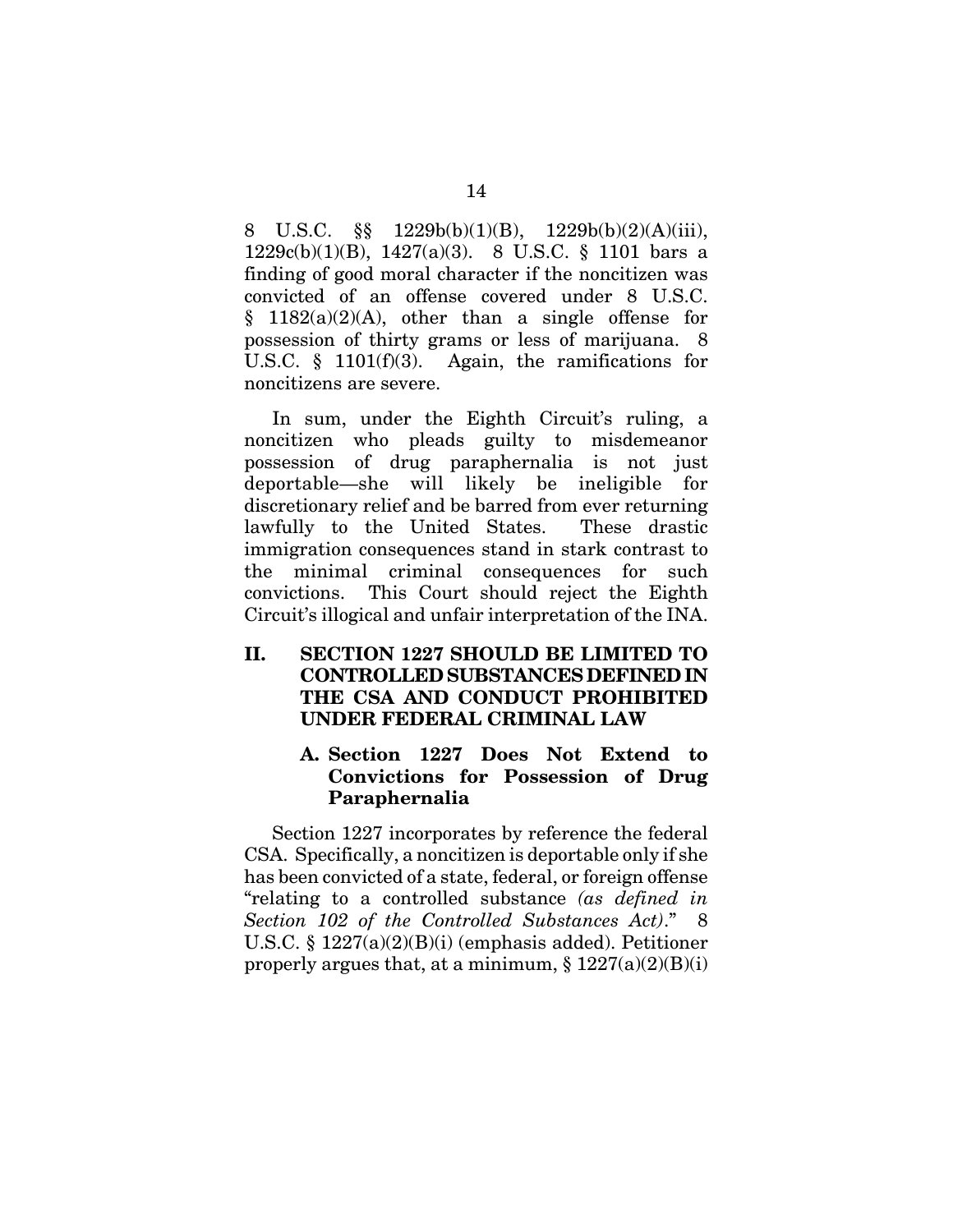requires that a state conviction relate to a substance that is "defined in the Controlled Substances Act." (Pet. Br. 13-19.) *Amici* agree. Additionally, reading the statute and the 1986 amendments to  $§ 1227(a)(2)(B)(i)<sup>11</sup>$  in context, the explicit reference to the CSA also requires limiting the provision's reach to conduct that is prohibited under federal criminal law. Because possession of drug paraphernalia is not prohibited under federal law, it is not a deportable offense.

First,  $\S 1227(a)(2)(B)(i)$  should be read consistently with the CSA in its entirety. *See K Mart Corp. v. Cartier, Inc.*, 486 U.S. 281, 291 (1988) (holding that the Court should consider "the language and design of the statute as a whole"). The cross-reference to the CSA in  $\S 1227(a)(2)(B)(i)$  does not only provide the definition of a "controlled substance." 21 U.S.C. § 802, the specific provision of the CSA referenced in  $\S 1227(a)(2)(B)(i)$ , also identifies conduct "relating to" these controlled substances, such as delivery (21 U.S.C. § 802(8)), distribution (*id.* § 802(11)), manufacturing (*id.* § 802(15)), production (*id.* § 802(22)), and sale (*id.*  $\S$ § 802(46)-(48)).<sup>12</sup> Section 802 also defines a "felony

 $11$  At the time of the 1986 amendment, the drug deportation provision found at 8 U.S.C.  $\S$  1227(a)(2)(B)(i) was codified at 8 U.S.C. § 1251(a)(11). *See* Pub. L. No. 99-570, tit. I, § 1751, 100 Stat. 3207, 3207-47 (1986). In this brief, any reference to § 1227(a)(2)(B)(i) also refers to § 1251(a)(11).

<sup>&</sup>lt;sup>12</sup> Respondent appears to argue that § 1227(a)(2)(B)(i) defines "controlled substances" to include items, such as "listed chemicals," which 21 U.S.C. § 802 defines separately from the term "controlled substances." (*See* BIO 9-10.) Section 802 does define other categories of substances, but not *as "controlled substances*."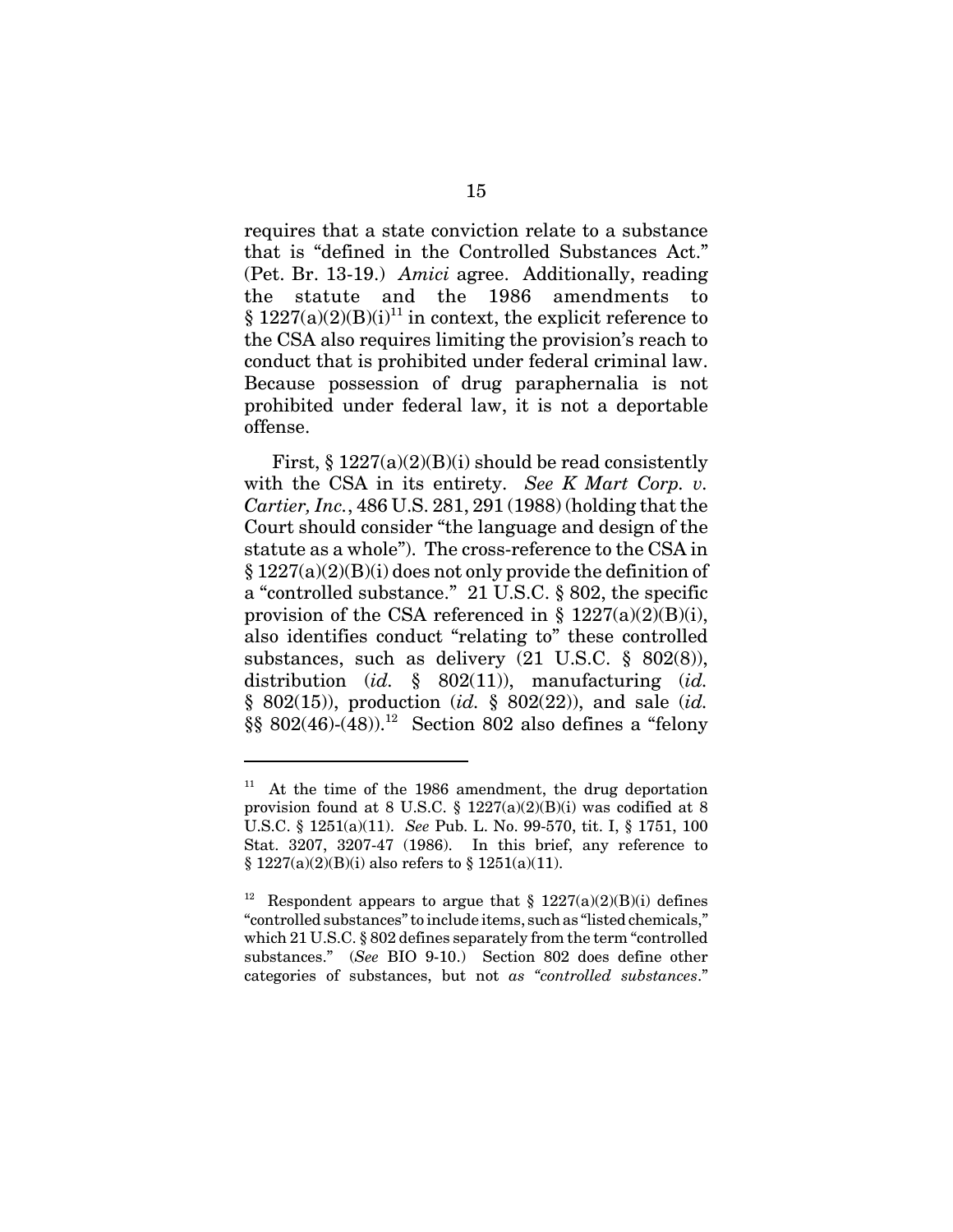drug offense." 21 U.S.C. § 802(44). Section 802, however, does not include any reference to paraphernalia. And beyond § 802, the CSA broadly defines what conduct is considered an offense "relating to a controlled substance." *See, e.g.*, 21 U.S.C. §§ 841- 844, 863. *Nowhere* does the CSA prohibit the mere possession of drug paraphernalia. *See* 21 U.S.C. § 863. Because  $\S 1227(a)(2)(B)(i)$  expressly incorporates the CSA by reference, conduct that is neither proscribed in § 802, specifically, nor prohibited by the CSA, generally, should not render a noncitizen deportable.

The Eighth Circuit, however, interprets the "relating to" language in §  $1227(a)(2)(B)(i)$  so broadly that it renders the explicit cross-reference to the CSA superfluous and meaningless. *See Duncan v. Walker*, 533 U.S. 167, 174 (2001) ("It is our duty to give effect, if possible, to every clause and word of a statute.") (quoting *United States v. Menasche*, 348 U.S. 528, 538- 539 (1955)) (internal quotations omitted). While the phrase "relating to" is frequently accorded a broad meaning, it must be interpreted consistently with the statutory context in which it sits. *See Celotex Corp. v. Edwards*, 514 U.S. 300, 308 (1995) (holding that the

*Compare* 21 U.S.C. § 802(6) *with* 21 U.S.C. §§ 802(33)-(35) (listed chemicals), *id.* § 802(40) (chemical mixtures). As noted above, however, the CSA also defines conduct associated with those substances. Respondent cannot have it both ways. If § 1227(a)(2)(B)(i) refers to § 802 to define "controlled substance," it must refer only to § 802(6)'s definition of that term. If, by contrast,  $\S 1227(a)(2)(B)(i)$  incorporates the entire definitional opus of § 802, it follows that Congress not only cross-referenced the definition of "controlled substance," but also the CSA's definition of what conduct constitutes "a violation \* \* \* relating to a controlled substance" under federal law.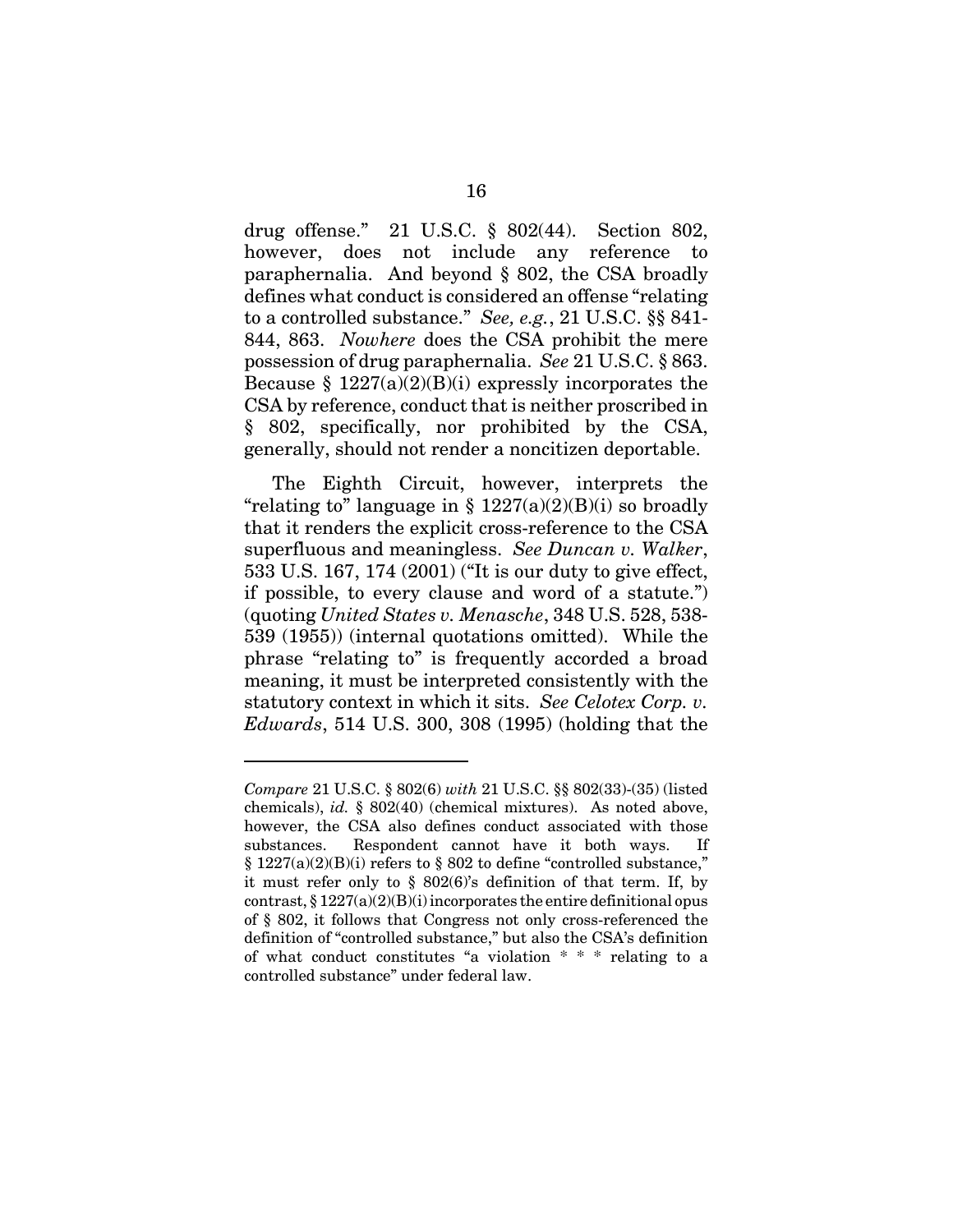phrase "related to," while broad, "cannot be limitless."). Reading  $\S$  1227(a)(2)(B)(i) in context, the minimum conduct necessary to satisfy the deportation provision must be limited to controlled substances defined in § 802 and also conduct that the CSA considers to "relat[e] to a controlled substance." The mere possession of drug paraphernalia is not such an offense.

Second, the 1986 amendments to the drug deportation provision demonstrate that  $§$  1227(a)(2)(B)(i) must be read to parallel federal criminal law. Congress amended the INA's deportation provision to include the explicit cross-reference to the CSA as part of the Anti-Drug Abuse Act of 1986, Pub. L. No. 99-570, tit. I, § 1751, 100 Stat. 3207, 3207-47 (1986) (the "ADAA"). Before the 1986 amendments, the predecessor provision of the INA specifically enumerated the substances and conduct that constituted a deportable drug offense, all of which were criminalized under federal law. *See* 8 U.S.C.  $§ 1251(a)(11) (1982).$ <sup>13</sup> But federal treatment of drug offenses and controlled substances had changed considerably since the enactment of the INA in 1952. *See, e.g.*, Thomas M. Quinn & Gerald T. McLaughlin*,*

 $13$  Prior to the 1986 amendment, a noncitizen was deportable if "convicted" of any law "relating to the illicit possession of or traffic in narcotic drugs or marihuana" or "governing or controlling the taxing, manufacture, production, compounding, transportation, sale, exchange, dispensing, giving away, importation, exportation, or the possession for the purpose of the manufacture, production, compounding, transportation, sale, exchange, dispensing, giving away, importation, or exportation of opium, coca leaves, heroin, marihuana, any salt derivative or preparation of opium or coca leaves or isonipecaine or any addiction-forming or addictionsustaining opiate." 8 U.S.C. § 1251(a)(11) (1982).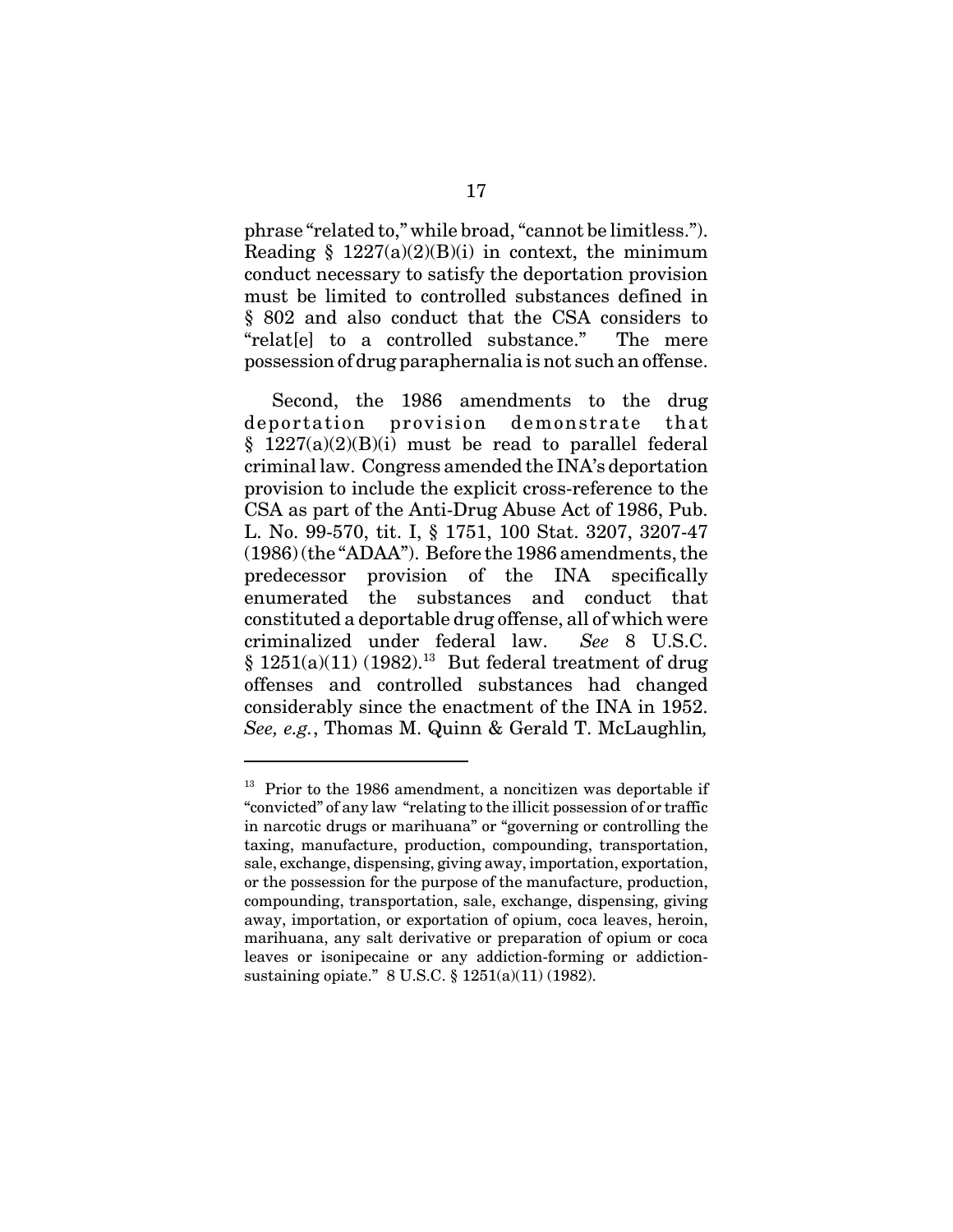*The Evolution of Federal Drug Control Legislation*, 22 Cath. U.L. Rev. 586 (1972) (discussing federal drug laws before and after the 1970 Controlled Substances Act). This is apparent on the face of the 1986 amendments, which—in addition to modifying the language of the INA's deportability provision substantially amended the federal controlled substances schedules *and* conduct constituting federal drug offenses under the CSA. *See, e.g.*, Pub. L. No. 99- 570 at §§ 1002, 1202, 1203. Congress thus opted to simplify and streamline the drug deportability provision in the INA by incorporating the CSA by reference. Pub. L. No. 99-570 at § 1751(b).

The legislative history demonstrates that Congress intended to maintain a connection between the deportation provision and conduct prohibited under federal law. When Congress amended  $\S 1227(a)(2)(B)(i)$ in 1986, Representative Lungren (the amendment's sponsor) explained that a state drug conviction must still tie to "Federal law" and "Federal offenses":

Under the present law a sentencing judge has the authority to make a binding recommendation to the Attorney General that an alien *convicted of a variety of Federal offenses* not be deported \* \* \* \* Unfortunately, *we have not upgraded that or brought that up to presentday law*, and we only articulate particular drug offenses. \* \* \* *What I say is if you are convicted of any drug offenses on the Federal law*, including those with designer drugs and so forth, the judge may make a recommendation but it is not binding on the Attorney General.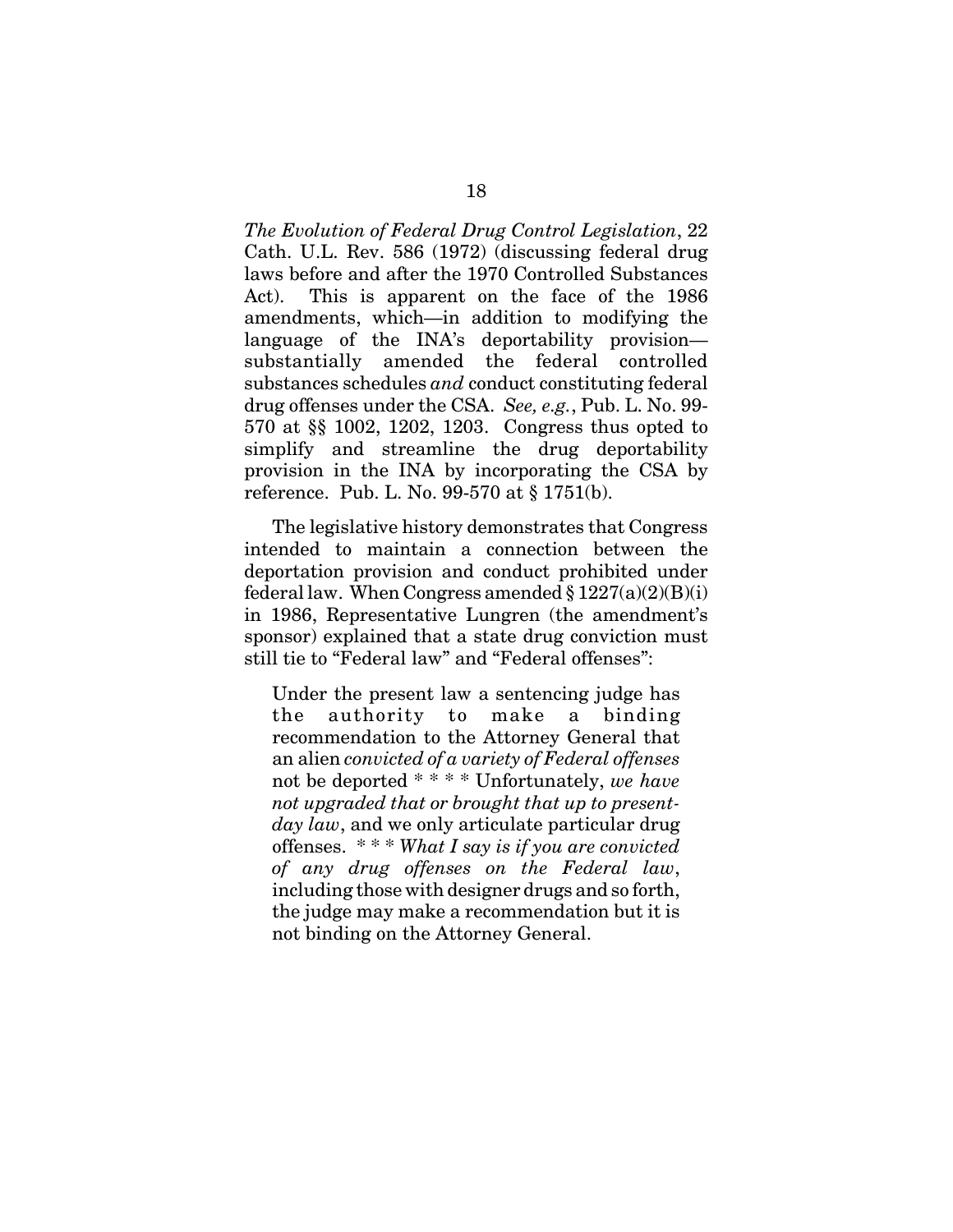132 Cong. Rec. H6679-02 at 6700-6071 (daily ed. Sept. 11, 1986) (Statement by Rep. Lungren). Representative Hughes confirmed the narrow purpose of the ADAA's amendments to the deportation provision, stating: "as I understand it, what the gentleman is doing is substituting language, Controlled Substances Act language, for specific substances in the act." *Id.* at 6701. And Representative Lungren agreed that this was the amendments' purpose. *Id.* There is no evidence that Congress intended to broaden the scope of the drug deportation provision beyond conduct prohibited under federal law. Rather, the legislative history confirms that Congress merely intended to simplify the deportation provision so that it paralleled federal criminal law.

"Under established canons of statutory construction, 'it will not be inferred that Congress, in revising and consolidating the laws, intended to change their effect unless such intention is clearly expressed.'" *Finley v. United States*, 490 U.S. 545, 554 (1989) (quoting *Anderson v. Pac. Const. S.S. Co.*, 225 U.S. 187, 199 (1912)), *superseded by statute on other grounds as stated in Exxon Mobil Corp. v. Allapattah Servs., Inc.*, 545 U.S. 546, 558 (2005). Nothing in the ADAA or the legislative history of the amendments to  $\S$  1227(a)(2)(B)(i) suggests, let alone "clearly expresse[s]," that Congress intended to expand deportable conduct beyond that which is prohibited under federal law. An interpretation of  $§ 1227(a)(2)(B)(i)$  that contradicts the CSA would thus undermine the Congressional purpose behind its enactment.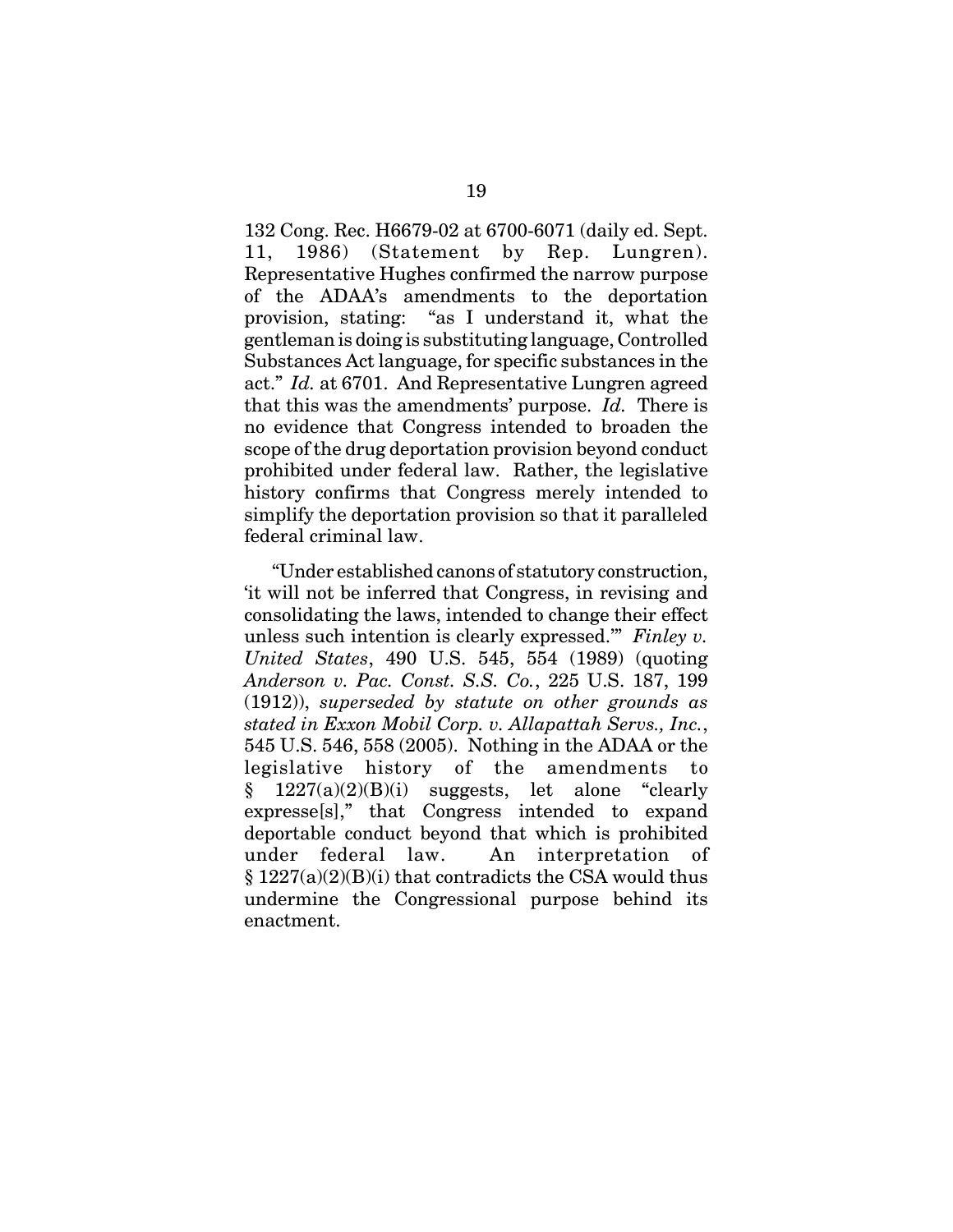Third, the ADAA's broader context further demonstrates that Congress did not consider the possession of drug paraphernalia to be an offense "relating to a controlled substance." *See Winkelman ex rel. Winkelman v. Parma City School Dist.*, 550 U.S. 516, 523 (2007) (holding that proper statutory interpretation "requires a consideration of the entire statutory scheme."). Among other changes to the CSA, the ADAA added the mail order drug paraphernalia statute, 21 U.S.C. § 857, making it unlawful to sell, import, or export drug paraphernalia. Pub. L. No. 99- 570 at  $\S 1822$ .<sup>14</sup> But the ADAA did not criminalize the possession or use of drug paraphernalia. *Id.*15 It would be inconsistent to interpret the ADAA's amendments to  $\S$  1227(a)(2)(B)(i) as extending deportability to possession of drug paraphernalia offenses, while the same act intentionally chose not to criminalize this conduct.

In contrast, limiting  $\S 1227(a)(2)(B)(i)$  to trafficking in drug paraphernalia (a federal offense), would be entirely consistent with the purpose of the ADAA's

 $14$  The contents of 21 U.S.C. § 857 were later transferred to 21 U.S.C. § 863. *See* Crime Control Act of 1990, Pub. L. No. 101-647, tit. XXIV, § 2401(b), 104 Stat. 4858, 4859 (1990).

 $15$  The ADAA's definition of drug paraphernalia is also inconsistent with the Eighth Circuit's ruling that a drug paraphernalia conviction need not be tied to a federally controlled substance. *See* Pub. L. No. 99-570 at § 1822(d) (defining "drug paraphernalia" to mean "any equipment, product, or material of any kind which is primarily intended or designed for use" in connection with "a *controlled substance in violation of the Controlled Substances Act '(title II of Public Law 91-513)* [21 U.S.C. § 802].") (emphasis added).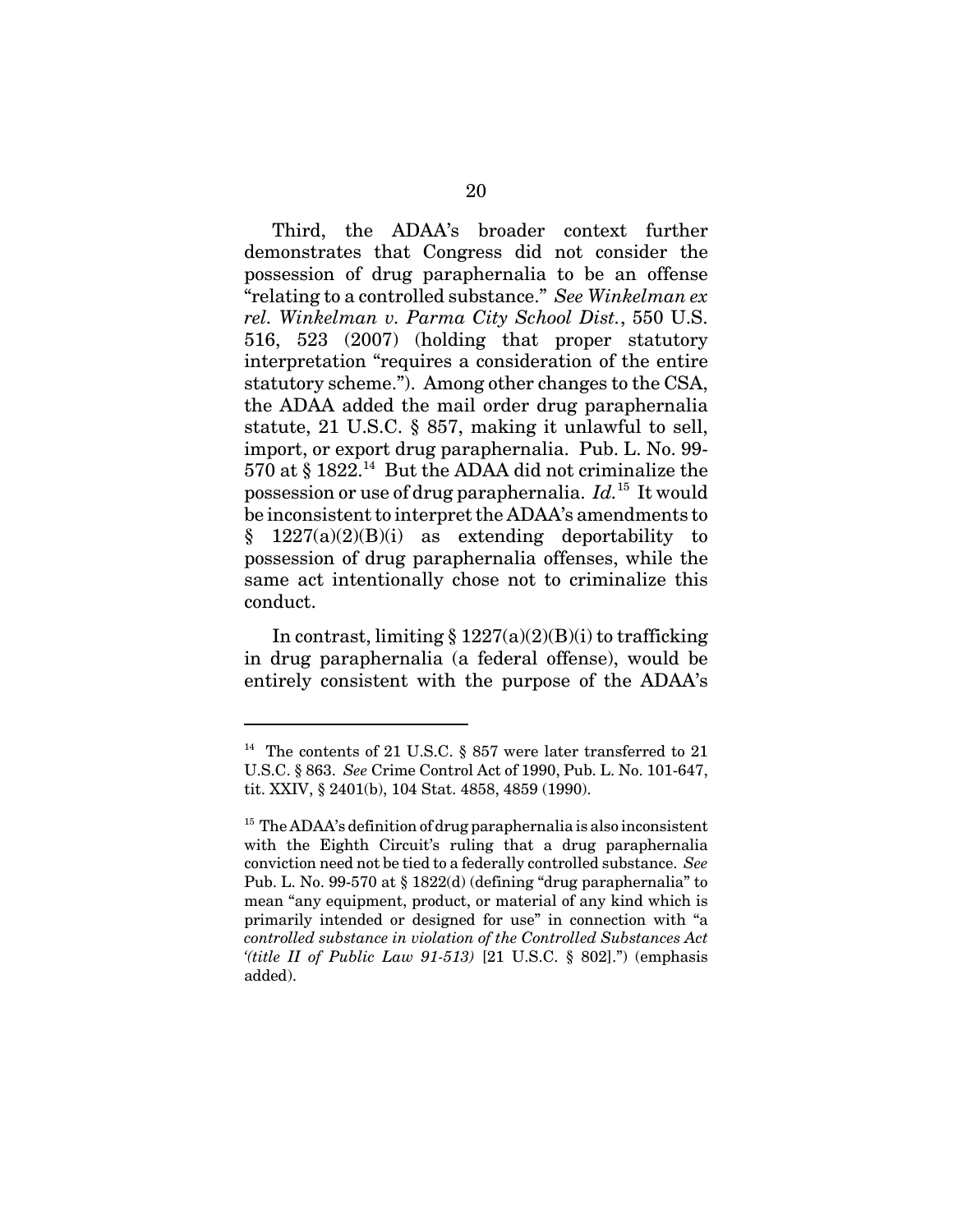amendments to the INA, which were titled the "Narcotics Traffickers Deportation Act." Pub. L. No. 99-570, tit. I, subtitle M, § 1751, 100 Stat. 3207-47; *see also INS v. Nat'l Ctr. for Immigrants' Rights, Inc.*, 502 U.S. 183, 189 (1991) ("[T]he title of a statute or section can aid resolving an ambiguity in the legislation's text."). Simply put, in light of the ADAA's amendments to the CSA and INA,  $\S$  1227(a)(2)(B)(i) should be interpreted to exclude convictions for possession of drug paraphernalia.

This Court routinely looks to federal law to define the federal removal grounds and determine the immigration consequences of a state offense. *See generally Moncrieffe v. Holder*, 133 S. Ct. 1678 (2013); *Carachuri-Rosendo v. Holder*, 560 U.S. 563 (2010); *Lopez v. Gonzales*, 549 U.S. 47 (2006). This is particularly true when, as is the case here, "Congress has apparently pegged the immigration statutes to the classifications Congress itself chose." *Lopez*, 549 U.S. at 58. Section  $1227(a)(2)(B)(i)$ 's explicit incorporation by reference of the CSA must mean that a noncitizen is deportable only when convicted of an offense involving a federally controlled substance and conduct that would necessarily be prohibited under federal law. Because the possession or personal use of drug paraphernalia is not a federal offense under the CSA, this conduct should have no immigration consequences under  $§ 1227(a)(2)(B)(i).$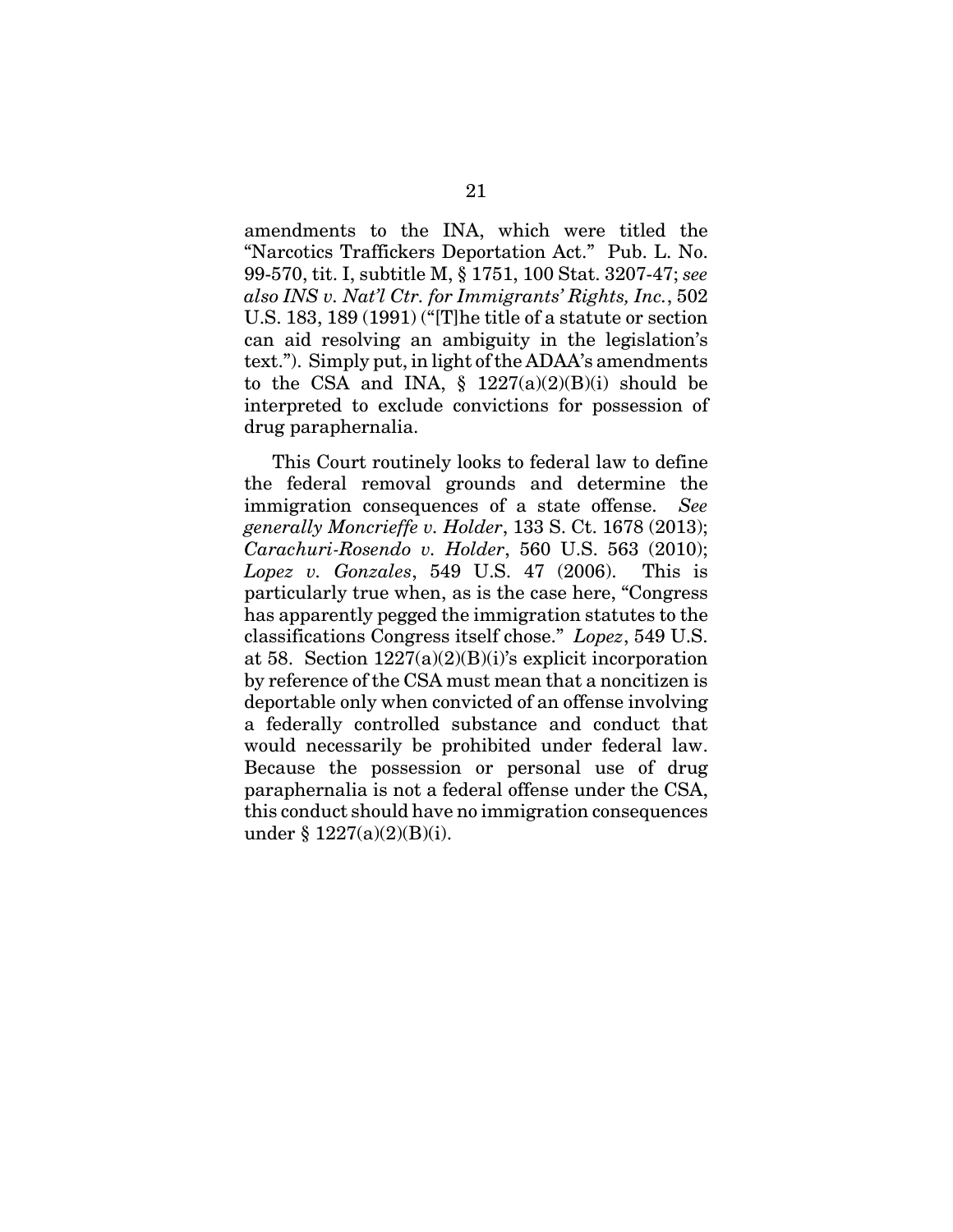#### **B. Interpreting Section 1227 Consistently with Federal Criminal Law Would Ensure the Uniform Application of the Immigration Laws**

Congress is constitutionally empowered to "establish a *uniform* Rule of Naturalization[.]" U.S. Const. art. I, § 8, cl. 4 (emphasis added). Indeed, Congress has declared that "the immigration laws of the United States should be enforced vigorously and *uniformly*." Immigration Reform and Control Act of 1986, Pub. L. No. 99-603, tit. I, § 115, 100 Stat. 3559, 3384 (1986) (emphasis added). Limiting § 1227(a)(2)(B)(i) to federally controlled substances *and* conduct that is prohibited by federal criminal law would advance this goal. The Eighth Circuit's interpretation, by contrast, would lead to inconsistent and arbitrary results.

For example, Jimson Weed (also known as Datura) is not prohibited under the CSA. (Pet. Br. 3.) Indeed, only eight states, including Kansas, criminalize Jimson Weed.<sup>16</sup> But under the Eighth Circuit's ruling, a noncitizen living in Kansas who possesses a sock used to store Jimson Weed is deportable, while a noncitizen living in forty-two other states would face no

<sup>16</sup> Kansas, Nevada, and Rhode Island include Jimson Weed or Datura in their controlled substance schedules. Kan. Stat. § 65- 4105((d)(31); Nev. Admin. Code § 453.510; R.I. Gen. Laws § 21-28- 2.08, *amm'd by* 2014 Rhode Island Laws Ch. 14-68 (14-S 2651). An additional five states regulate the use of Jimson Weed or Datura outside of their controlled substance schedules. *See* Conn. Gen. Stat. §§ 21a-240(49); 720 Ill. Comp. Stat. 570/312(c)(9); La. Rev. Stat. § 40:9889.1(C)(2)(i); Neb. Rev. Stat. § 71-2501(1)(a); N.J. Stat. § 26:2-82.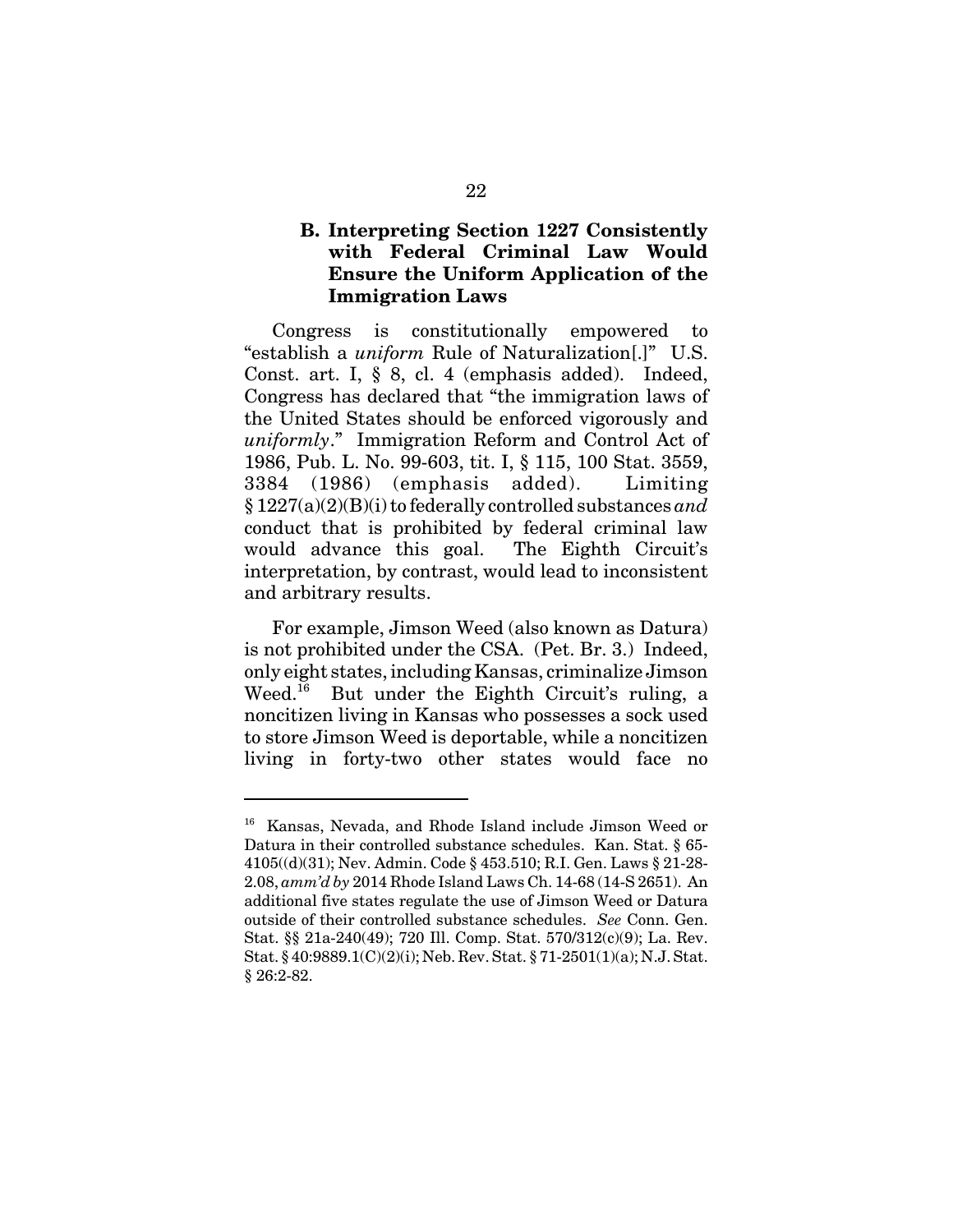immigration consequences for the same conduct. These disparities are even more pronounced under foreign laws (also potential deportability grounds under  $§$  1227(a)(2)(B)(i)), which classify alcohol, allergy medication, and even poppy seeds as controlled substances. (Pet. Br. 15, 32, 38.)

Similarly, the mere possession of drug paraphernalia is not a federal offense. *See* 21 U.S.C. § 863. And nineteen states do not criminalize the conduct for which Petitioner was convicted—the possession of drug paraphernalia used to store, contain, or conceal a controlled substance. Thus, if Petitioner engaged in the same alleged conduct in Illinois, Massachusetts, New York, or South Carolina, he would never have been convicted of a drug paraphernalia offense. But simply because Petitioner was arrested in Kansas, he was deported, separated from his fiancée, and will never be allowed to legally return to the United States.

Adopting Petitioner's plain text interpretation of  $§$  1227(a)(2)(B)(i) would reduce these disparate and arbitrary results. But even then, individuals in thirtyone states could be deported for a paraphernalia possession conviction involving a federally controlled substance, while individuals in nineteen other states could not be convicted, let alone deported, for the same conduct. This disparity would be avoided entirely by further limiting  $\S 1227(a)(2)(B)(i)$  to conduct that would necessarily be prohibited under federal criminal law. This approach ensures that noncitizens' immigration status will not depend on variations in state laws and that the deportation provision is applied in a way that comports with the United States Constitution, the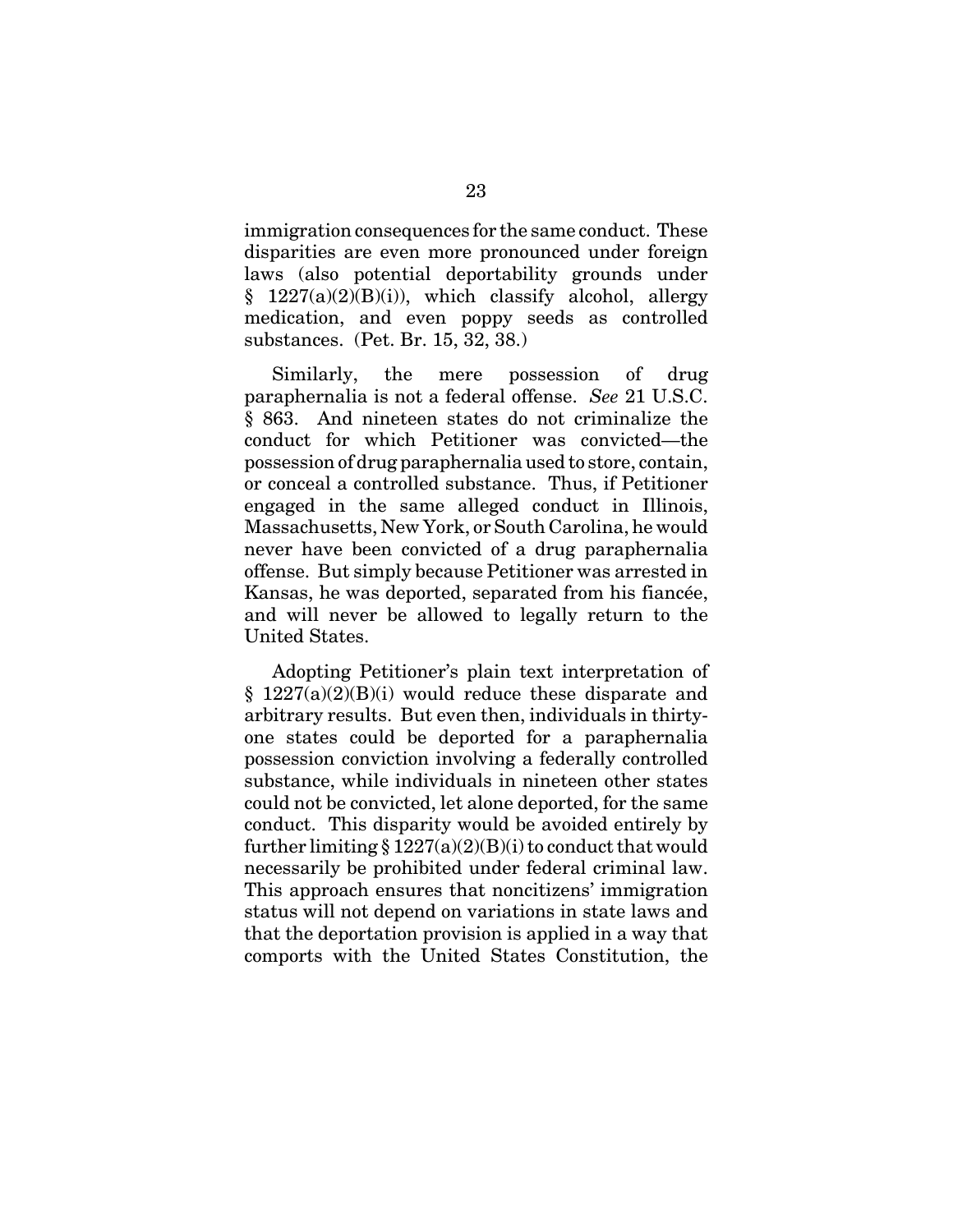purpose of the INA, and the categorical approach. *See, e.g.*, *Moncrieffe*, 133 S. Ct. at 1693 n.11 (reiterating that the categorical approach is designed to "ensure[ ] that all defendants whose convictions establish the same facts will be treated consistently, and thus predictably, under federal law"); *Bustamante-Barrera v. Gonzales*, 447 F.3d 388, 399 (5th Cir. 2006) (citing "overarching constitutional interest in uniformity of federal immigration and naturalization law"); *Gerbier v. Holmes*, 280 F.3d 297, 311 (3d Cir. 2002) (stating that "the policy favoring uniformity in the immigration context is rooted in the Constitution"); *Nemetz v. INS*, 647 F.2d 432, 435-436 (4th Cir. 1981) (noting that where homosexual sodomy was not criminalized in nine states, the "use of state law defeats the uniformity requirement").

Accordingly, this Court should hold that a noncitizen is deportable only if convicted of an offense relating to a federally controlled substance that would be prohibited under federal law.

#### **III. THE EIGHTH CIRCUIT'S EXPANSION OF THE REALISTIC PROBABILITY TEST PLACES AN IMPOSSIBLE BURDEN ON NONCITIZENS**

The categorical approach has a "long pedigree in our Nation's immigration law." *Moncrieffe*, 133 S. Ct. at 1685. Under the categorical approach, courts must examine the statutory definition of the crime to determine whether the state statute of conviction "necessarily" renders a noncitizen removable under the INA. *Id.* at 1684-85. Here, Kansas' drug paraphernalia statute expressly prohibits conduct that falls outside the scope of  $\S 1227(a)(2)(B)(i)$ —the use of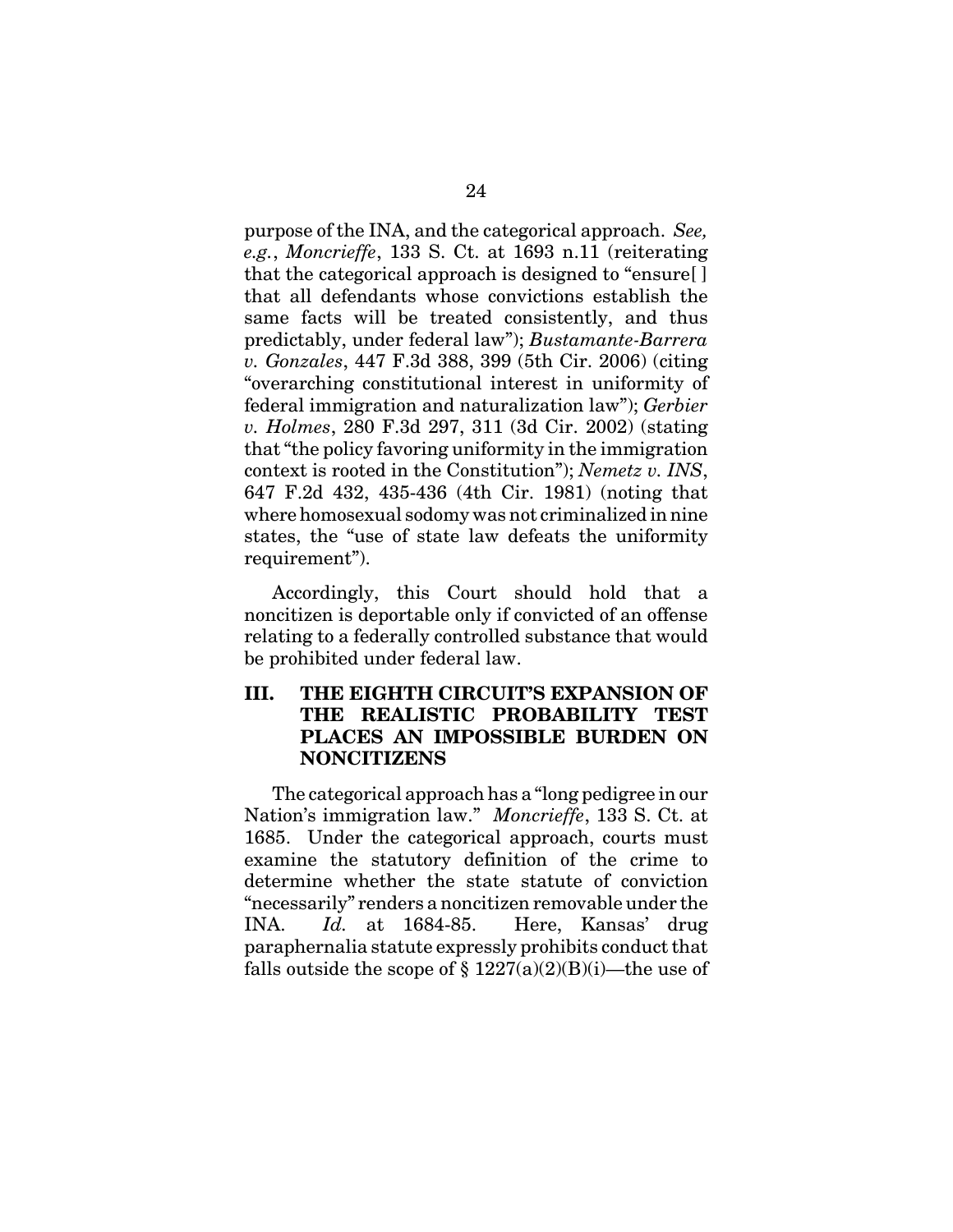drug paraphernalia in connection with at least nine substances not treated as controlled substances under the CSA. (Pet. Br. 45-46.)

Nevertheless, the Eighth Circuit held that Kansas' drug paraphernalia statute is a categorical match because there is "little more than a 'theoretical possibility' that a conviction for a controlled substance offense under Kansas law will *not* involve a controlled substance as defined in 21 U.S.C. § 802." (Pet. App. 4- 5.) In support of this holding, Respondent argues that this Court's decisions in *Gonzales v. Duenas-Alvarez*, 549 U.S. 183, 187 (2007), and *Moncrieffe*, 133 S. Ct. at 1685, require that individuals in removal proceedings factually prove that the government has prosecuted a "meaningful number" of cases in an overbroad manner, even where the state statute expressly covers overbroad conduct. (BIO 12.) Under Respondent's distorted version of the realistic probability test, an adjudicator must engage in substantial fact-finding and consider additional "evidence" regarding state prosecutions involving substances that state legislatures intentionally and explicitly criminalized. As Petitioner notes, Respondent's position and the Eighth Circuit's holding constitute an improper expansion of the realistic probability test, turning the categorical approach into a fact-intensive inquiry. (Pet. Br. 42-43, 49-50.) The realistic probability test was not meant to require every individual in immigration proceedings to provide evidence of actual prosecutions to establish that a state statute is categorically overbroad. (Pet. Br. 50.) Rather, the realistic probability test was meant to function as a backstop to prevent "legal imagination" from expanding the scope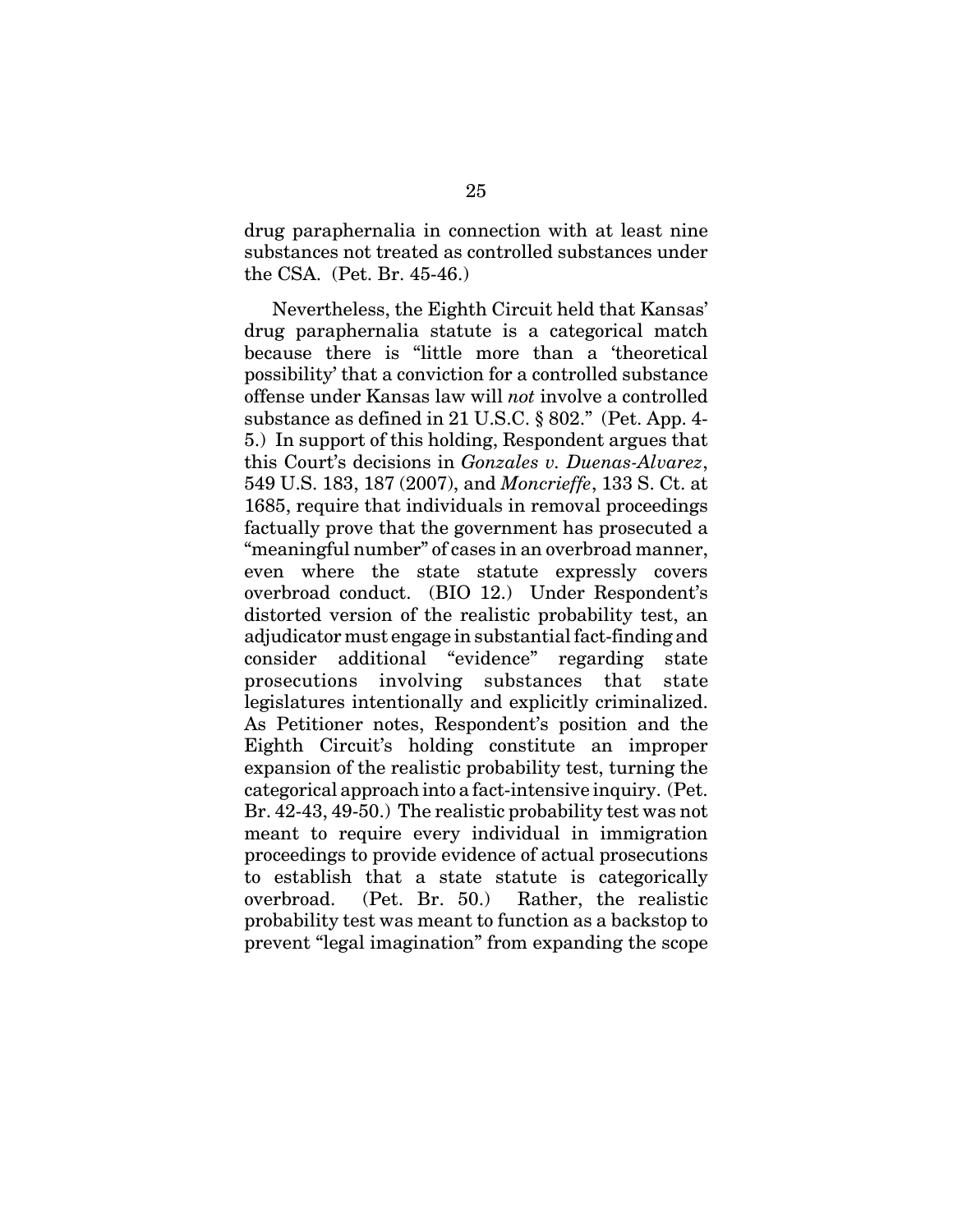of a state statute that would otherwise prove a categorical match. (Pet. Br. 44.)

The Eighth Circuit's application of the realistic probability test not only lacks legal support, but would place an impossible and unfair burden on noncitizens in immigration proceedings. Indeed, if adopted by this Court, the Eighth Circuit's expansive view of the realistic probability test would have broad negative implications in all immigration or criminal cases involving the categorical approach.

#### **A. It is Practically Impossible to Locate the Evidence Required Under the Eighth Circuit's Expanded Realistic Probability Test**

The Eighth Circuit's expansion of the realistic probability test would unfairly place an impossible burden on noncitizens in removal proceedings. This case itself demonstrates the significant practical concerns and unfair results that would be caused by the Eighth Circuit's approach.

Respondent previously argued that Kansas' drug paraphernalia statute is a categorical match because Petitioner "had not demonstrated a 'realistic probability' that a Kansas paraphernalia conviction would involve one of the handful of substances listed on the State's schedules that are not also controlled under federal law." (BIO 12.) In support of this argument, Respondent noted that "a search of Kansas cases not only reveals no such prosecutions but also reveals no mention of those substances." (BIO 12.)

Respondent was incorrect. As Petitioner demonstrated, Kansas and other states have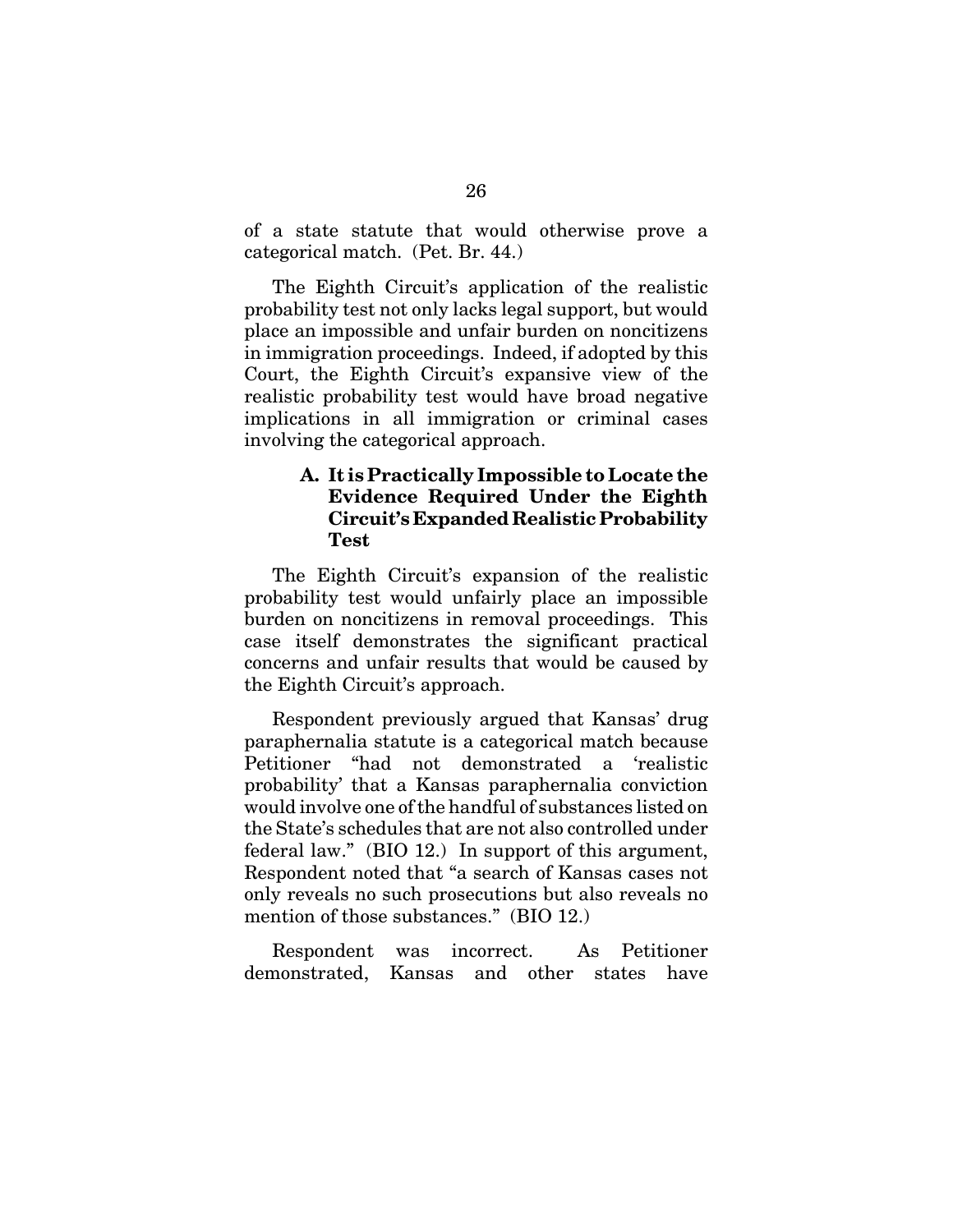prosecuted individuals for offenses involving substances prohibited under Kansas law, but not the CSA. (Pet. Br. 52-55.) That this information was not readily available to either the government or Petitioner's counsel at the *certiorari* stage highlights the fundamentally unfair nature of Respondent's position. Although Kansas has prosecuted individuals for offenses involving substances that are not prohibited under the CSA, the records reflecting such prosecutions are practically impossible to find for a number of reasons.

Citable state decisions will only be available in the extremely small percentage of prosecutions that result in a trial and appeal. Therefore, a "lack of published cases or appellate-level cases does not imply a lack of convictions." *Nunez v. Holder*, 594 F.3d 1124, 1137 n.10 (9th Cir. 2010). The "majority of people who are convicted \* \* \* never go to trial at all, but rather plead guilty to the charge." *Id.* Indeed, the Department of Justice has found that ninety-seven percent of federal convictions and ninety-four percent of state convictions are the result of guilty pleas. *Missouri v. Frye*, 132 S. Ct. 1399, 1407 (2012). Standard legal databases on Westlaw or LexisNexis are typically limited to reported decisions from state appellate courts. But when an individual pleads guilty to a charge, there is very little chance that the case would result in a reported decision from a state court.

The lack of reported decisions is more pronounced when researching drug paraphernalia offenses. Nevada's drug paraphernalia statute provides a fitting example. In Nevada, possession of drug paraphernalia is a misdemeanor. *See* Nev. Rev. Stat. §§ 193.150,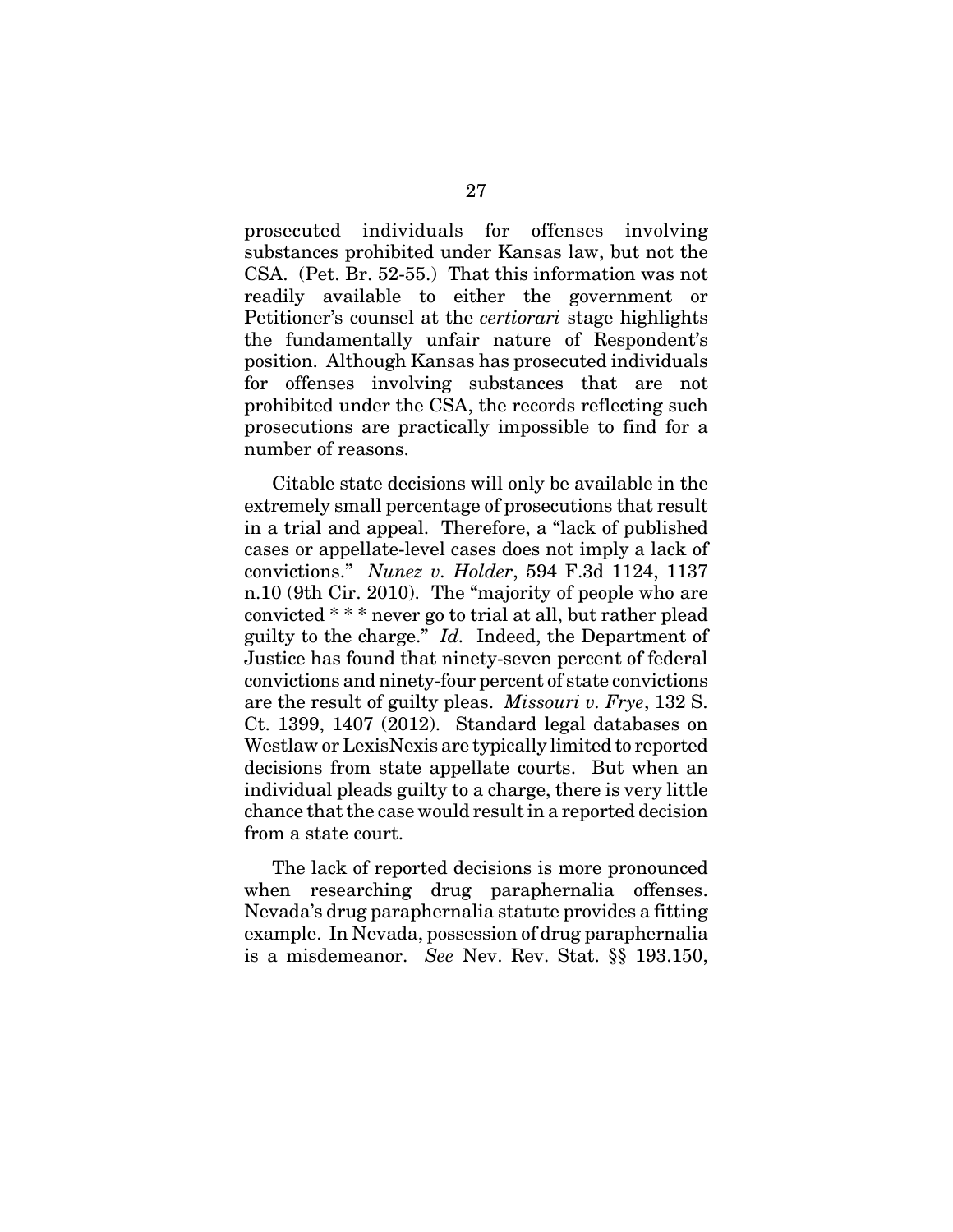453.566. *Amici* were, however, only able to locate a handful of reported states cases on Westlaw addressing Nevada's drug paraphernalia statute. *See, e.g.*, *Hernandez v. State*, No. 57320, 2011 WL 4378840 (Nev. Sep. 19, 2011) (unpublished); *Howe v. State*, 112 Nev. 458 (1996). Certainly, this does not mean that Nevada rarely prosecutes individuals for possession of drug paraphernalia. Rather, the lack of reported decisions attests to the likelihood that most defendants would rather plead guilty and pay a small fine than hire an attorney to contest the charges at trial or at the appellate level.

It is also practically impossible to search for specific conviction records in most states. Westlaw does not provide access to any state criminal records for twentyfive states. *See* Thomson Reuters, *Court Dockets and Court Wire Coverage*, http://legalsolutions. thomsonreuters.com/law-products/solutions/courtwiredockets/map (last visited Sept. 23, 2014). And criminal records for the other twenty-five states are limited to a small number of specific counties. *See id.* For example, using Westlaw, it is only possible to search for criminal documents in 2 of 105 counties in Kansas and 3 of 30 counties in California. *See id.* Similarly, Lexis only provides access to state court documents in specific counties in fifteen states. *See* LexisNexis*, Support Center*, https://support.lexis-nexis.com/ courtlink/record.asp?ArticleID=9439 (last visited Sept. 23, 2014).

The utility of individual state electronic docket systems is even more limited. For example, it is impossible to determine whether Kansas has prosecuted drug paraphernalia convictions in an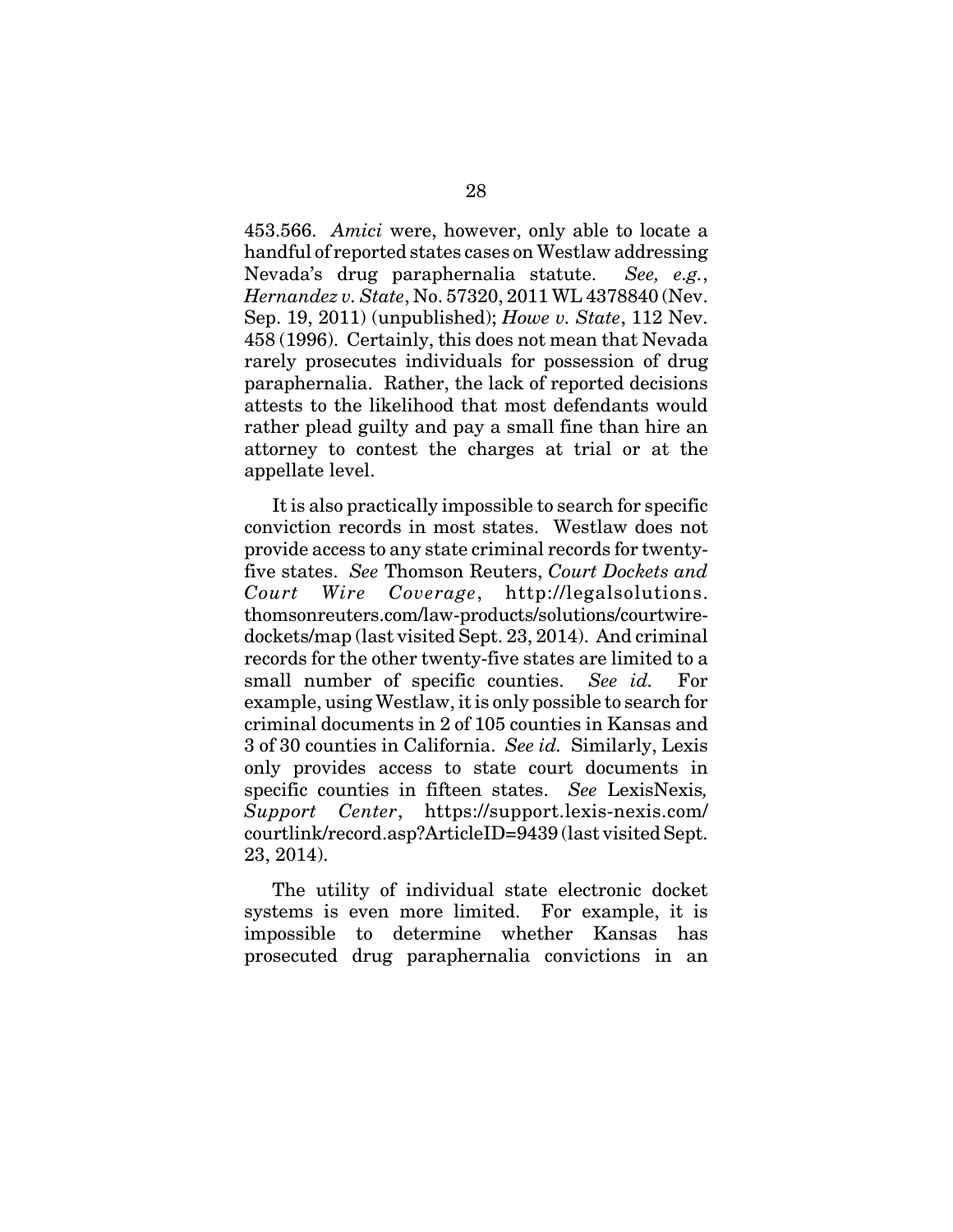overbroad manner using Kansas' electronic docket system. Kansas' District Court Records Search website does not allow an individual to search for terms of phrases, such as a specific substance. *See* Kansas Office of Judicial Administration, *District Court Records Search*, https://www.kansas.gov/ countyCourts/search/records?execution=e3s1 (last visited Sept. 23, 2014). Rather, Kansas' District Court Records system is limited to searching, on a county-bycounty basis, for specific records using the name and birthdate of individual defendants. *See id.*

And even in states with more robust electronic docket systems, the controlled substance underlying a drug paraphernalia conviction may not be ascertainable in a search. Many states do not appear to require that the particular substance be identified to convict an individual for possession of drug paraphernalia.<sup>17</sup> Thus, in these states, it is unlikely that available conviction records would identify a particular controlled substance. Moreover, even in those states that require that the substance be identified, the substance may not be identified on the criminal docket. (*See* Pet. Br. 52.)

 $17$  For example, although limited criminal records are available for some counties in Florida, Illinois, Maryland, Michigan, and Pennsylvania, the jury instructions indicate that a particular substance may not be identified in a paraphernalia prosecution in those jurisdictions. *Compare* Fla. Standard Crim. Jury Instr. § 25.14; Ill. Pattern Jury Instr., Crim. §§ 17.65, 17.66; Md. Crim. Pattern Jury Instr. § 4:24.4; Mich. Crim. Non-Standard Jury Instr.  $§ 11:7;$  Pa. Suggested Standard Crim. Jury Instr.  $§ 16.13(a)(32))$ *with* Thomson Reuters, *Court Dockets and Court Wire Coverage*, http://legalsolutions.thomsonreuters.com/law-products/ solutions/courtwire-dockets/map (last visited Sept. 23, 2014).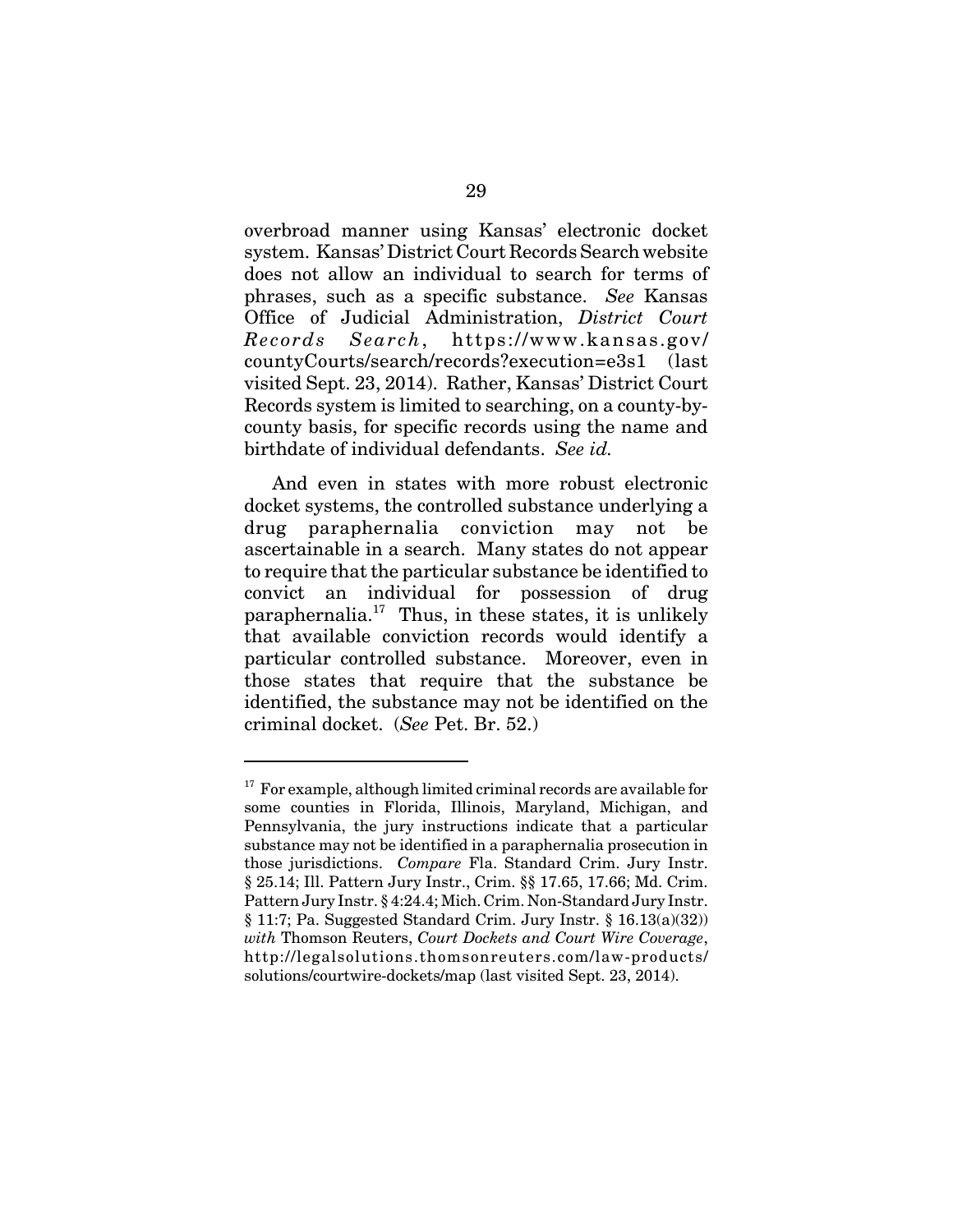In drug paraphernalia cases, there is no practical way to obtain the evidence necessary to satisfy Respondent's expansion of the realistic probability test. It would therefore be fundamentally unfair to rely on the lack of such evidence as the basis to deport a legal permanent resident or deny noncitizens other critical immigration relief.

### **B. Noncitizens** Would Face **Insurmountable Hurdles Satisfying the Eighth Circuit's Expanded Realistic Probability Test**

Satisfying the requirements of the Eighth Circuit's realistic probability test would be incredibly difficult for anyone to accomplish. As discussed above, even with unlimited time and resources, the odds of locating the required conviction records are extremely low. Noncitizens subject to removal proceedings, however, are particularly ill-suited to meet this burden for several reasons.

First, individuals in removal proceedings under  $§ 1227(a)(2)(B)(i)$  are subject to mandatory detention. 8 U.S.C. § 1226(c)(1)(B); *see also Demore v. Kim*, 538 U.S. 510 (2003) (upholding mandatory detention during removal proceedings where noncitizen conceded removability). In 2012, Immigration and Customs Enforcement detained an "all-time high" of 477,523 noncitizens. U.S. Dep't of Homeland Security, Office of Immigration, Statistics, *Immigration Enforcement Actions: 2012*, 5 (2013), http://www.dhs.gov/sites/ default/files/publications/ois\_enforcement\_ar\_2012\_1. pdf. And in 2013, thirty-seven percent of all completed immigration cases (63,313 out of 173,018 cases) involved detained noncitizens. *See Executive Office for*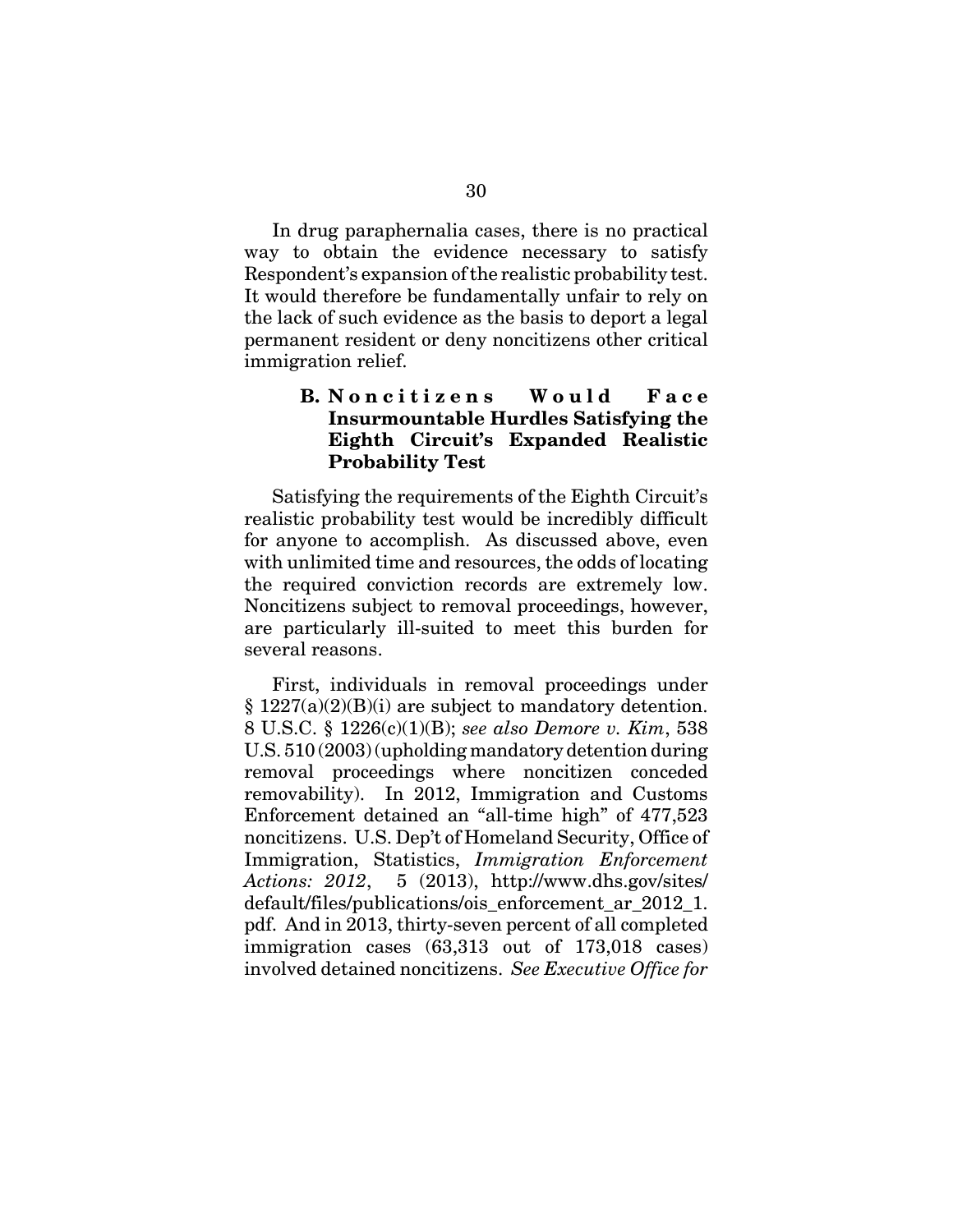*Immigration Review, FY 2013 Statistics Yearbook*, G1 (2014), http://www.justice.gov/eoir/statspub/ fy13syb.pdf. But detention is only the first of many hurdles a nonimmigrant faces in satisfying the Eighth Circuit's realistic probability test.

Second, the vast majority—eighty-three percent—of detainees are unrepresented by counsel. *See* Building an Immigration System Worthy of American Values, *Testimony of the American Immigration Lawyers Association submitted to the Committee on the Judiciary of the U.S. Senate*, hearing on March 20, 2013 (2013), http://www.aila.org/content/ default.aspx?bc=6755%7C12178%7C48664%7C43741. Noncitizens in immigration proceedings have no right to be appointed counsel. 8 U.S.C. § 1362; *Matter of Gutierrez*, 16 I. & N. Dec. 226, 228-29 (B.I.A. 1977) (holding that the government will not appoint counsel, regardless of the circumstances). And detainees typically cannot afford counsel or are shuffled through the system before they find an advocate. *See* Capps, Fix, Passel, & Perez-Lopez, *A Profile of the Low-Wage Immigrant Workforce*, http://www.urban.org/ publications/310880.html (last visited Sept. 23, 2014) (reporting that nearly half of immigrants earn less than two-hundred percent of the minimum wage). In total, 560,499 noncitizens whose removal proceedings were completed between 2008 and 2013 were unrepresented. *See Executive Office for Immigration Review, FY 2013 Statistics Yearbook*, F1, Figure 10 (2014), http://www.justice.gov/eoir/statspub/ fy13syb.pdf. It is therefore highly unlikely that noncitizens will have any legal assistance locating the required state conviction records.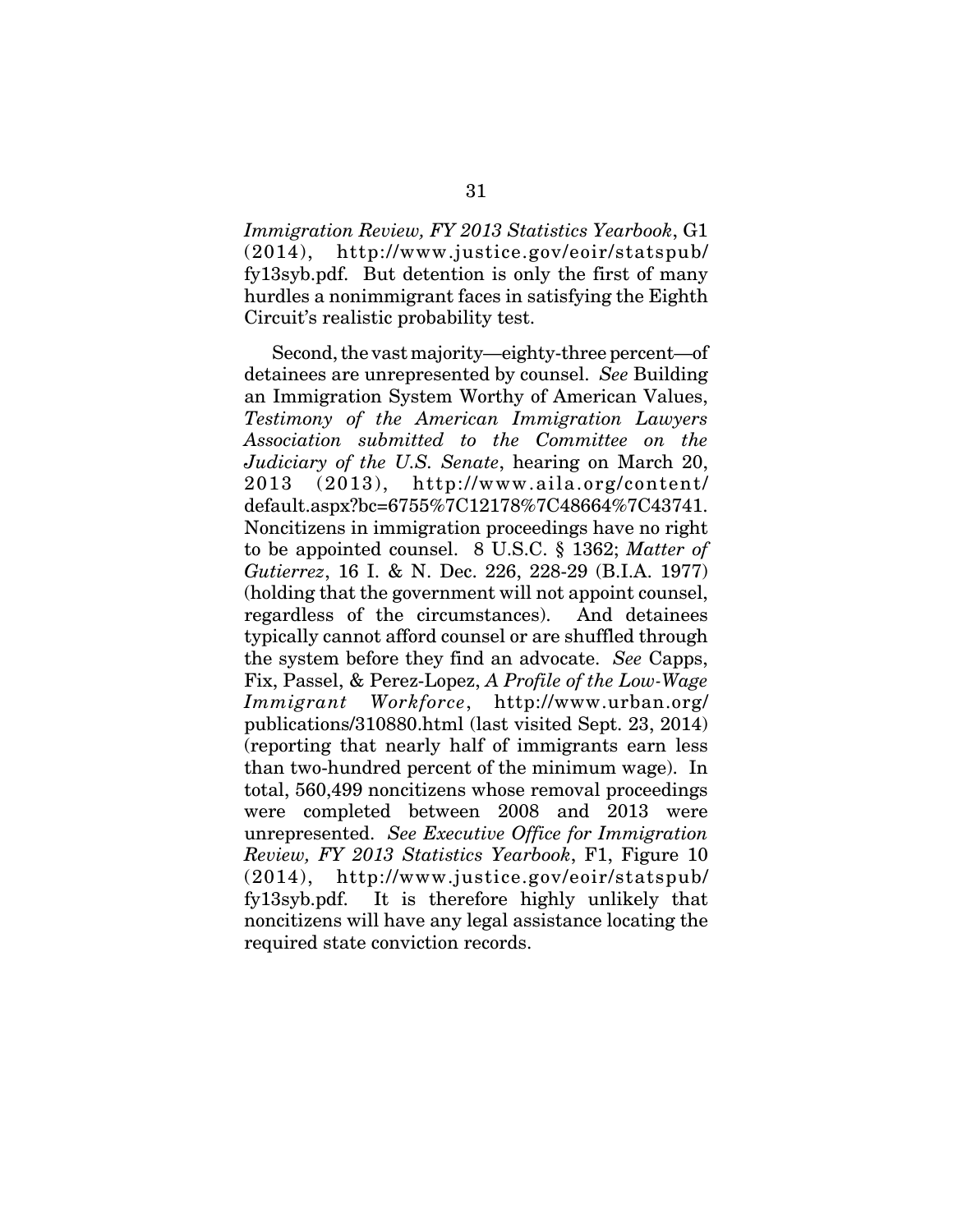Third, detained noncitizens proceeding *pro se* will rarely (if ever) have the resources needed to obtain conviction records satisfying the realistic probability test. Most notably, detainees' access to legal materials is significantly limited. *See 2011 Operations Manual ICE Performance-Based National Detention Standards* (hereinafter "PBNDS"), Part 6, Appendix 6.3A (List of Legal Reference Materials for Detention Facilities), 410-13, (as modified by February 2013 Errata), http://www.ice.gov/doclib/detention-standards/ 2011/law libraries and legal material.pdf. For example, detention facilities' law libraries apparently lack any state-specific legal materials.18 *See id.* And detainees do not appear to have access to email or the internet, let alone online legal databases. *Id.* Furthermore, detainees have limited access to telephone or facsimile communications. *See* PBNDS, Part 5.6 (Telephone Access), 362-363, (as modified by February 2013 Errata), https://www.ice.gov/doclib/ detention-standards/2011/telephone\_access.pdf; *PBNDS*, Part 5.1 (Correspondence and Other Mail), 334, (as modified by February 2013 Errata), http://www.ice.gov/doclib/detention-standards/2011/ correspondence\_and\_other\_mail.pdf. These substantial limitations make it practically impossible for noncitizens to even attempt to compile the evidence necessary to satisfy the Eighth Circuit's expanded realistic probability test.

 $18$  Even if a detention center law library has state-specific legal materials, there is no guarantee that it would have legal materials for the state in which a detained noncitizen was actually convicted because, for instance, there are not detention centers in every state. *See* ICE, *Facility Locator*, http://www.ice.gov/detentionfacilities/ (last visited Sept. 23, 2014).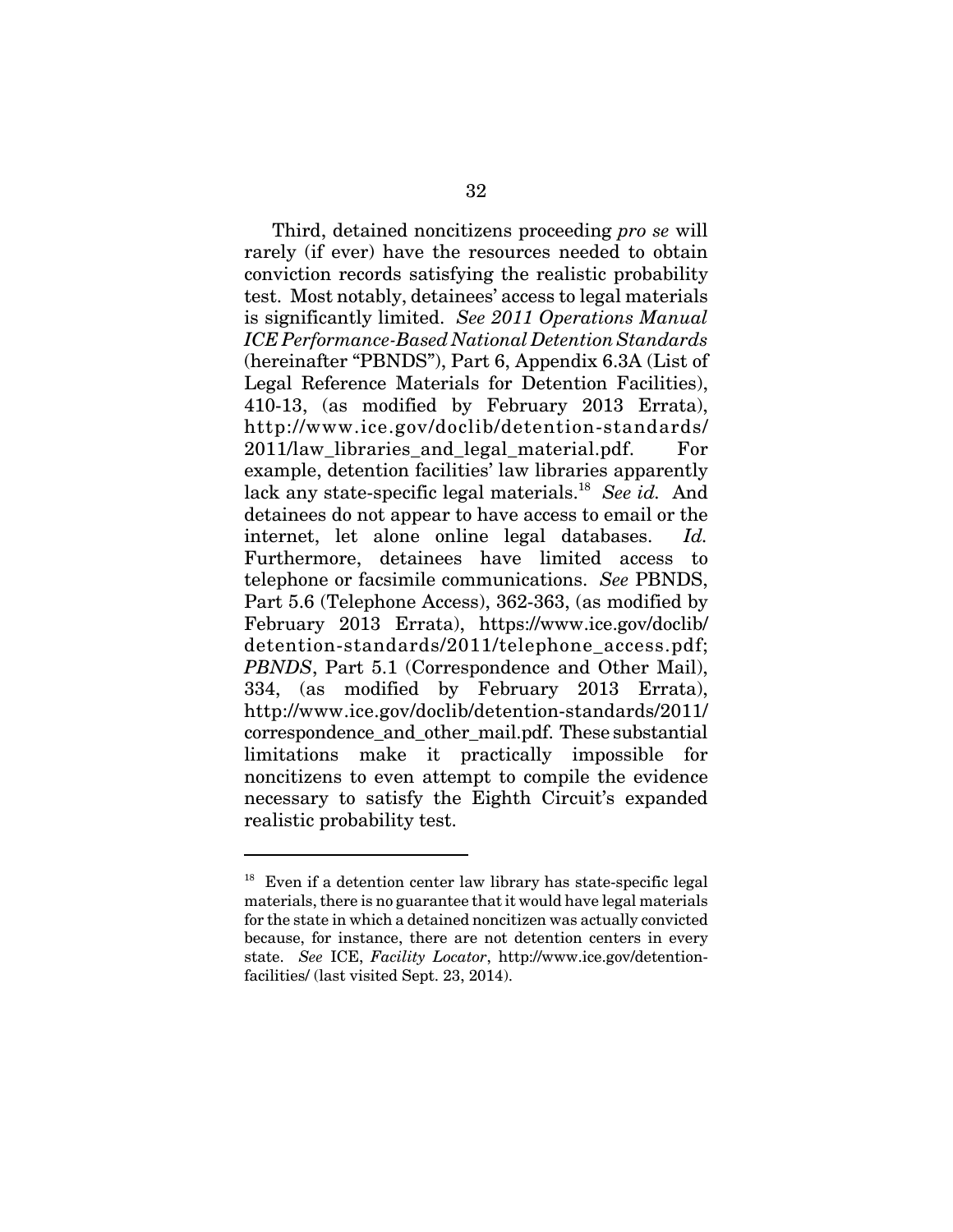Fourth, language barriers and limited education further exacerbate the difficulties noncitizens would face under the Eighth Circuit's ruling. Approximately eighty-one percent of noncitizens in removal proceedings are not fluent in English. *See Executive Office for Immigration Review*, *FY 2013 Statistics Yearbook*, E-1, Figure 9 (2014), http://www.justice.gov/ eoir/statspub/fy13syb.pdf. Nearly half of noncitizens have not completed high school, and many others have completed no schooling at all. *See Educational Attainment in the United States: 2009*, 2 (Feb. 2012), http://www.census.gov/prod/2012pubs/p20-566.pdf (reflecting a forty-eight percent rate of high school completion among foreign-born Hispanics); Elizabeth Grieco, *Educational Attainment of the Foreign Born in the United States* (July 2004), http://www.migration information.org/feature/display.cfm?ID=234 (finding that 1.4 million foreign born individuals over the age of twenty-four completed no schooling). Even if they could locate (currently nonexistent) court records which could satisfy the realistic probability test, noncitizens with limited English fluency and limited education may not be able to recognize the value of what they located.

Finally, noncitizens are unlikely to have sufficient time to compile the evidence necessary to satisfy the reasonable probability test. The Executive Office for Immigration Review ("EOIR") has case completion goals designed to expedite detainee cases (other than those involving asylum claims). For example, in 2013, seventy-three percent of detainee cases were completed within sixty days, and ninety-seven percent of detainee appeals were completed by the BIA within one-hundred and fifty days. *See* Department of Justice, *FY 2013 Annual Performance Report & FY 2015 Annual*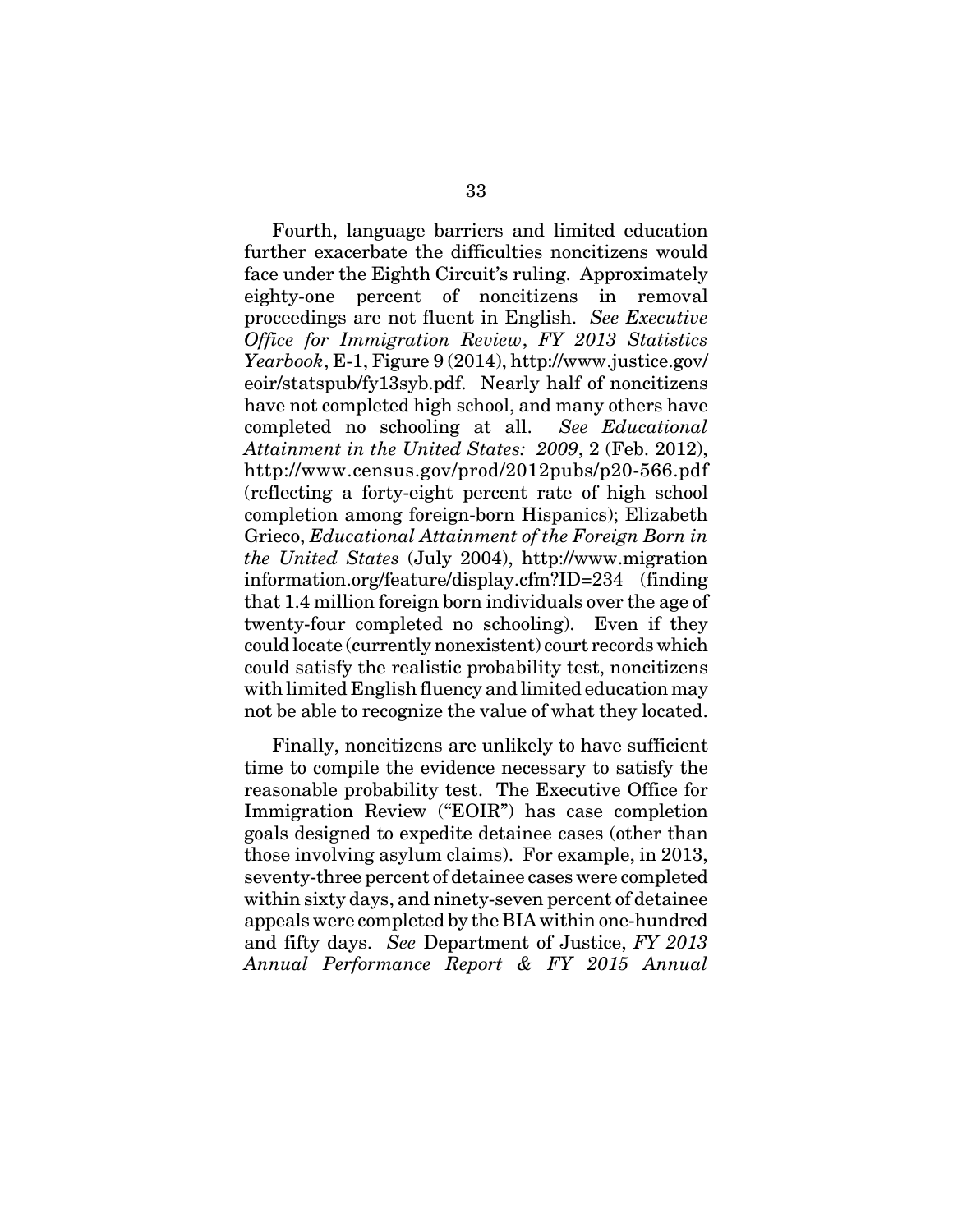*Performance Plan*, II-51-II-53 (March 2014), http://www.justice.gov/sites/default/files/ag/legacy/20 14/05/14/apr2013-app2015.pdf. Continuance requests are also often denied. *See, e.g.*, *Dent v. Holder*, 627 F.3d 365 (9th Cir. 2010) (evaluating IJ's denial of a motion for continuance because petitioner was unable to gather factual evidence quickly enough for the immigration judge's review); *Badwan v. Gonzales*, 494 F.3d 566, 569-570 (6th Cir. 2007) (evaluating IJ's denial of a motion for continuance and statement that "we're under severe constraints in terms of making certain that cases are handled in an expeditious manner"). Thus, lack of time is another essentially insurmountable obstacle noncitizens face in obtaining the evidence necessary to satisfy the realistic probability test.

Congress requires that a noncitizen be afforded a "reasonable opportunity \* \* \* to present evidence on [her] own behalf."  $8 \text{ U.S.C.} \$   $1229a(b)(4)(B)$ . There is nothing reasonable about requiring a noncitizen to prove that states have applied drug paraphernalia statutes to controlled substances that are not prohibited under the CSA. Rather, this places an impossible burden on those individuals least capable of meeting it.

### **C. The Eighth Circuit's Fact-Intensive Approach Would Overburden the Immigration System and Lead to Inconsistent Results**

The categorical approach requires a straightforward, purely legal analysis of a noncitizen's prior state conviction. In contrast, the Eighth Circuit's rule would burden the immigration system by calling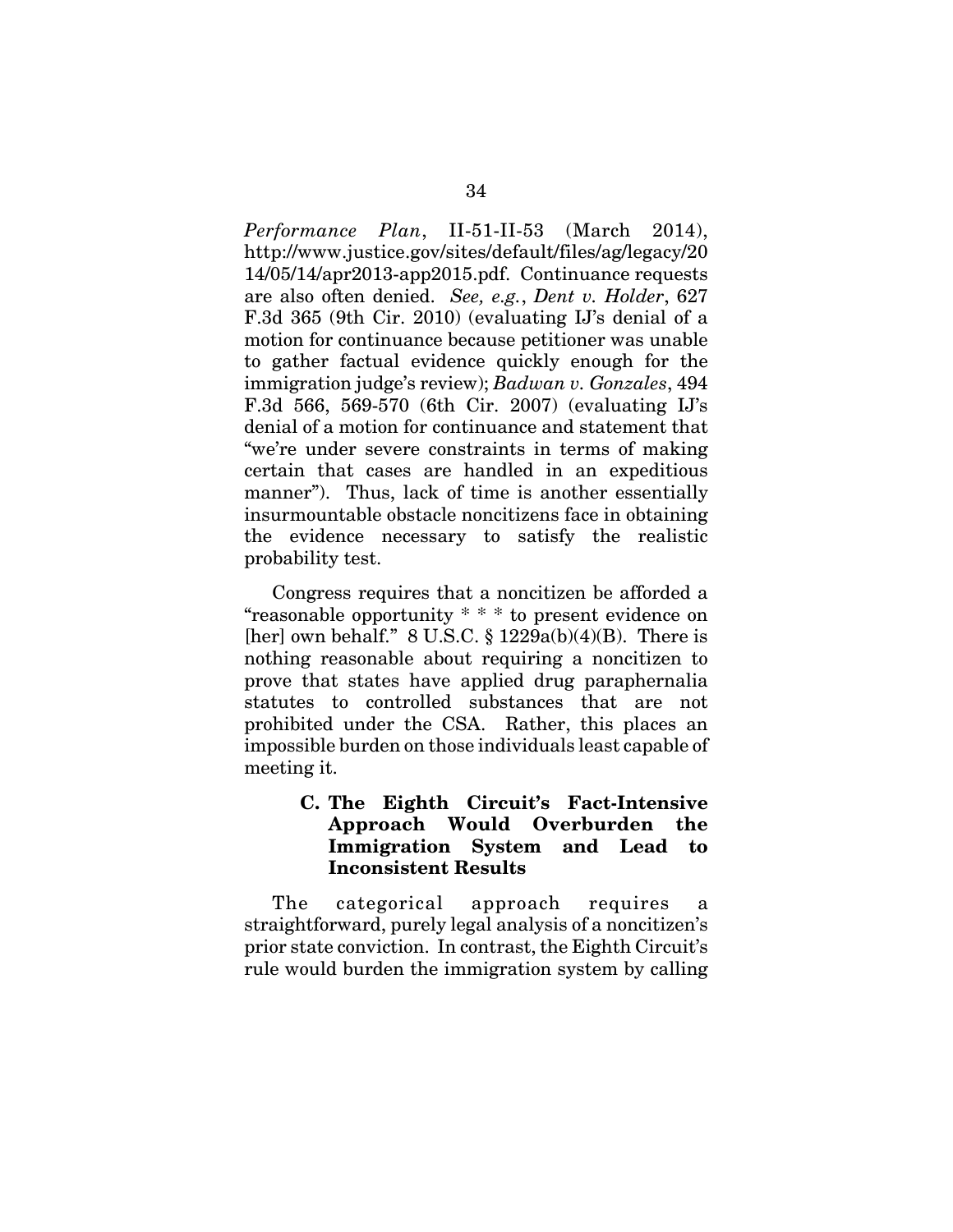for Immigration Judges ("IJs") to conduct complicated, fact-intensive inquiries.

IJs have an affirmative duty to develop the record, particularly in *pro se* cases. *See* 8 U.S.C. § 1229a(b)(1) ("The immigration judge shall administer oaths, receive evidence, and interrogate, examine, and crossexamine the alien and any witnesses."); *Richardson v. Perales*, 402 U.S. 389, 410 (1971) (an administrative law judge "acts as an examiner charged with developing the facts"); Charles H. Koch, Jr., *Administrative Law and Practice* § 5.25 (2d ed.1997) ("an administrative judge has a well-established affirmative duty to develop the record."). Under the Eighth Circuit's rule, IJs will first need to determine the degree of overlap, if any, between a state's controlled substances statute and the federal CSA. IJs will then need to determine whether the particular substance at issue has been prosecuted in a "meaningful number" of cases, if at all. But IJs presiding over removal proceedings have extremely limited resources. Immigration courts suffer from substantial backlogs, $19$  and IJs' caseloads are triple that of federal district court judges.<sup>20</sup> IJs do not even

 $19$  As of August 2014, there were 408,037 pending immigration cases. *See* TRACImmigration, *Immigration Court Backlog Tool*, http://trac.syr.edu/phptools/immigration/court\_backlog/ (Last visited Sept. 22, 2014). And in 2013, immigration courts received over 270,000 new matters and completed over 250,000 proceedings. *See* Executive Office for Immigration Review, *FY 2013 Statistics Yearbook*, A2, Figure 1 (2014), http://www.justice.gov/ eoir/statspub/fy13syb.pdf.

<sup>&</sup>lt;sup>20</sup> IJs each hear up to 1,500 cases per year, whereas federal judges typically hear only 440. *See* Eli Saslow, *In a crowded immigration*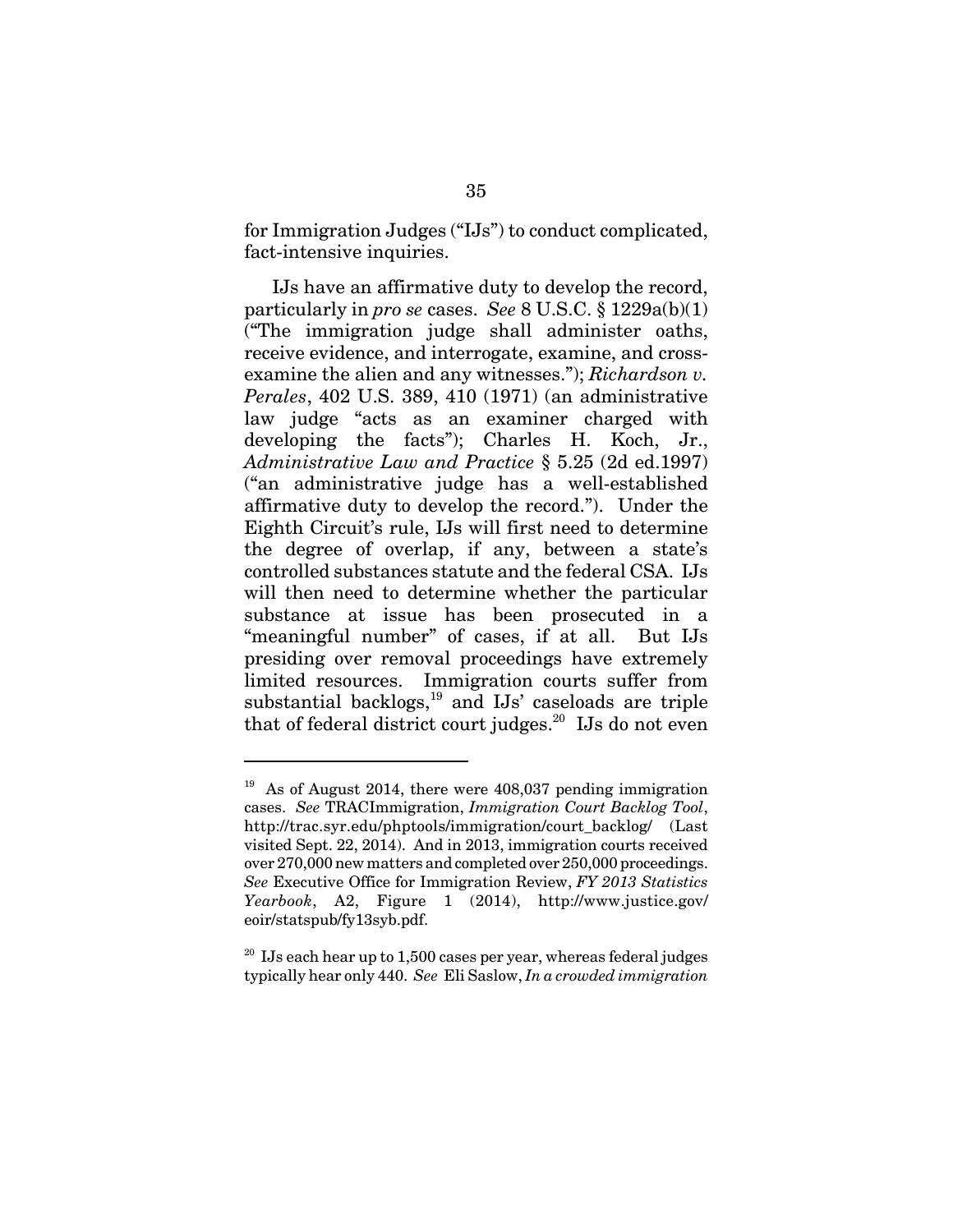have their own law clerks—on average four IJs share one law clerk.21 Yet the Eighth Circuit and Respondent would call upon overburdened IJs to comb through unpublished state decisions or conviction records (when available) to confirm that states actually prosecute the crimes that are on their books. The consequences of this scheme would, of course, be disproportionately felt by the *pro se* detainees whose cases are delayed or denied because evidence is either not available or not located in time.

The Eighth Circuit's expanded realistic probability test also invites inconsistent results. For example, two noncitizens convicted of the same offense in the same jurisdiction would be treated very differently. One noncitizen's administrative record may include "factual" evidence about other prosecutions in that jurisdiction, while the other's—because she appeared *pro se* and the presiding IJ's shared law clerk failed to adequately supplement her research efforts—does not. This fact-intensive inquiry can hardly be called a categorical approach. And without the categorical approach, dramatically different immigration outcomes

*court, seven minutes to decide a family's future*, Washington Post, February 2, 2014, http://www.washingtonpost.com/national/in-acrowded-immigration-court-seven-minutes-to-decide-a-familysfuture/2014/02/02/518c3e3e-8798-11e3-a5bd-844629433ba3 \_story.html.

<sup>21</sup> *See generally* Testimony of Dana Leigh Marks, Subcommittee on Immigration, Citizenship, Refugees, Border Security, and International Law of the House Committee on the Judiciary on Oversight Hearing on the Executive Office For Immigration Review, at 2 (June 17, 2010), http://judiciary.house.gov/ \_files/hearings/pdf/Marks100617.pdf.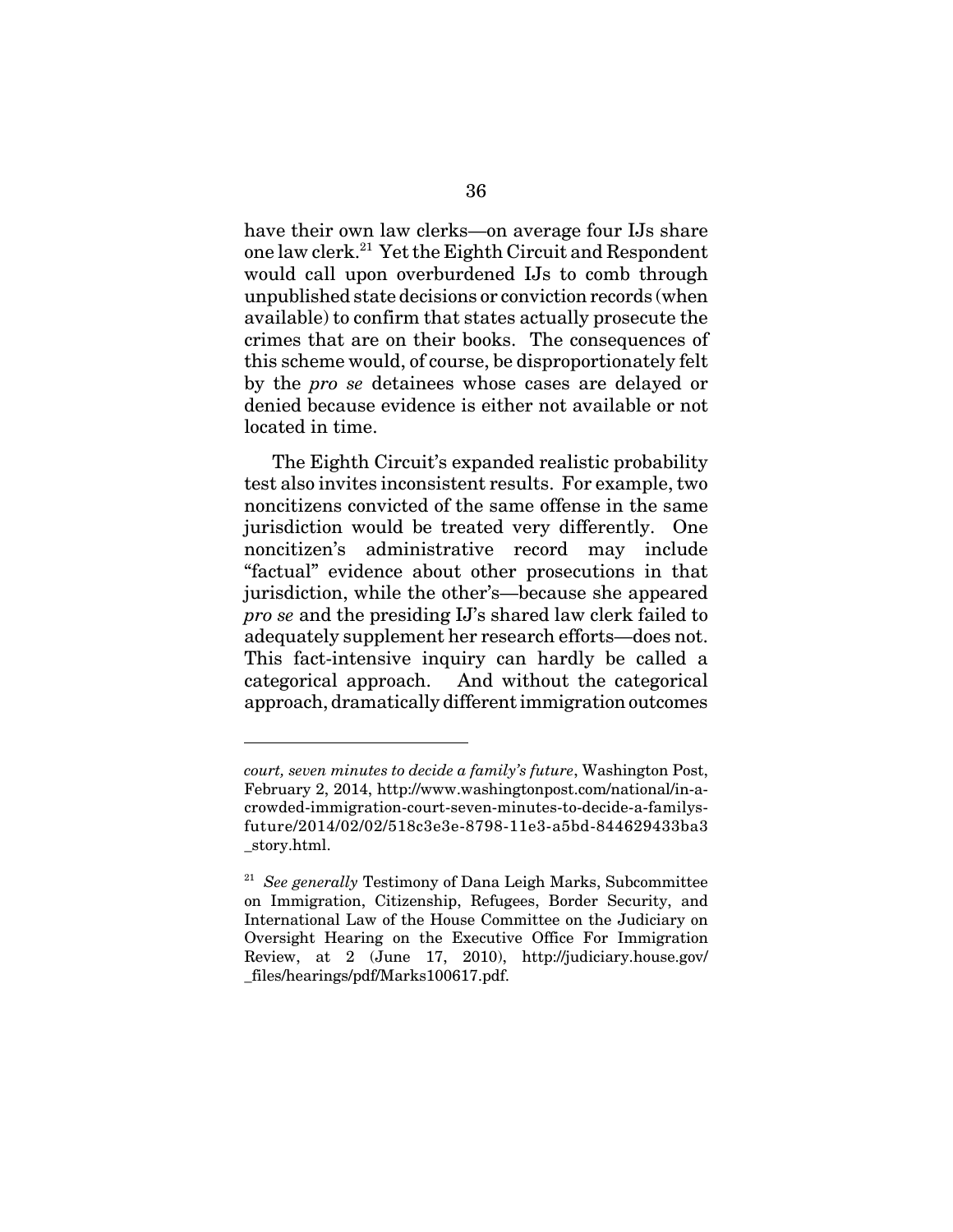for people convicted of the same criminal offense are inevitable. That cannot have been Congress' intent.

#### **CONCLUSION**

For the foregoing reasons, the Court should reverse the judgment of the Eighth Circuit. First, to ensure the fair and uniform application of the immigration laws, this Court should hold that  $\S 1227(a)(2)(B)(i)$  only applies to convictions involving federally controlled substances and conduct that is actually prohibited under federal law. Second, the Court should reject the Eighth Circuit's improper application of the "realistic probability" test, which would place an impossible burden on noncitizens in removal proceedings.